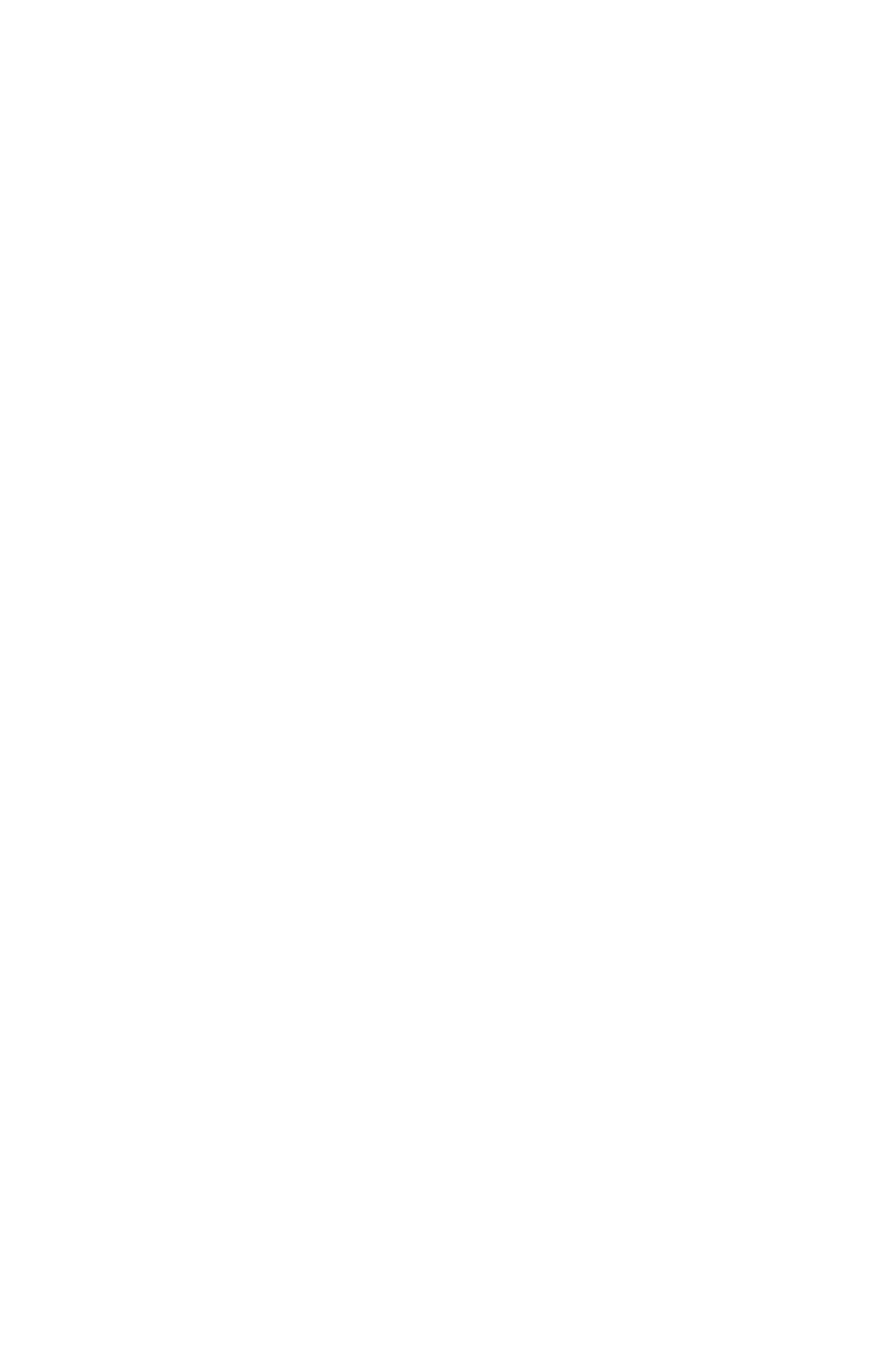## Voice Class

*ROLLO FISHER, MONROE COMMUNITY COLLEGE*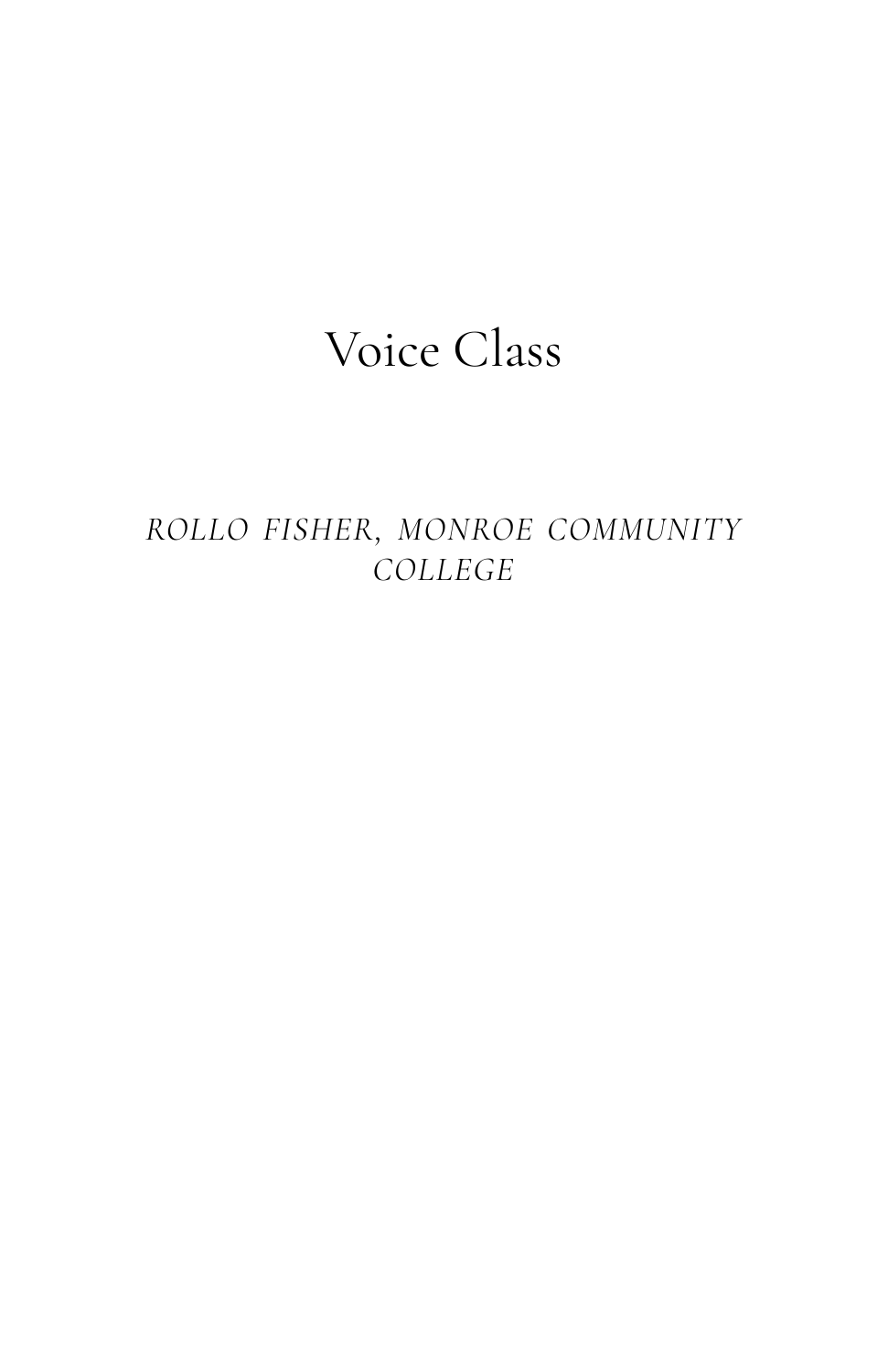

*Voice Class by Lumen Learning is licensed under a [Creative Commons Attribution 4.0](https://creativecommons.org/licenses/by/4.0/)  [International License](https://creativecommons.org/licenses/by/4.0/), except where otherwise noted.*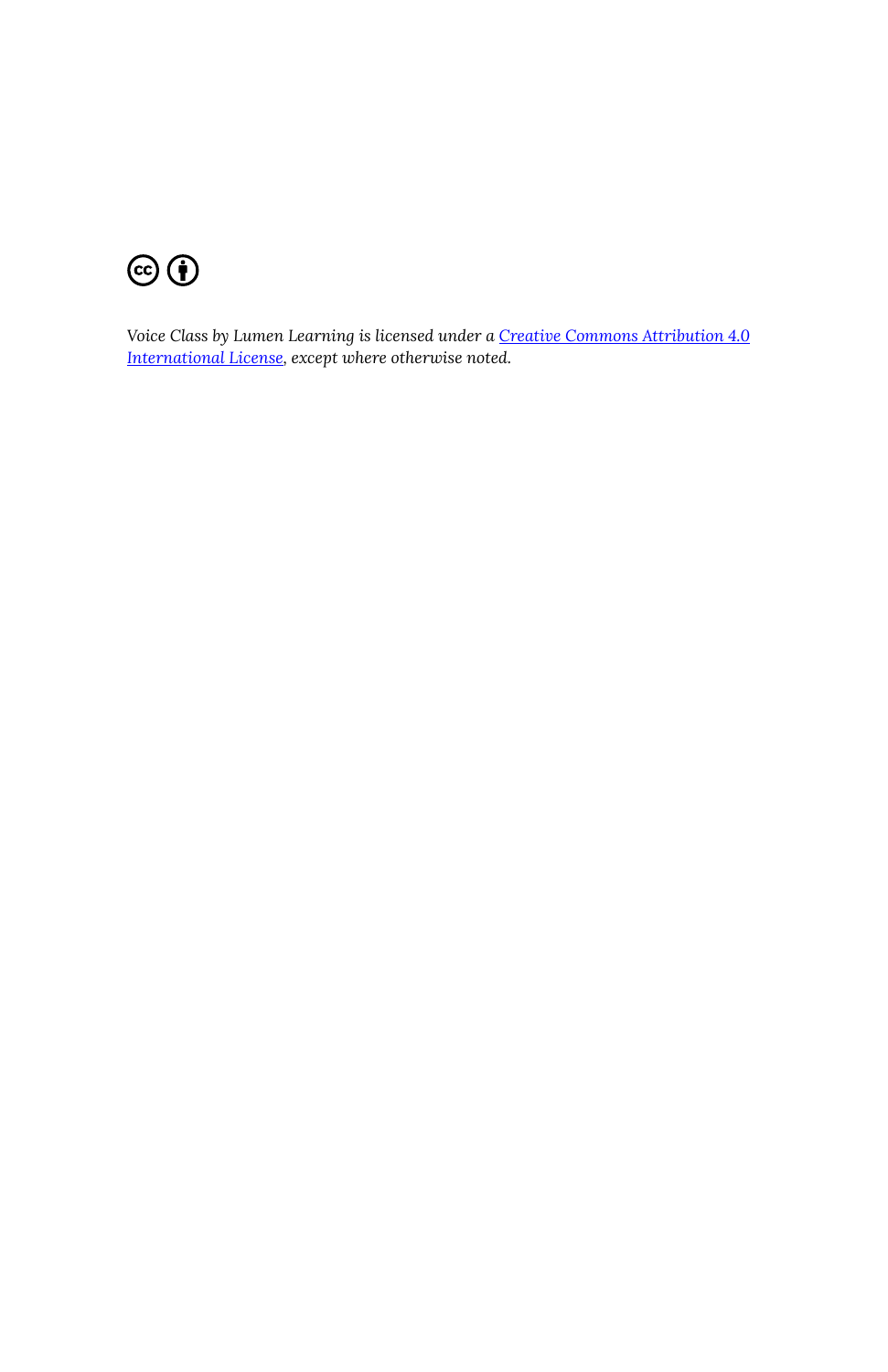## Contents

#### [Part](#page-6-0) I. [Faculty Resources](#page-6-0)

|    | 1. I Need Help                                          | 3  |
|----|---------------------------------------------------------|----|
|    | Part II. Unit 1                                         |    |
| 2. | <b>Basics of Singing 4: The Rules of Good Singing</b>   | 7  |
| 3. | <u>Basics of Singing 3: How to Learn a Song</u>         | 13 |
| 4. | <u><b>Basics of Singing 2: Warmups and Practice</b></u> | 19 |
|    | <u>Technique</u>                                        |    |
| 5. | <u>Basics of Singing 1: Posture and Breathing</u>       | 25 |
|    | Part III. Unit 2                                        |    |
| 6. | <u>Basics of Singing 5: Vocal Health</u>                | 33 |
| 7. | <b>Basics of Singing 6: Singing in Different Styles</b> | 39 |
| 8. | <b>Basics of Singing 7: Singing in Different</b>        | 44 |
|    | Environments                                            |    |

#### [Part](#page-58-0) IV. [Unit 3](#page-58-0)

| 9. <u>Basics of Singing 9: The International Phonetic</u> | 55. |
|-----------------------------------------------------------|-----|
| Alphabet                                                  |     |
| 10. Basics of Singing 8: Standard Venue Songs             | 60. |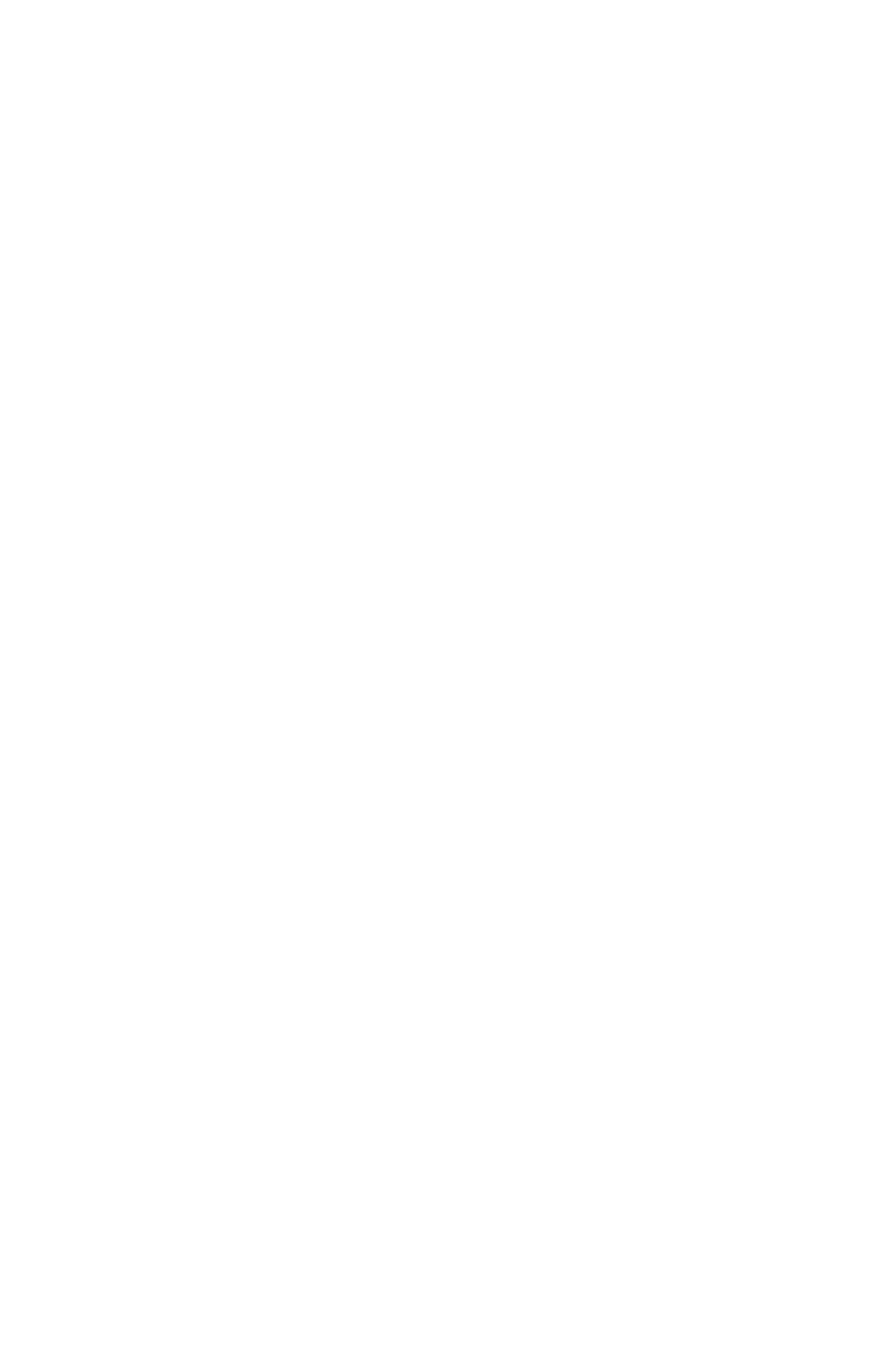## <span id="page-6-0"></span>PART I FACULTY RESOURCES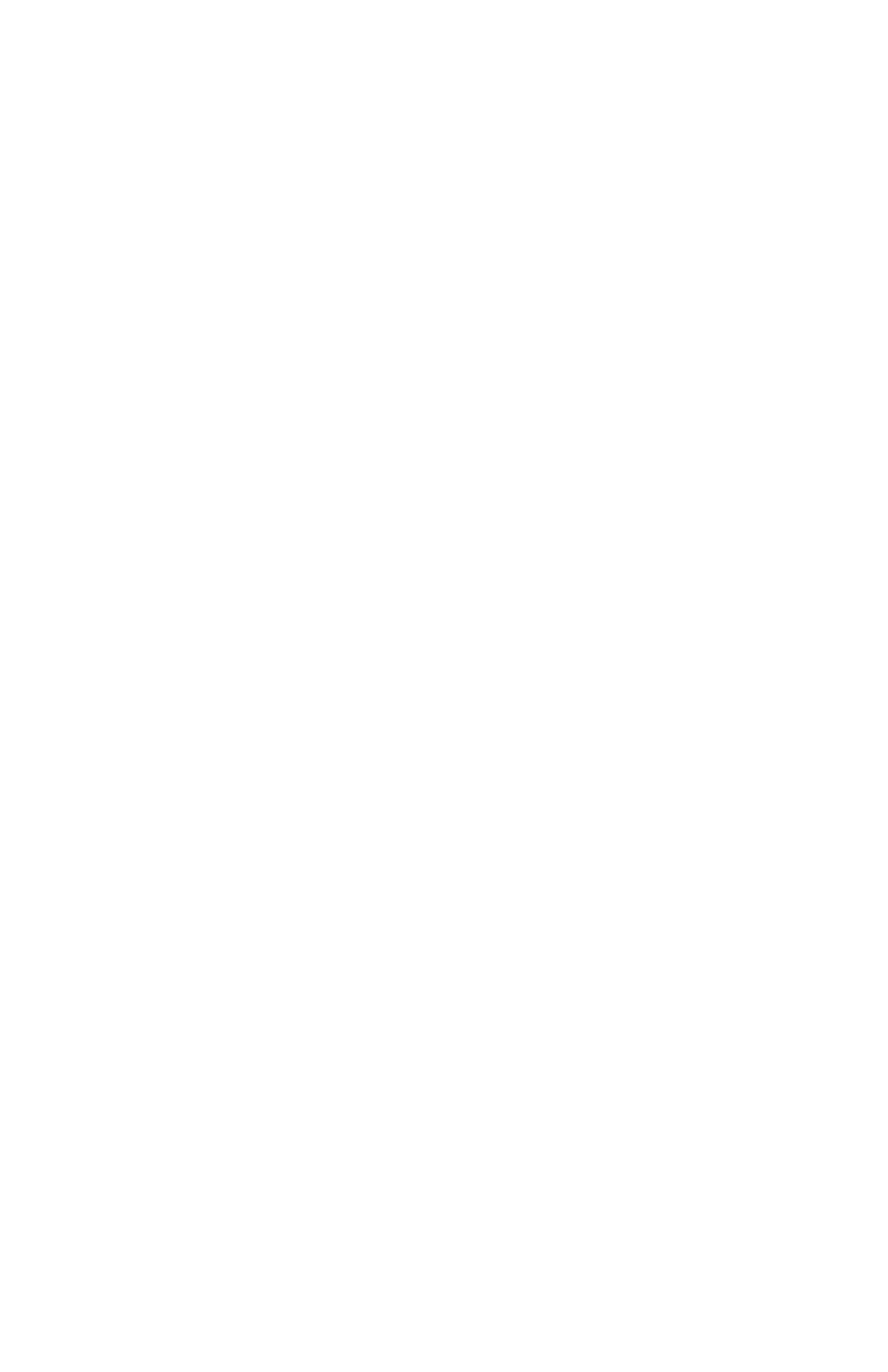# <span id="page-8-0"></span>1. I Need Help



Need more information about this course? Have questions about faculty resources? Can't find what you're looking for? Experiencing technical difficulties?

We're here to help! Take advantage of the following Lumen customer-support resources:

- Check out one of Lumen's Faculty User Guides [here.](https://lumenlearning.zendesk.com/hc/en-us)
- Submit a support ticket [here](https://lumenlearning.zendesk.com/hc/en-us/requests/new) and tell us what you need.
- Talk and screen-share with a live human during Lumen's OER office hours. See available times [here](http://lumenlearning.com/office-hours/).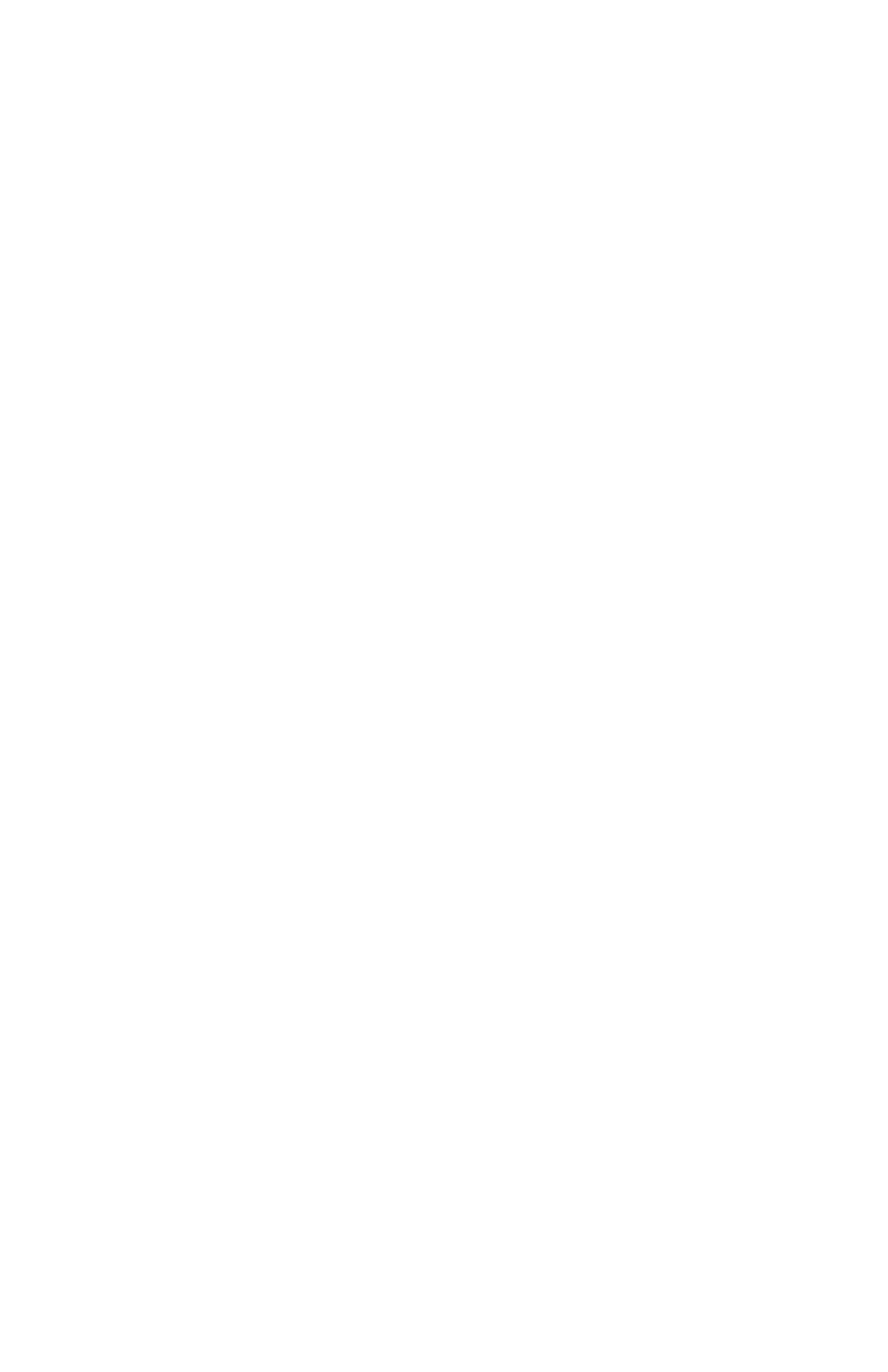## <span id="page-10-0"></span>PART II UNIT 1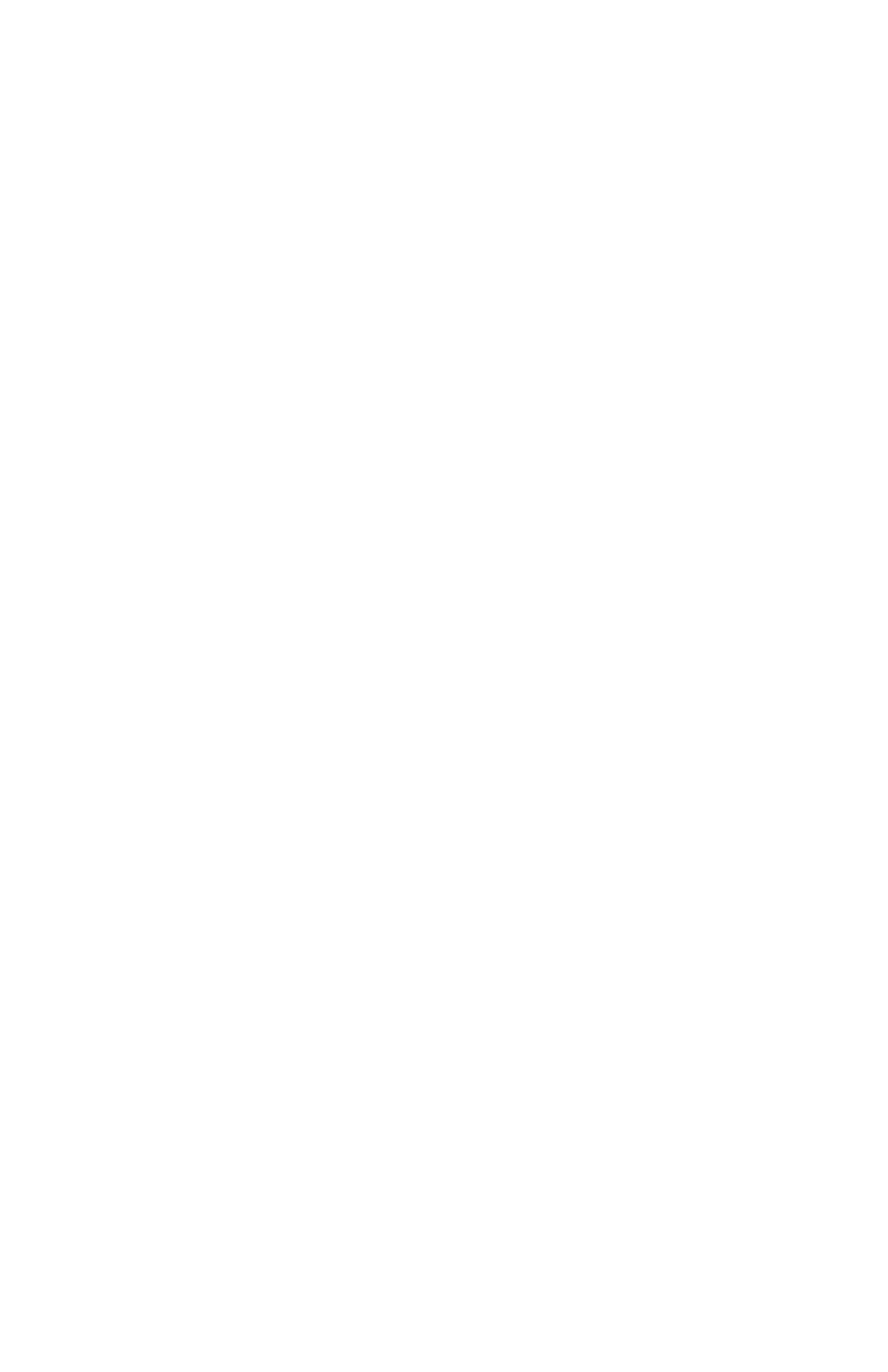# <span id="page-12-0"></span>2. Basics of Singing 4: The Rules of Good Singing

In Lesson 1, posture and breathing technique were addressed. They are the foundation of good singing. However, good posture and proper breathing do not a good singer make. There are rules to good singing, which if followed, will allow the singer to produce the best sound of which he or she is capable. These rules apply to any style or genre of music, and can be modified slightly depending on the song. The rules are, in no particular order: 1. The rule of punctuation; 2. The rule of the steady beat; 3. The rule of syllabic stress; 4. The rule of dynamic phrasing; and 5. The rule of text emphasis.

The rule of punctuation is simple. In the text of the song, if there is a punctuation mark, breathe or pause there. In written music, punctuation marks, such as a comma or period, are prominent throughout the music. When preparing a piece from a recording, research the sheet music to find the punctuation. Unfortunately, most websites that offer the lyrics to the song do not include the punctuation. Sheet music previews show the punctuation without buying the music. If the punctuation cannot be found, but the lyrics exist online, read the text aloud and find the natural pauses. The standard form of lyrics online is in poem form:

The water is wide I cannot cross over But neither have I Wings to fly

The tendency is to breath after every line of text, which may be correct, but also may be too many breaths. Consider the Star Spangled Banner and how most people sing it: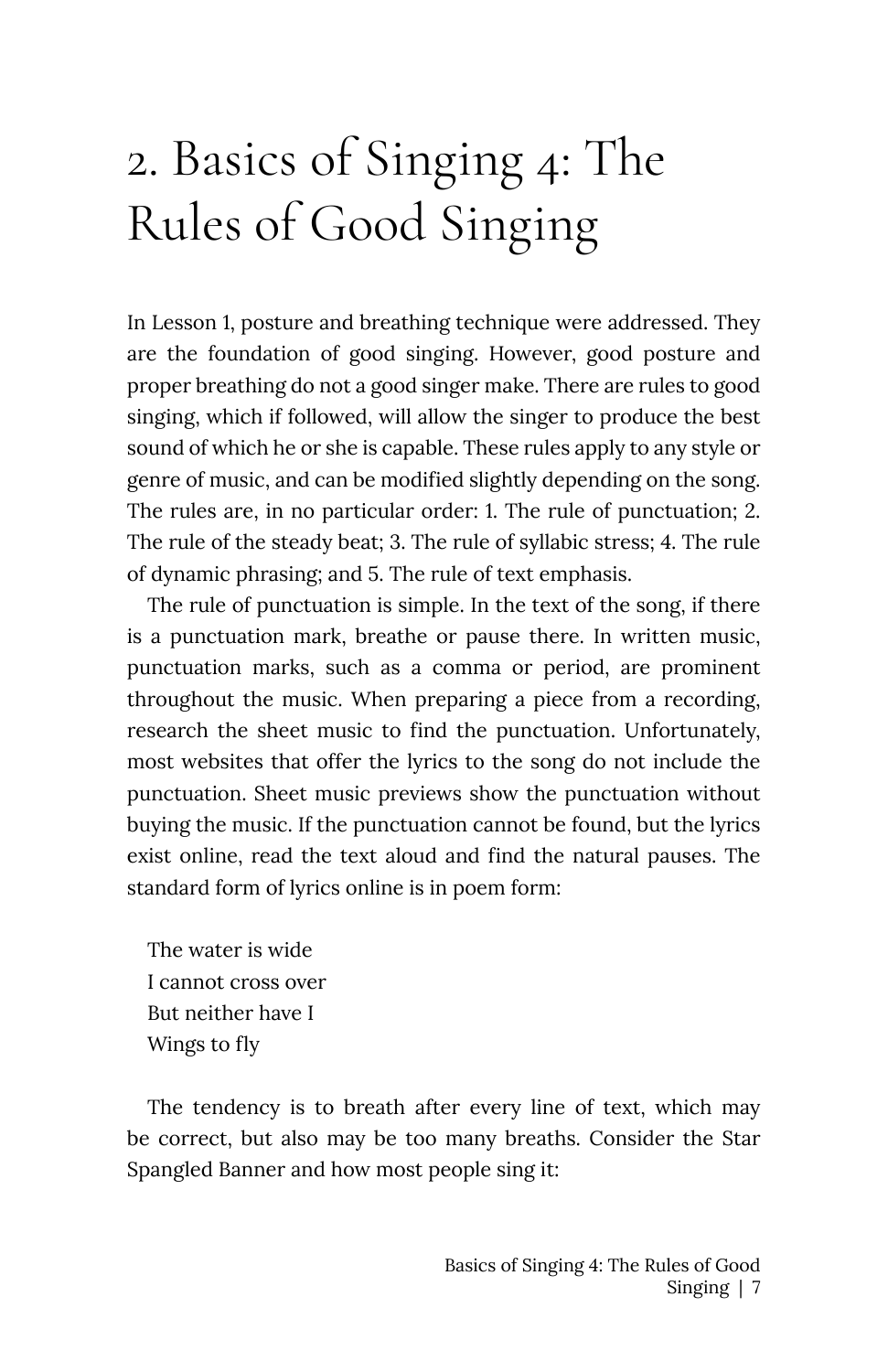Oh say, can you see (breath) by the dawn's early light (breath) what so proudly we hailed (breath) at the twilight's last gleaming? (Breath)

If I remove the breaths, the text appears as one thought:

Oh say, can you see by the dawn's early light what so proudly we hailed at the twilight's last gleaming?

Try speaking the first version with pauses for the breaths. You may notice you sound like a popular TV character from a sci-fi series from the 1960's (To go where no man has gone before). In general, singing a phrase with intended punctuation as either breaths or pauses will be enough places to breathe.

The rule of the steady beat deals with taking musical phrases and making them interesting. Whatever the steady beat is (most popular songs have 4 beats a measure, so there are 4 steady beats a measure), if there is a note longer than the steady beat, go somewhere dynamically. An example using the Star Spangled Banner would be this:

Oh say, can you **see** by the dawn's early light what so **proud**ly we **hailed** at the twilight's last gleaming?

The song is in 3/4, meaning there are 3 beats in a measure, with the quarter note getting the beat. The notes longer than a steady beat are in **bold**. For each of the bolded parts, the note must either get louder or softer, depending on where it lies in the musical phrase. Look and listen to the musical example *The Water is Wide* in Vocal Assessment 1 module. The first verse demonstrates the typical musical arc:

Oh the water is **wide** I cannot cross **o'er**, And neither have **I** wings to **fly**. But give me a **boat** that can carry **two**, And both shall **row**, my love and **I.**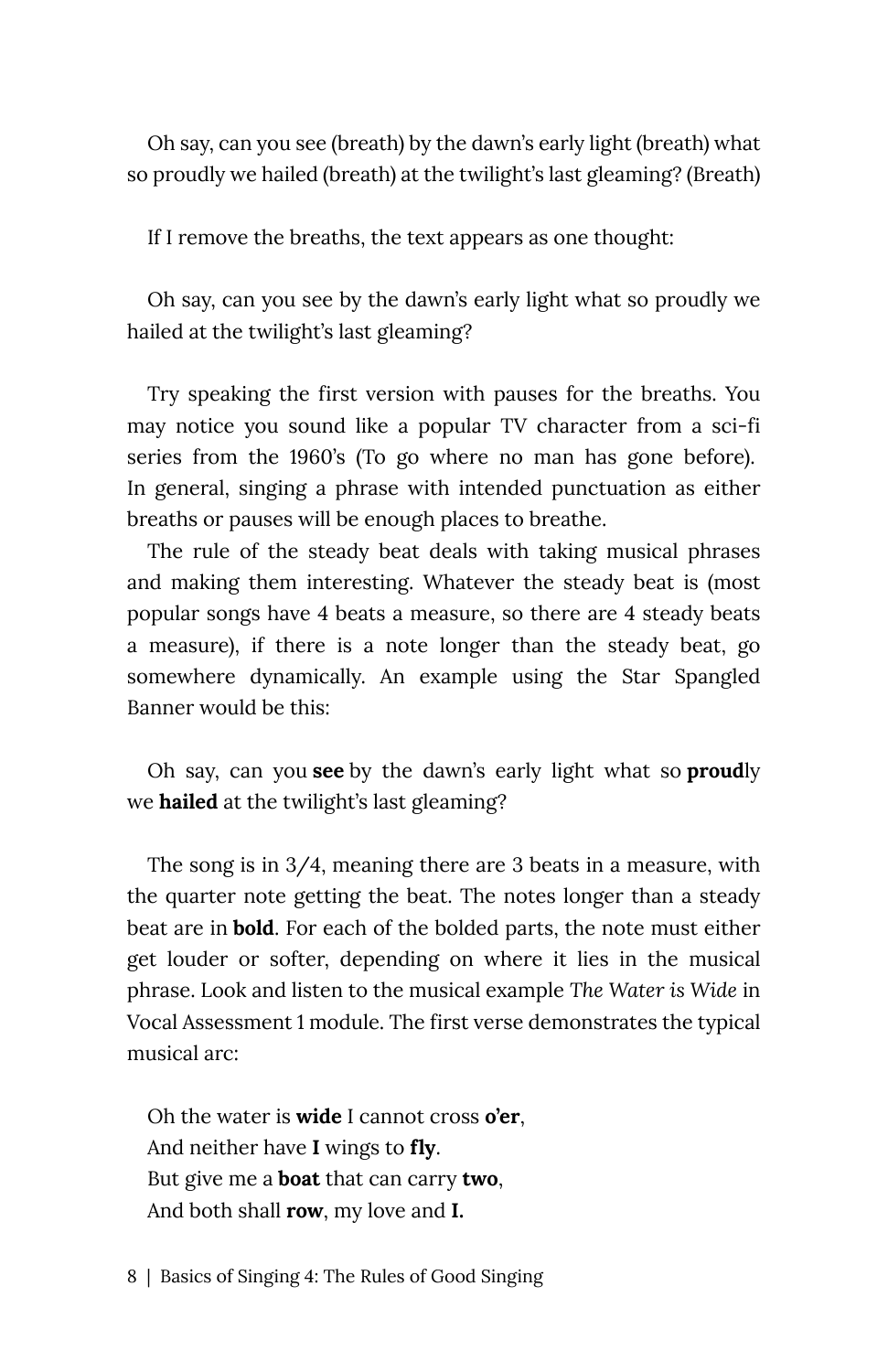The first bolded word of each line gets louder (crescendo), and the second bolded word gets softer (decrescendo). If the words on notes longer than a steady beat do not get louder or softer, the musical phrase is boring.

The rule of syllabic stress involves singing words with the same stresses as one would speak them. If a word is spoken with the wrong syllabic emphasis, it may not be heard as that word. If I speak the wrong em PHA sis on the wrong sy LLA ble, it sounds like a foreign language. The correct EM pha sis on the correct SY lla ble communicates the right ideas. Singing words is no different. Many singers will sing notes that are higher in pitch louder, and lower in pitch softer. Occasionally this does not fit the rule of syllabic stress, which causes confusion in understanding by the listener.

The rule of dynamic phrasing utilizes the rule of the steady beat in the greater picture of the music. Singers sometimes will simply sing phrases loud or soft, without any thought of where the phrase goes. Most phrases begin soft, get louder, and end softer. This increases the level of interest for both the singer and the listener. Essentially, always think of singing as a journey, not a destination. Singing notes, rhythms, and words without consideration of where they musical phrase is going is a series of destinations without levels of importance. An example would be to sing all notes the same way, which does not give interpretation of the meaning of the song. If there is growth and dissipation through the musical phrase, it mirrors speaking the words without music. The use of musical line, or journey, adds another level of meaning to the words above mere speaking.

The rule of text emphasis is deciding which word in the musical phrase is the most important, and then growing dynamically to the word and getting softer after the word is sung. The singer must determine which word is most important in each phrase, and sometimes that is a difficult process. Consider this phrase of words:

Any way you look at it

Speak the phrase six times, each time altering which word is most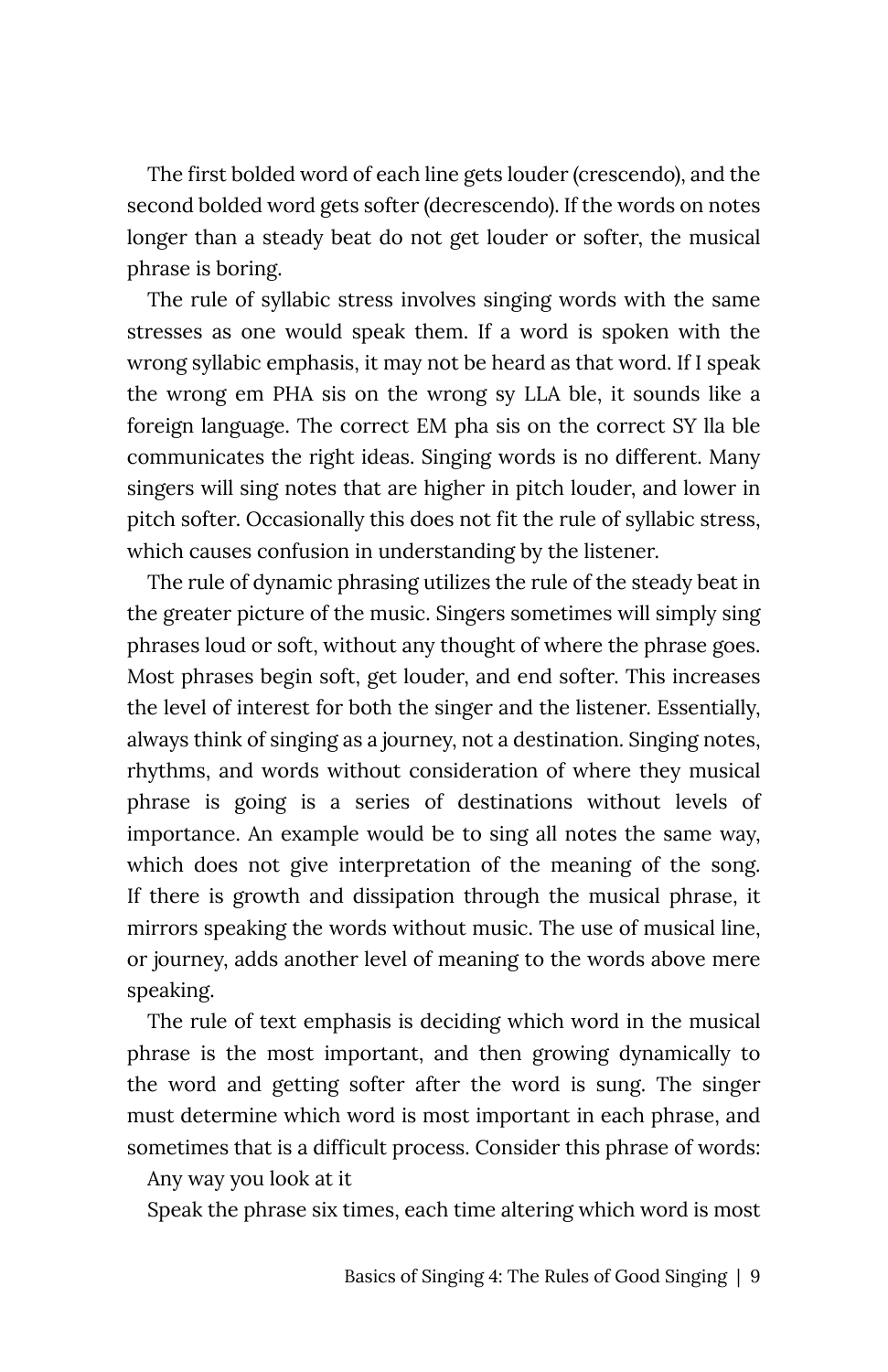important (speak that word the loudest). You will notice the phrase changes meaning slightly depending which word is emphasized. Going back to the first line of the musical example *The Water is Wide*:

Oh the water is wide I cannot cross o'er

Speak this phrase, changing emphases on the words. Incidentally, words such as "the" rarely are emphasized. You might notice the phrase feels different if "I" is emphasized versus "cannot." Using this rule musically, grow the phrase to the emphasized word, and sing softer after the emphasized word. Speaking each phrase out loud and experimenting with text emphasis will give the singer greater ideas for musical interpretation.

Practicing music utilizing these rules alone will give the singer tools to communicate any song with greater musicality and interpretation. However, practice make permanent (not perfect). If a song is practiced one way repeatedly, it takes at least four times as long to unlearn "bad habits" and sing musically. I would suggest trying these techniques both with a familiar song, but also a new song. We will use *The Water is Wide* as one example of a new song.

*An interactive or media element has been excluded from this version of the text. You can view it online here: [https://library.achievingthedream.org/](https://library.achievingthedream.org/monroeccvoiceclass/?p=20#pb-interactive-content) [monroeccvoiceclass/?p=20](https://library.achievingthedream.org/monroeccvoiceclass/?p=20#pb-interactive-content)*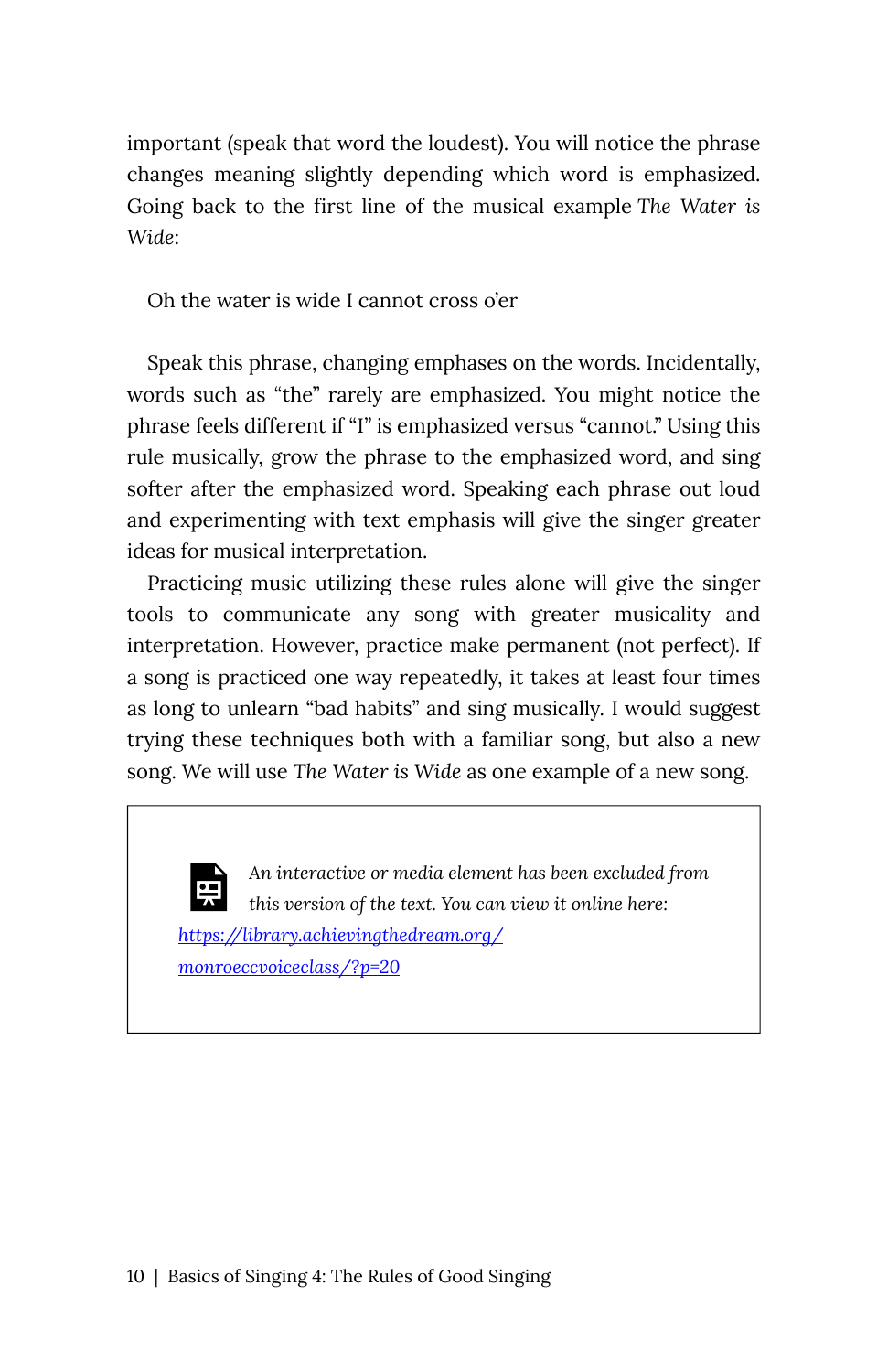## Supplemental Videos



### Assignment on Videos

After watching the demonstration video, enter the secret number at the top of your assignment.

Write in complete sentences answers to the following questions.

1. In your own words, what was the content of the video?

2. What are two things you found most interesting about the content of the video?

3. Watch the two videos in "Other Videos" named *The Water is*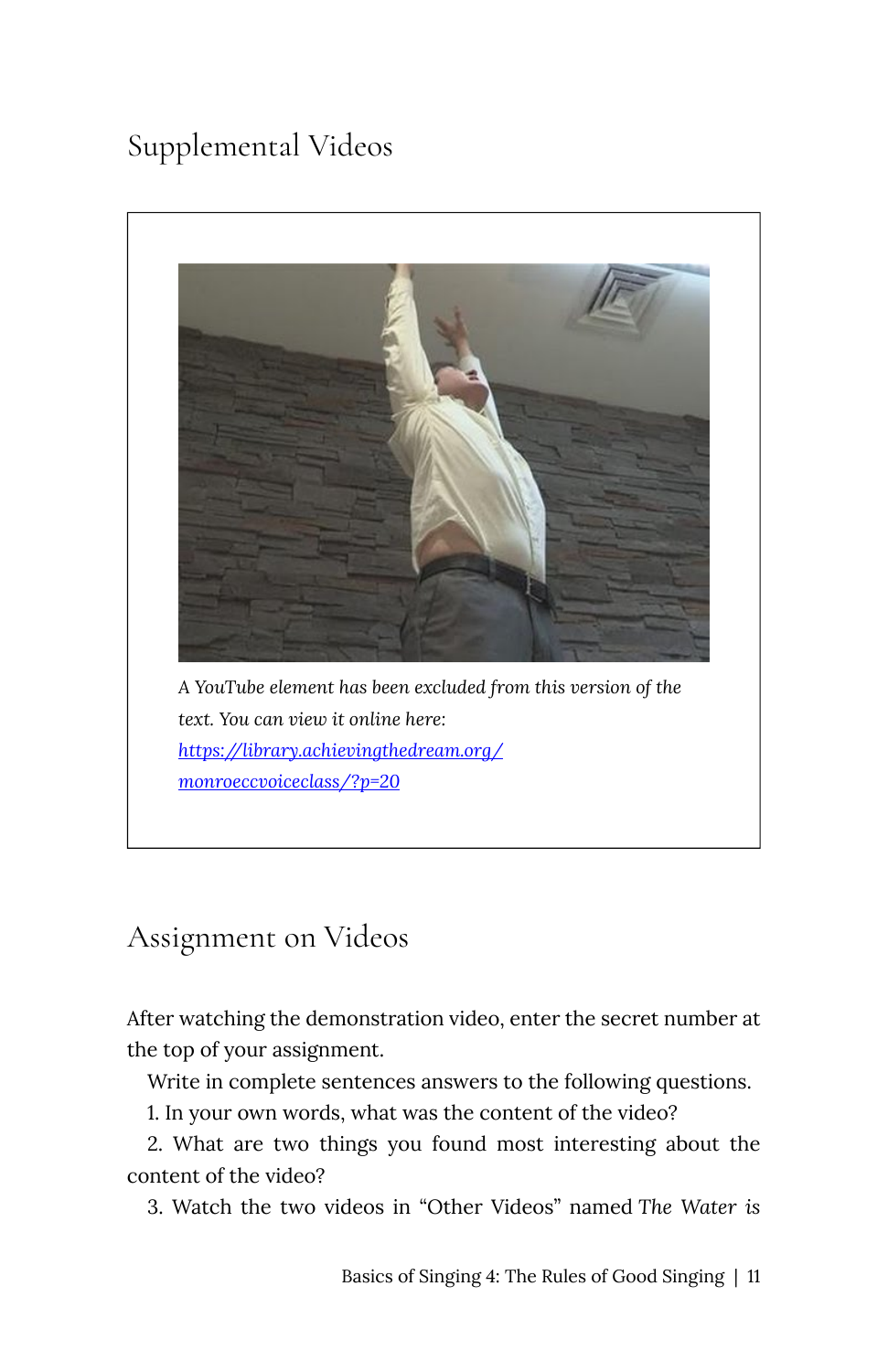*Wide* and *The Water is Wide Something is Wrong*. What rules were followed in the first video? What rules were broken in the second video?

4. Name 3 positive things you do while singing that relate to this concept.

5. What 2 things can you improve on relating to this concept?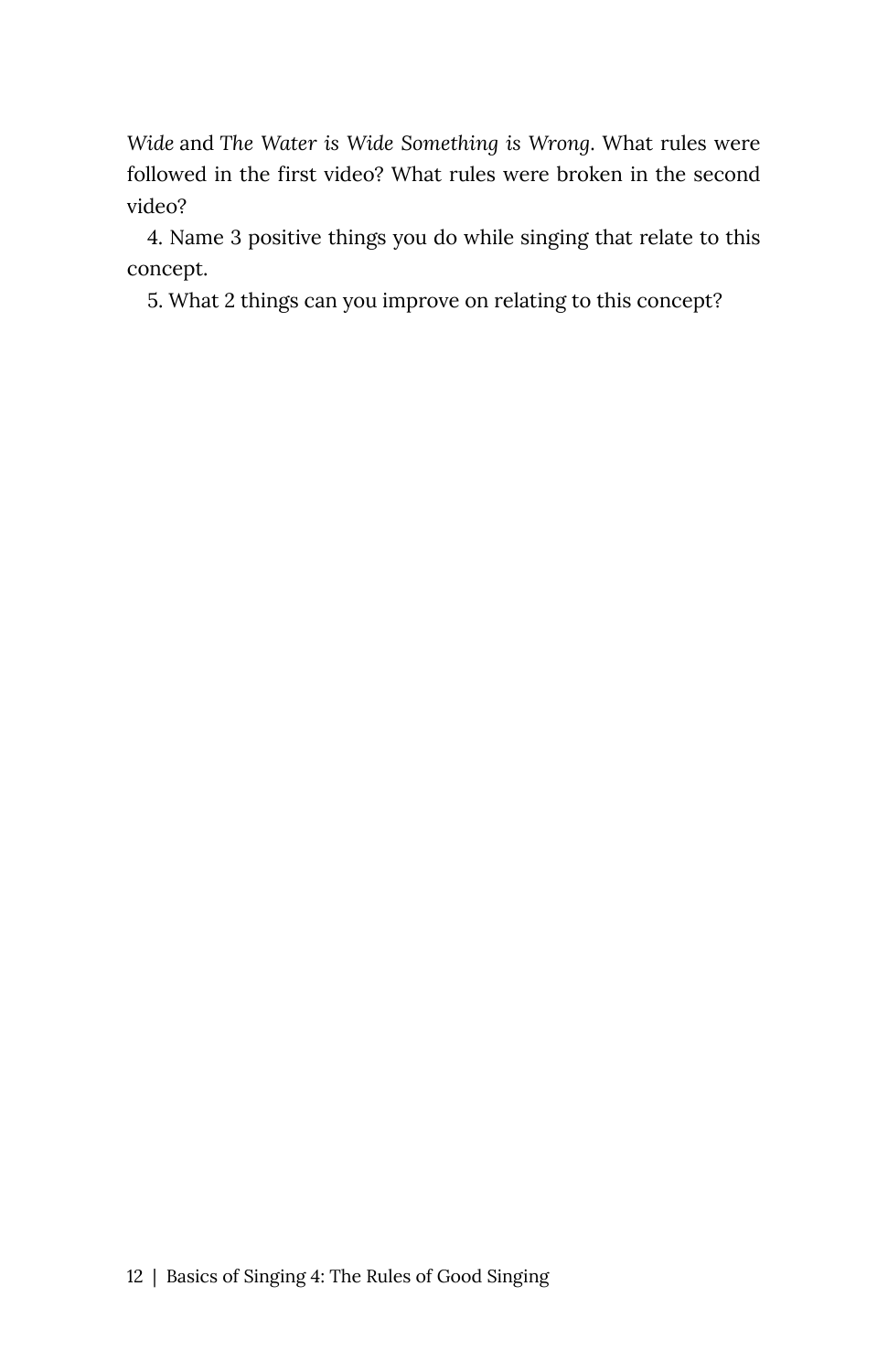# <span id="page-18-0"></span>3. Basics of Singing 3: How to Learn a Song

There is a multitude of ways to learn a song. Depending upon a person's culture and background, one or more ways were already enculturated before that person came in contact with any formal education system that taught music. Young children are exposed to music through their parents, either singing to them or playing it for them in a variety of mediums. In today's society, toddlers can manipulate a smart phone to play a youtube video of toddler tunes. A person is exposed to music in some form anytime there is interaction with the outside world. You can hear music in commercials, in stores, video games, even rings of a cell phone. With that said, what are the typical ways most people learn a song?

First, the general population of people learns by ear. For many generations, music was not written down, but passed on by rote (someone who knew the song would sing or play it for others, and they would copy it). Today, one hears the piece of music on some media device, and over time can sing along with the song. There are advantages and disadvantages to this method. First, an advantage is the ability to practice wherever the person is, with access to the song a smart phone away. Second, the body of music out there to hear is nearly infinite; access has never been easier than today with many ways to freely listen. Also, one can listen to different singers performing the same piece to get different takes on how to perform the piece. One disadvantage of this method is the singer's desire to try and copy the original artist's voice. No matter who it is, that performer's voice is unique, as is the singer trying to copy. In order for the singer to copy the original artist, a contrived sound is created with tension in the throat. Try singing like Louie Armstrong for more than 10 seconds and you will instantly feel the extreme of this issue. Another disadvantage of this method is lack of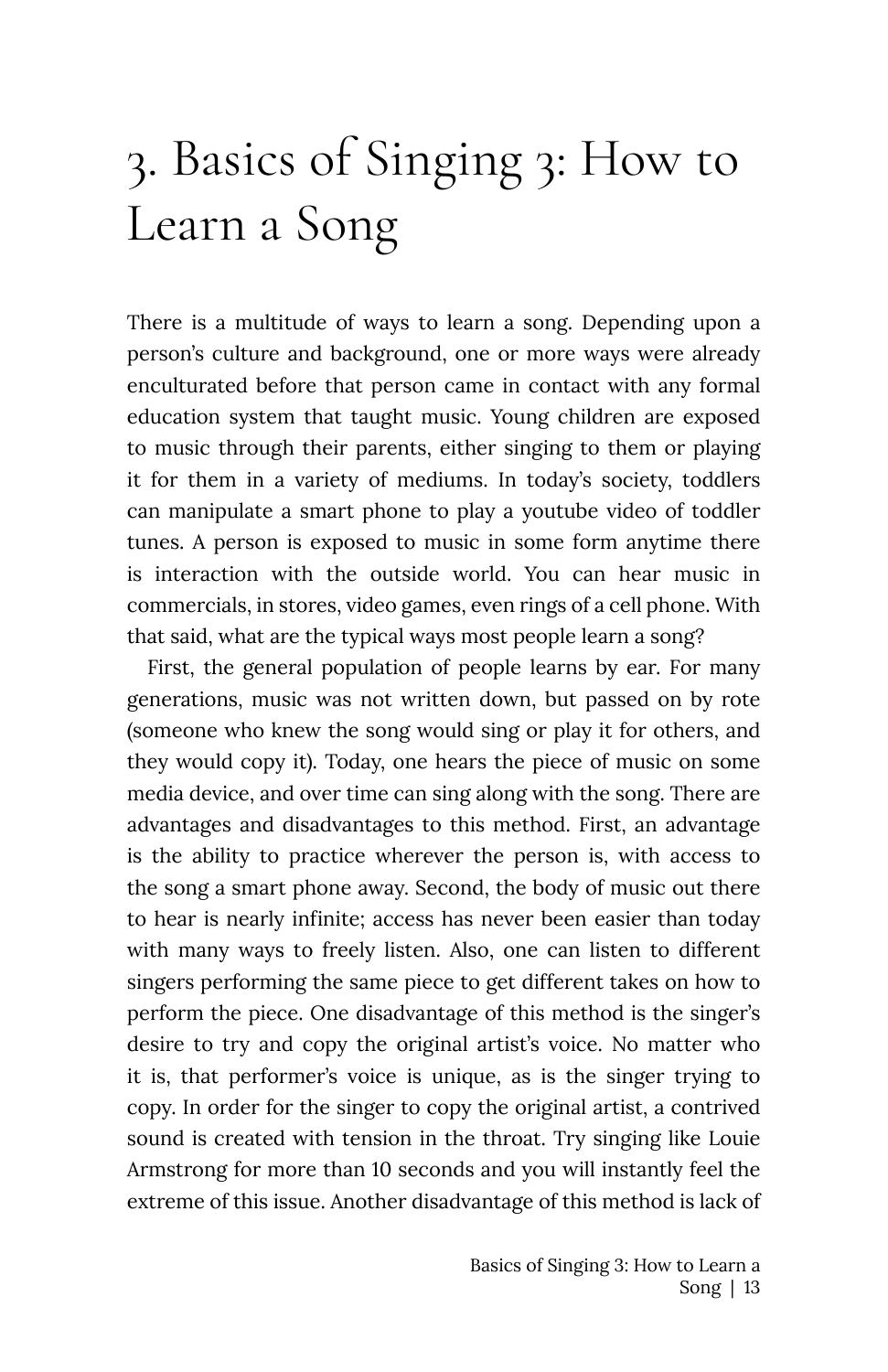creativity on the part of the learner. If one only learns from someone else's style of singing, one's own interpretation of the text and music is lost. If you have ever listened to the same song with different singers, you will notice variations in the performance. Finally, a disadvantage of learning by ear is time. If a piece of music must be sung in a great hurry for an event, then the ability to read the music fast becomes invaluable. To put this in perspective, imagine you become a famous singer. A large media corporation such as Disney calls you up and wants you to perform on the soundtrack of their next movie. The company flies you to their studio, send you to the booth with the sheet music, sets up the microphone, and is ready to record. You ask to hear a recording of the song first, and are met with blank stares. There is no recording, because you are the first. Now a great gig was lost, and your reputation is tarnished.

There is nothing wrong with learning music by ear. However, being able to learn a song several different ways gives the singer an edge over other singers, and increases the learning curve. Here are other methods to learn a song other than by a recording with the vocals: 1. Learn by rote; 2. Speak the text out loud; 3. Use sheet music; 4. Sing along with a karaoke track; 5. Sing a cappella; 6. Record yourself; and 7. Solfedge.

Learning by rote simply means someone sings a line of the song and you sing it back. Cultures have taught music in this way for millennia, and some religious groups still use this method today in services where a leader sings a line, and the congregation responds. If learning a song by rote, typically a person sings a line (or phrase), then sings a second phrase, puts them together, sings a third, adds that, and so on. Many people who teach groups to sing use this method.

Speaking the text of the song out loud is a technique for understanding the meaning of the lyrics, as well as a way to decide what is the most important word of each phrase (more on that later). The act of speaking it audibly is important for this technique to have its full effect. Try looking up the lyrics to a song you know already somewhat well. Speak the text, and then listen to the song. You may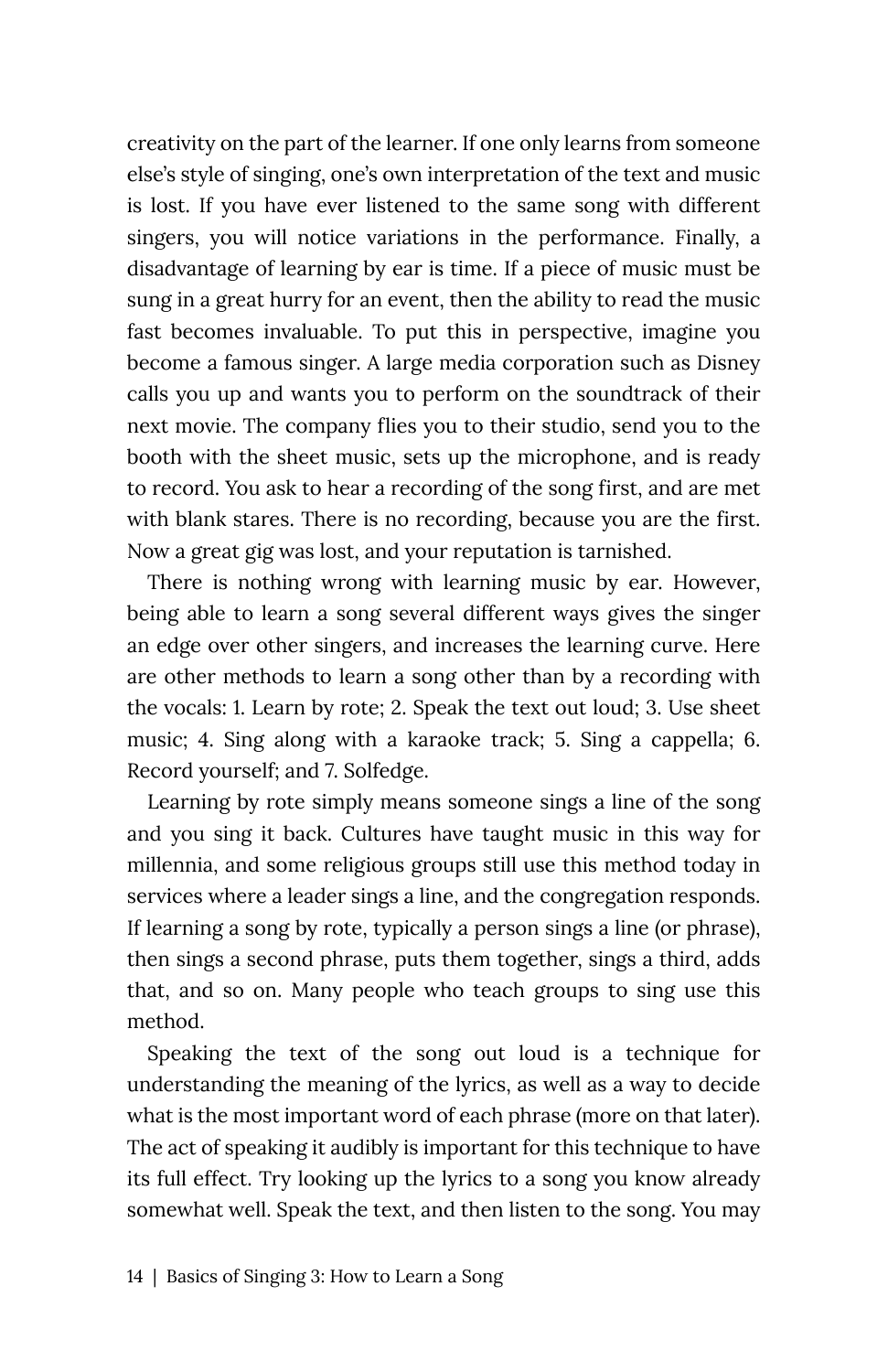notice the meanings of parts of the song seem different. You are now linking meaning to words that were not important before you underwent this exercise. This can also help with memorization of songs.

Using sheet music to learn a song is standard practice in most formal voice lessons. Music reading literacy is like reading literacy; it opens up new ways to learn material, sometimes more quickly. If you have never read music before, it can be daunting to look at a piece of music. There are many instructional methods out there to learn how to read music. Just learning the note names and how long you hold a note (rhythm) is just the beginning (like learning the alphabet). A simple open resource can be found here: <http://www.wikihow.com/Read-Music>

Singing along with a karaoke track is a method to utilize after you feel comfortable singing the song with the vocals behind you. Some singers feel very confident singing with the vocal track behind them, and then when it is removed, suddenly their voice goes away. This is due to a subconscious method for singing where the singer is hearing the voice and then following it a split second later. I call it "cheat-singing." You are only cheating yourself when using this, because as soon as the other vocal is not there, you are stuck. Singing with a karaoke track, or a live accompaniment if available, eliminates cheat singing as an option (unless the accompanist is playing your notes and you are cheat-singing to that). The track also assists the singer in reminding them of the right pitch centers, something not available if the singer sings without any accompaniment, or a cappella.

There is an advantage to singing a cappella. Without anything to use as a crutch, the singer is forced to sing solo. This exposes any vocal issues that were hiding behind either the accompaniment or the other vocalist. It can be hard to diagnose all issues listening and singing at the same time. That's where recording yourself is useful. Very few people actually enjoy listening to themselves sing. One of the reasons is because when you sing, you hear yourself both through your ears and in your head. In a recording, the singer hears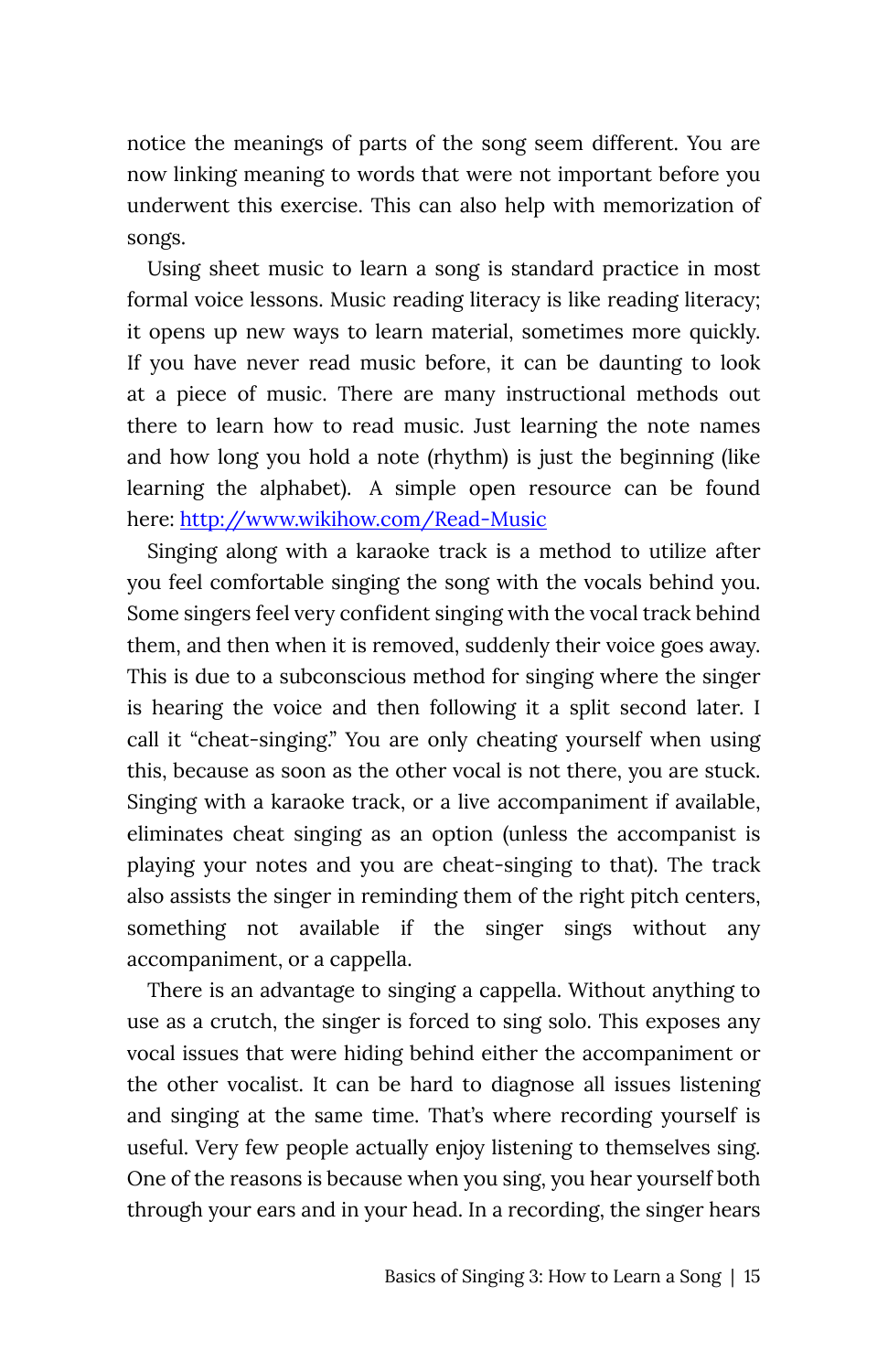how he or she sounds to everyone else. This can be discouraging, but useful as a tool to improve. Video recording is a better method than just audio, because any physical issues that occur can be diagnosed as well (ex. You see your head leaning forward when trying to sing a high note).

Solfedge is a system to learn music developed by a Hungarian named Zoltan Kodály. He created a system of syllables for notes in the scale (Do-re-mi-fa-sol-la-ti-do), which in turn help the singer know what direction the note tends to move. It helped save Hungarian folk music, which was in danger of disappearing altogether. Once a singer learns the system, singing a phrase for the first time becomes easier (cue Sound of Music). This is an excellent method for sight reading music. Excellent sight readers can look at a piece of music, and sing it correctly the first time without hearing it. Professional sight readers are employed all around the world, in church choirs, radio choirs in Europe, and media companies.

One method of learning a song by itself is not better or worse than another. However, if the singer uses the best of all methods, he or she can learn music well and quickly.

*An interactive or media element has been excluded from this version of the text. You can view it online here: [https://library.achievingthedream.org/](https://library.achievingthedream.org/monroeccvoiceclass/?p=22#pb-interactive-content) [monroeccvoiceclass/?p=22](https://library.achievingthedream.org/monroeccvoiceclass/?p=22#pb-interactive-content)*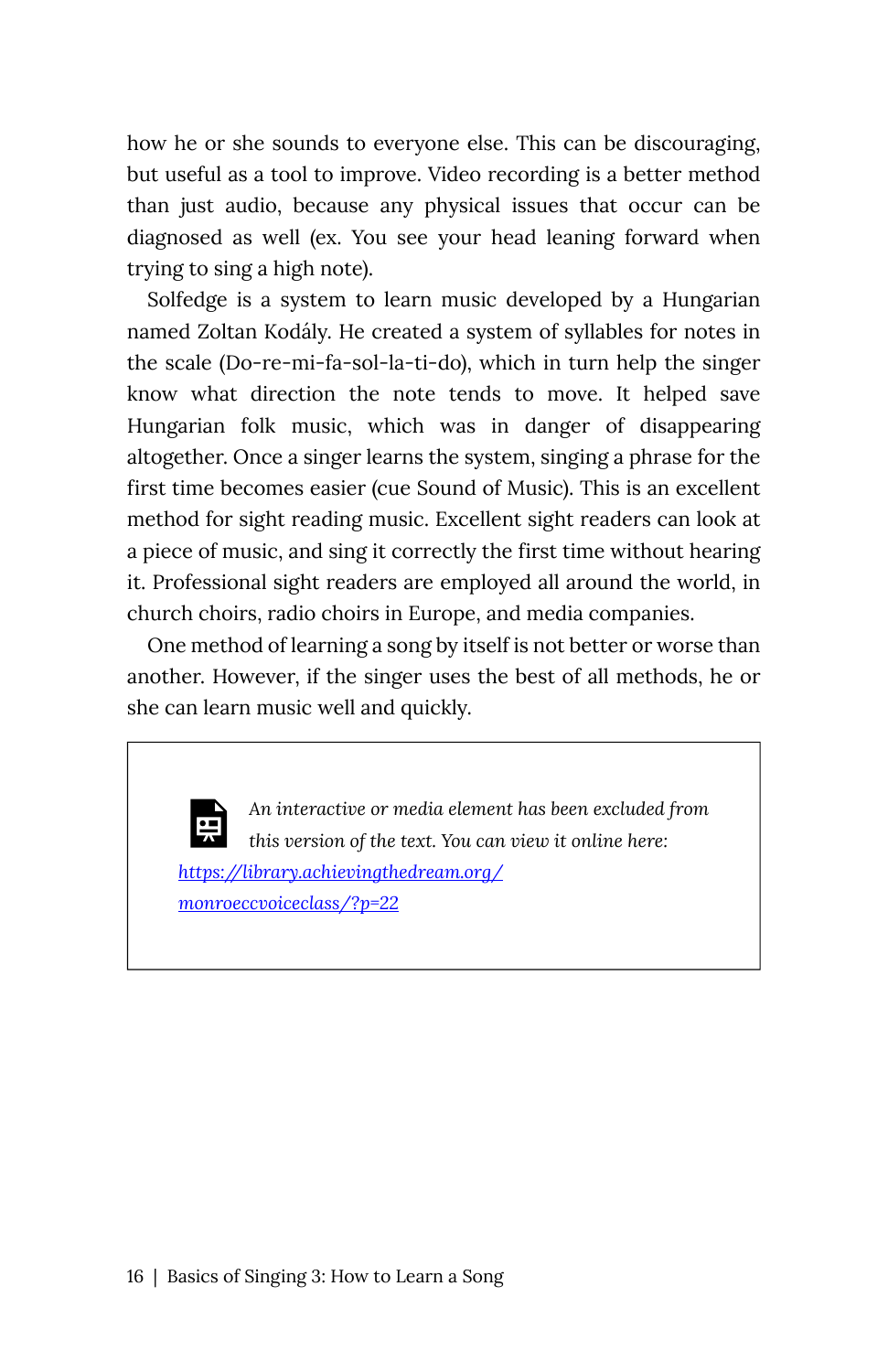## Supplemental Videos



### Assignment on Videos

After watching the demonstration video, enter the secret number at the top of your assignment.

Write in complete sentences answers to the following questions.

1. In your own words, what was the content of the video?

2. What are two things you found most interesting about the content of the video?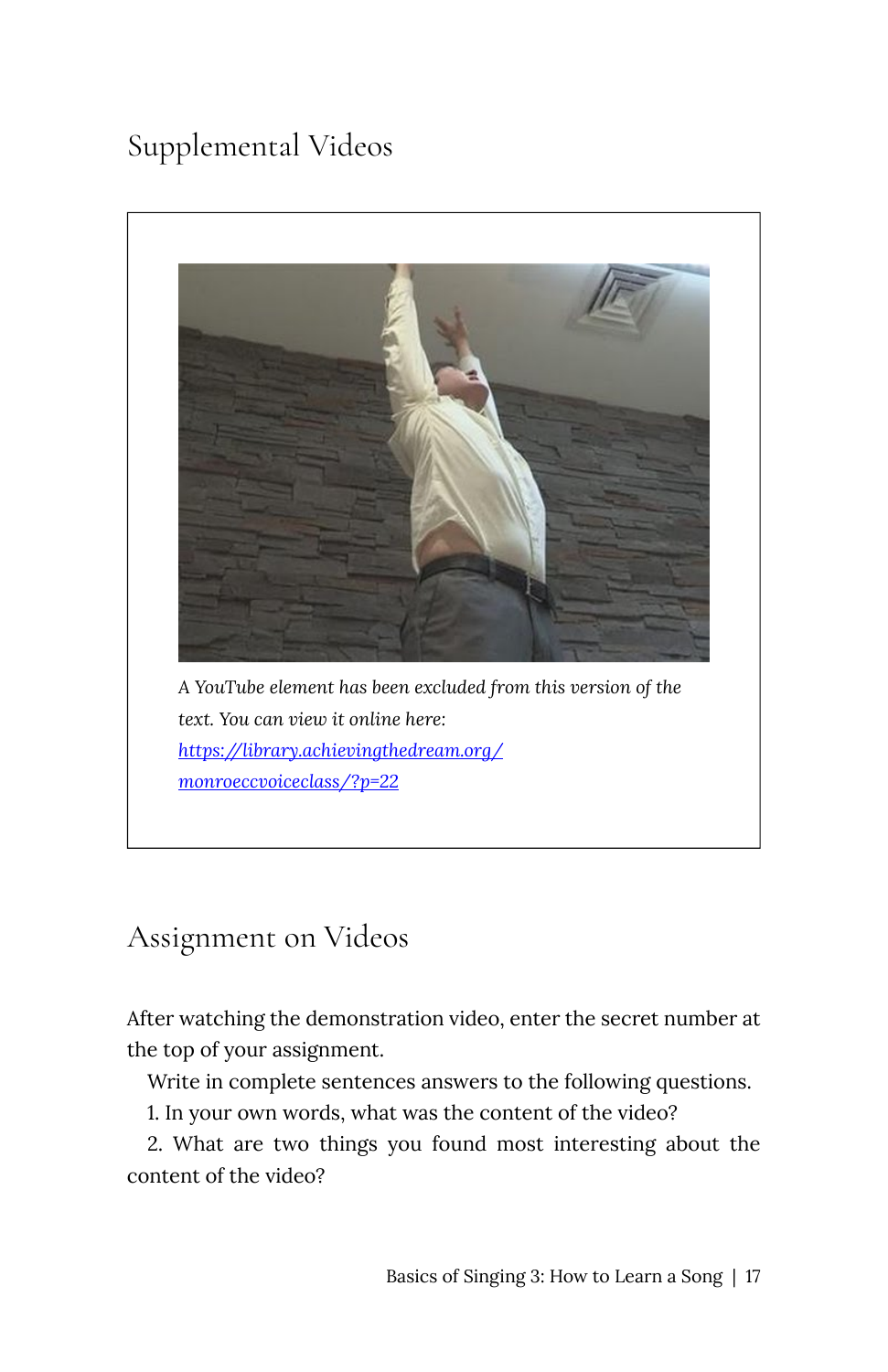3. Think of a singer you have seen and heard. Who are they, and what do they demonstrate in terms of this concept?

4. Name 3 positive things you do while singing that relate to this concept.

5. What 2 things can you improve on relating to this concept?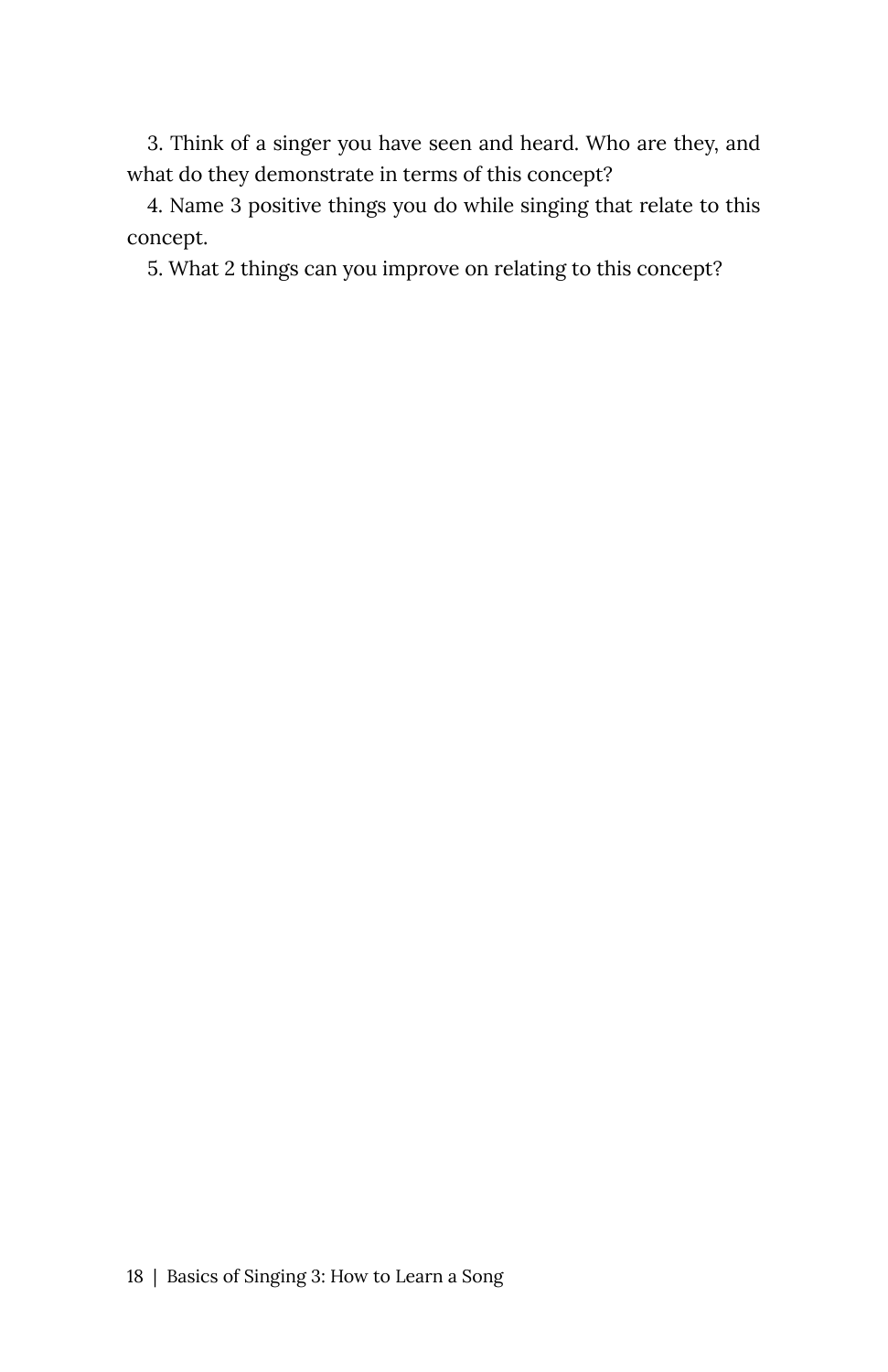# <span id="page-24-0"></span>4. Basics of Singing 2: Warmups and Practice Technique

Warming up the voice before singing a song is similar to warming up before an athletic workout. Sure, you can work out without warming up, but the effectiveness of the workout is diminished, and there is a better chance of straining a muscle. Since singing is a physical exercise, it should be approached no differently. There are different schools of thought when approaching the length of time a singer should warm up. No less than 5 minutes is advised, but too much more may not be productive. The warm up should also fit what the singer plans on practicing. If the song has a difficult run, then singing a warm up similar to the run will ready the voice for that passage. Remember, the goal is to eliminate any extra tension in the voice, and this gives the singer muscle memory of what is to be practiced.

There are several components to a healthy warm up:

- 1. Physical stretching;
- 2. Breathing exercise;
- 3. Single note sustained on a vowel;
- 4. Simple narrow range exercise;
- 5. Articulator exercise;
- 6. Range extension; and
- 7. Longer, wider, faster.

Physical stretching allows for the release of any tension in the body, and warms up the muscles needed for singing. One area to focus on relaxing is the neck, where a lot of tension is naturally held and problematic for singing. When stretching the neck, do not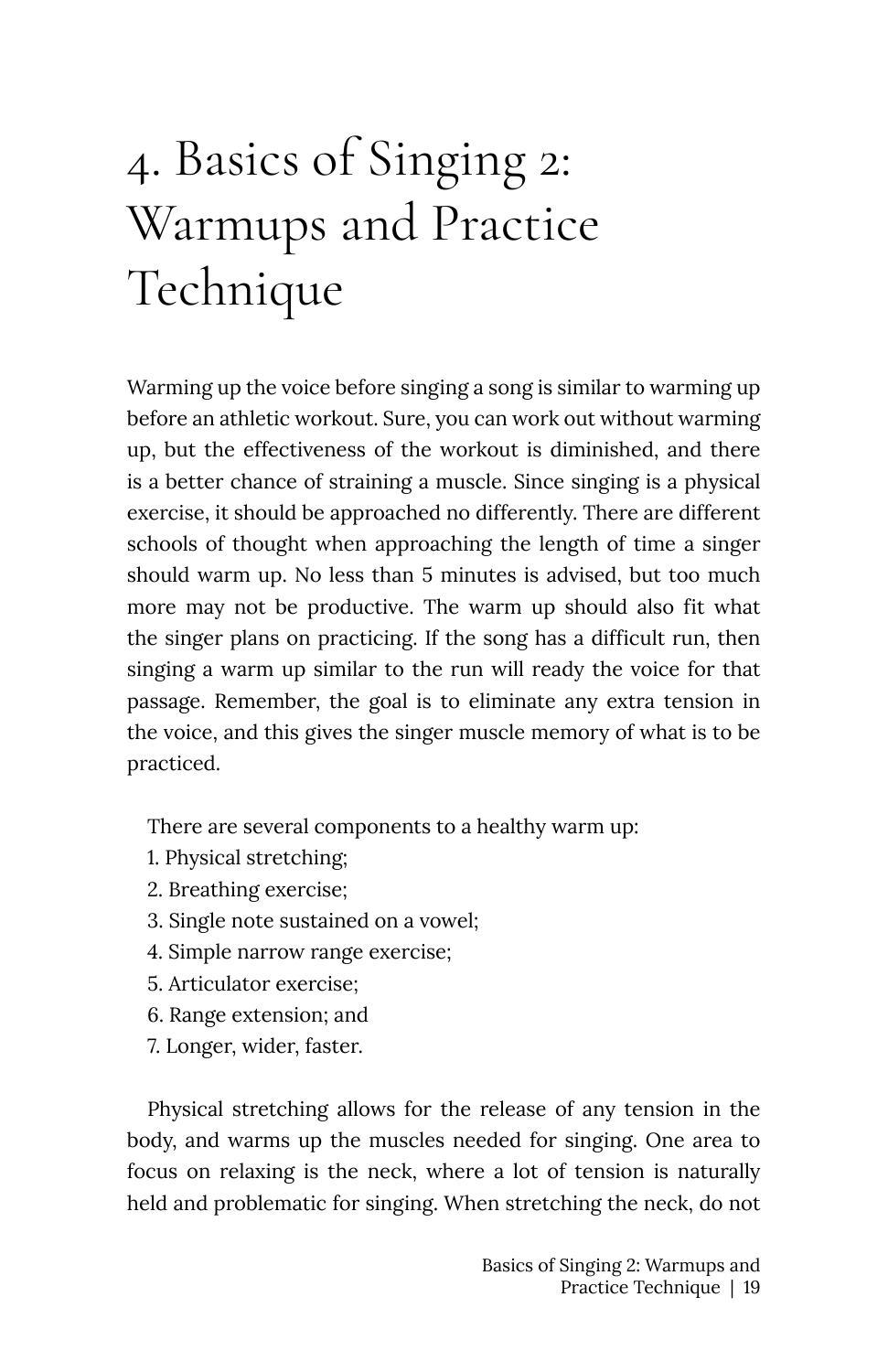tilt your head backwards, or roll backwards, as that can counteract the release of tension. During stretching, be aware of your posture. Remember, the least number of muscle groups engaged equals less tension on the body and voice.

For the breathing exercise, a suggestion is to simply breathe in fully and out, focusing on a deep, low breath. Imagine you are a bellows from a blacksmith shop, with the spout your throat, and your ribs and diaphragm the expanding part of the bellows. A slow count of 4 seconds in and out is a good rule. This also provides muscle memory for the type of breathing necessary to sing. Begin then to breathe in on 4, and hiss the air out in multiples of 4 (8 seconds, then 12, etc.). Go through at least 4 sequences of these breath exercises. While hissing, place one hand on the "pant muscle" and the other around the bottom of your rib cage on the side. Your hand on the "pant muscle" should feel it fully engaged throughout the hiss, and the hand on your side can act as a guide to expand your breath. Besides a hiss, other types of sounds will work, such as "sh" or "f."

Next, sing a single note in the middle of your range (a G is good if you are familiar with music notation) on a vowel. The "oo" vowel is a good one to start with as it is easier to keep round, tall, and free of tension. Try and hold the note also for counts in multiples of 4, changing the note higher or lower for a few steps as you increase the time.

A small range of notes is a common type of warm up. There are many types out there to try, so I will give a couple here. Usually, it is a five note scale going down (5,4,3,2,1 or G,F,E,D,C or sol fa mi re do, depending on your thought process). The exercise should be done with one consonant and one vowel, for example Na Na Na Na Na). You then move up a step and continue the same exercise, starting from the middle of your range up to a medium high part of your range. Then do a different vowel and constant starting from the middle of your range going down to a medium low part of your range. What vowel and consonant to pick varies on what you are working on in your song practice that day.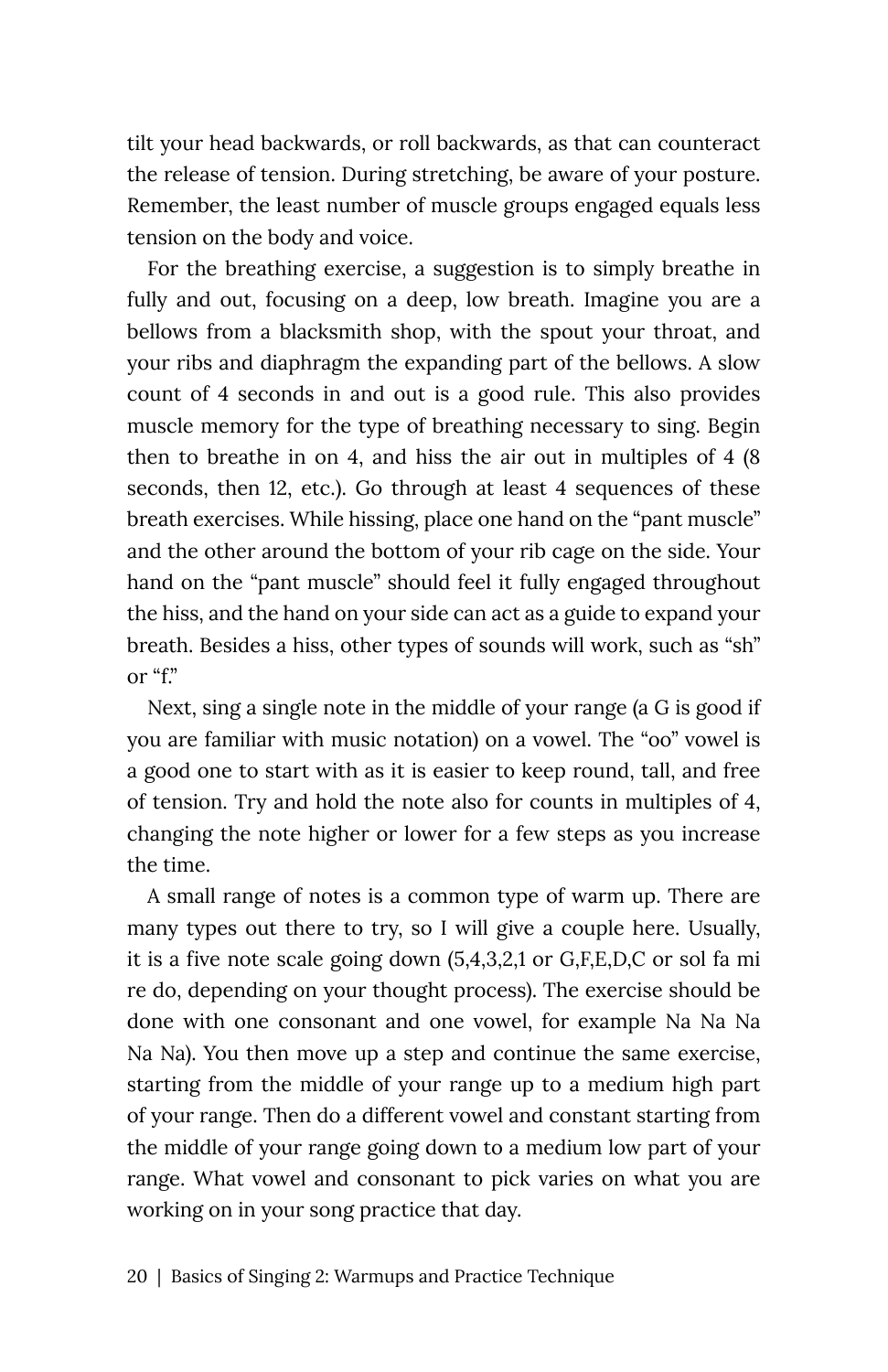The next exercise works your articulators: your tongue, teeth, and lips. One of the great advantages singers have over instrumental musicians is the ability to communicate through words. Unfortunately, this can backfire if the audience cannot understand the words. Being aware of how to use your articulators differently in singing versus talking is imperative if the singer wants to be an effective communicator. One example of an exercise is a five-note scale going up and down using "ming" (holding the ng at the end of each one). Other examples are "flah," "zing," "blah," "ping," and "bah lah." Again, which ones to use should be reflected by the music that will follow the warm up.

Range extension exercises can be tricky for the inexperienced singer, so when beginning these, be careful not to go too high too fast. One of the greatest difficulties singers encounter with tone is tension in the high parts of the voice. If you have not experienced your voice cracking on a high note, or sounding like someone squeezed your throat shut yet, chances are it will be happening to you very soon. We will talk more about how to avoid this in later lessons, but for now, remember to always do three things when singing high: 1. Open the throat in a yawn 2. Keep the diaphragm engaged (check that "pant muscle") and 3. Approach with thinking "top-down" and not "up." An example of a range extension exercise is an arpeggio up and down (C-E-G-C-G-E-C or 1-3-5-8-5-3-1 or do-mi-sol-do-sol-mi-do) on a vowel-consonant combination such as "nah." You can also use different vowel-consonant combinations, or words ("I sigh to sing" or "O row the boat.") Sing the arpeggio going up by step to the top and then bottom of your comfortable range. A rule to follow is to sing this exercise a couple notes higher or lower than your highest/lowest note in the song about to be practiced.

Longer, wider, faster refers to the idea of singing exercises that combine all the previous ones into an exercise that imitates phrases in actual music. When we sing music, typically there is a musical idea, or phrase, which should be sung in one breath. This exercise prepares the singer for that final transfer to singing a song. One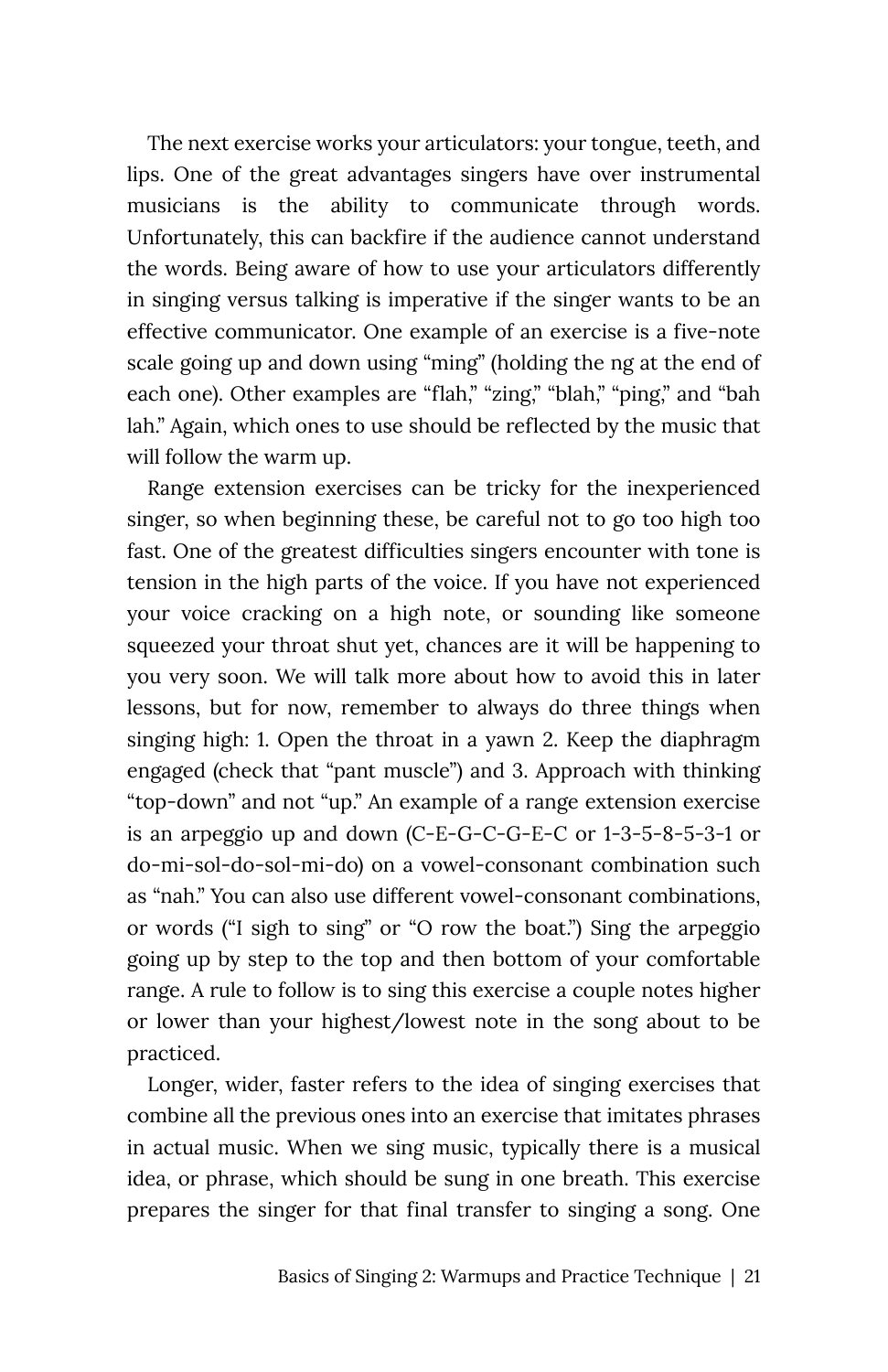example uses a vowel "ah" jumping from a low to high octave (C-C, 1-8, do-high do), singing a turn and then a scale passage down (C-C, BCDBAGFEDC, 1-8, 78287654321, do-do, ti do re do ti la sol fa me re do). You would then go up a step and add a turn (C-C, BCDC BCDCBAGFEDC, etc). Each turn would lengthen the phrase. There are several variations on this exercise, but start there.

In essence, the warm up should not be skipped to simply start practicing the song because it is "boring." You should change the type of syllables each warm up to reflect the song, again reinforcing good muscle memory habits for the practice to follow. Think of it as a way to reset your voice back to true voice before beginning to sing the song. Without this step, the bad habits formed before this course will continue to occur.

*An interactive or media element has been excluded from this version of the text. You can view it online here: [https://library.achievingthedream.org/](https://library.achievingthedream.org/monroeccvoiceclass/?p=23#pb-interactive-content) [monroeccvoiceclass/?p=23](https://library.achievingthedream.org/monroeccvoiceclass/?p=23#pb-interactive-content)*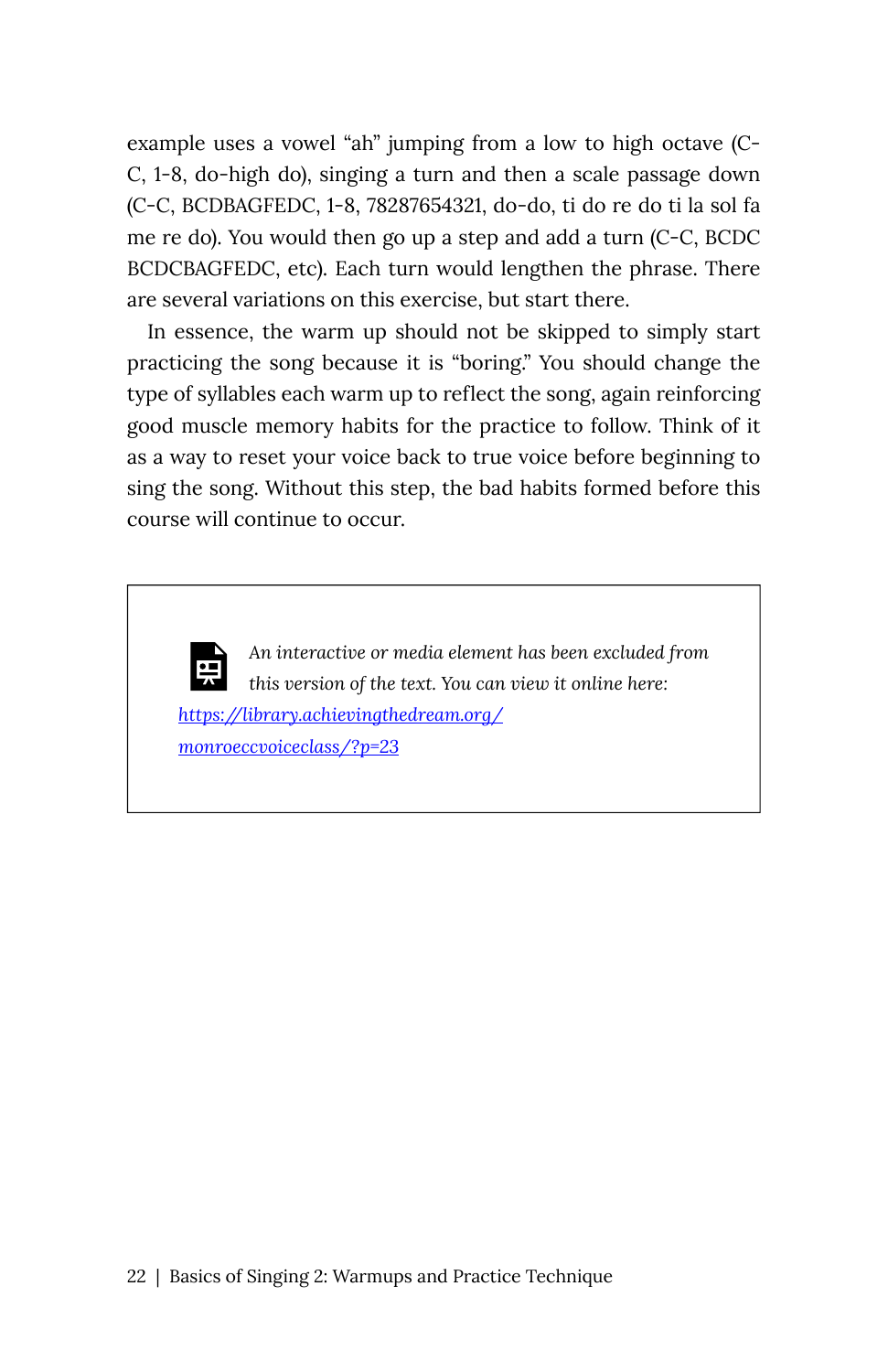## Supplemental Videos



Assignment on Videos

After watching the demonstration video, enter the secret number at the top of your assignment.

Write in complete sentences answers to the following questions.

1. In your own words, what was the content of the video?

2. What are two things you found most interesting about the content of the video?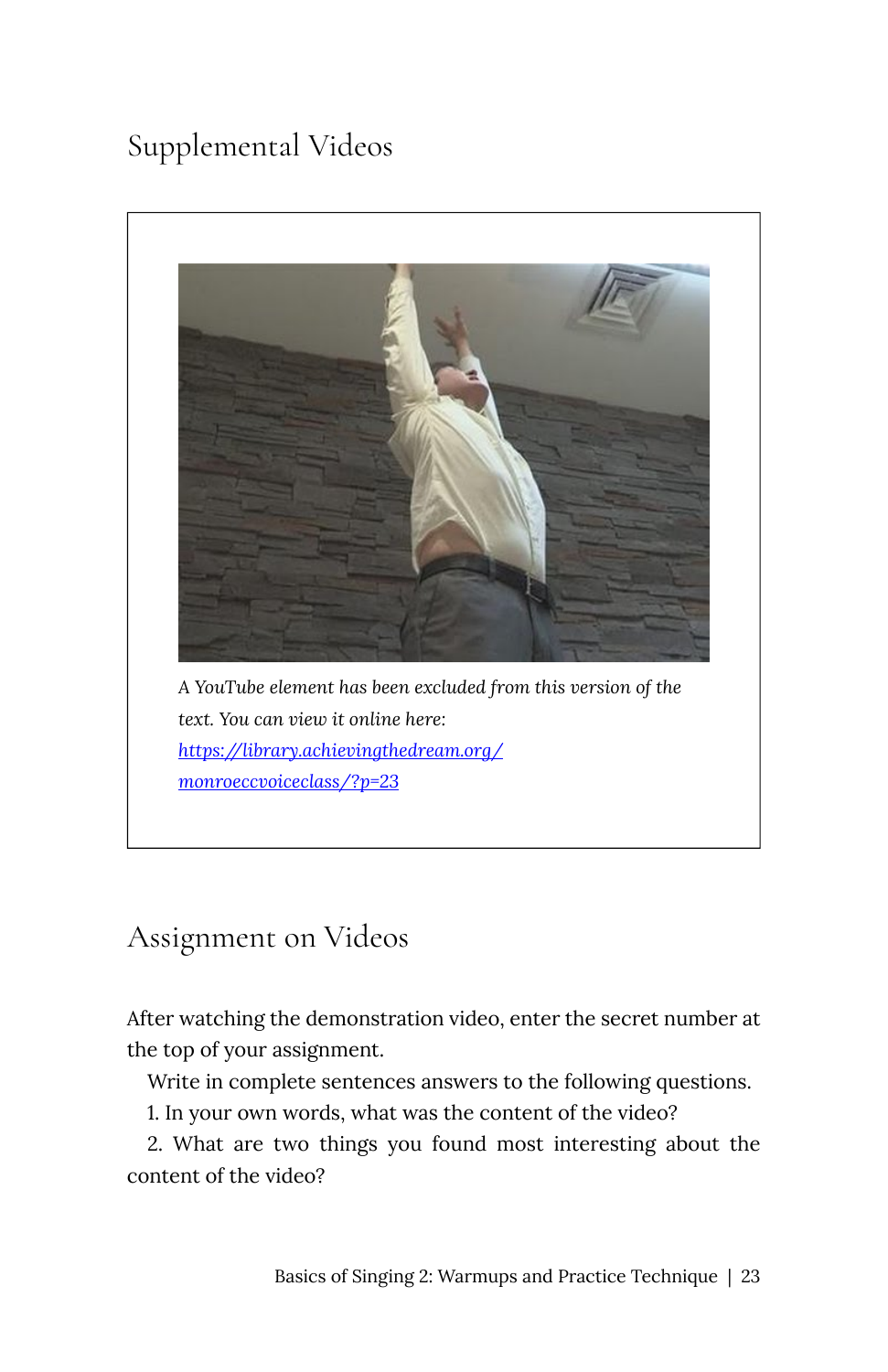3. Think of a singer you have seen and heard. Who are they, and what do they demonstrate in terms of this concept?

4. Name 3 positive things you do while singing that relate to this concept.

5. What 2 things can you improve on relating to this concept?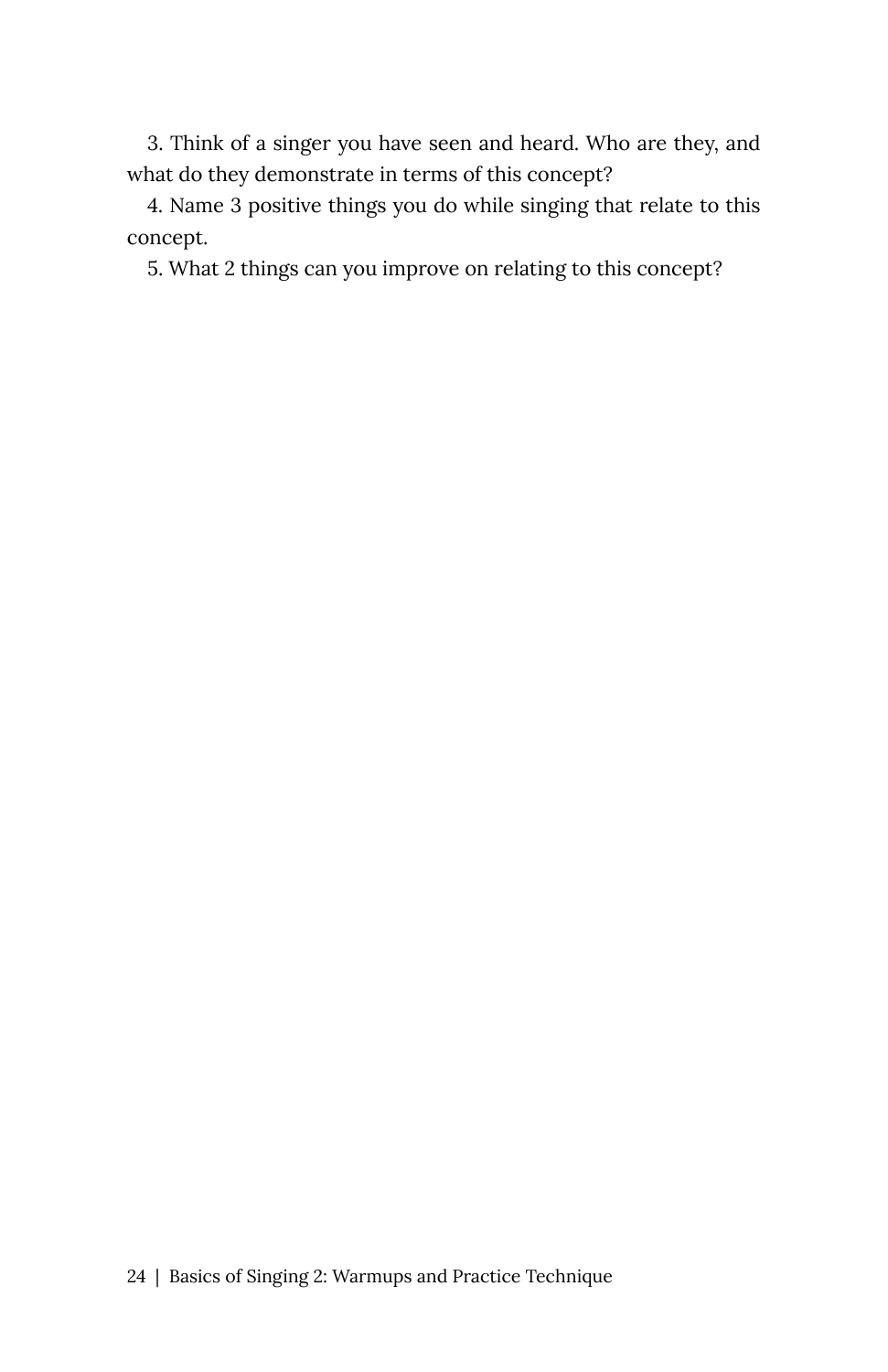# <span id="page-30-0"></span>5. Basics of Singing 1: Posture and Breathing

Two basic elements of good singing are posture and breathing. Both of these are habits instilled since birth. However, the majority of people have both good and bad habits when coupled with the act of singing. For example, think about how you sit. Do you regularly sit in a chair, on the floor, or in some other way? Do you sit with your legs crossed, up, or down? When you sit, is your back straight, or are you hunched over in some way? Another example with breathing: do you ever think about how you breathe? Do you breathe deeply? Is it hard to breathe for any reason? These are some of the basic questions when becoming aware of your physical habits for the purposes of singing.

When you were a child learning to sit and walk, balance was a process. If you ever watch babies when they first learn to do either of these things, they do not get it right on the first try. The reason is that it takes several muscle groups working together to accomplish these physical tasks. In the nineteenth century, there was a man named F. M. Alexander, who was an actor. He experienced chronic laryngitis when he performed. Because acting involved projecting the voice regularly, he would get sore throats, and the doctors of the time could not determine the cause. He decided to figure it out for himself, and after studying how he spoke when he acted, he realized he was sticking his neck out as he got louder, causing tension in this throat. He would later develop what is known as The Alexander Technique, used worldwide to promote proper posture. (Go to <http://www.alexandertechnique.com/> ).

Posture in essence is how we hold ourselves up, typically in a standing or sitting position. Your body utilizes different muscle groups when sitting verses standing. If you are in the best possible posture, you are using the least amount of muscle groups (free of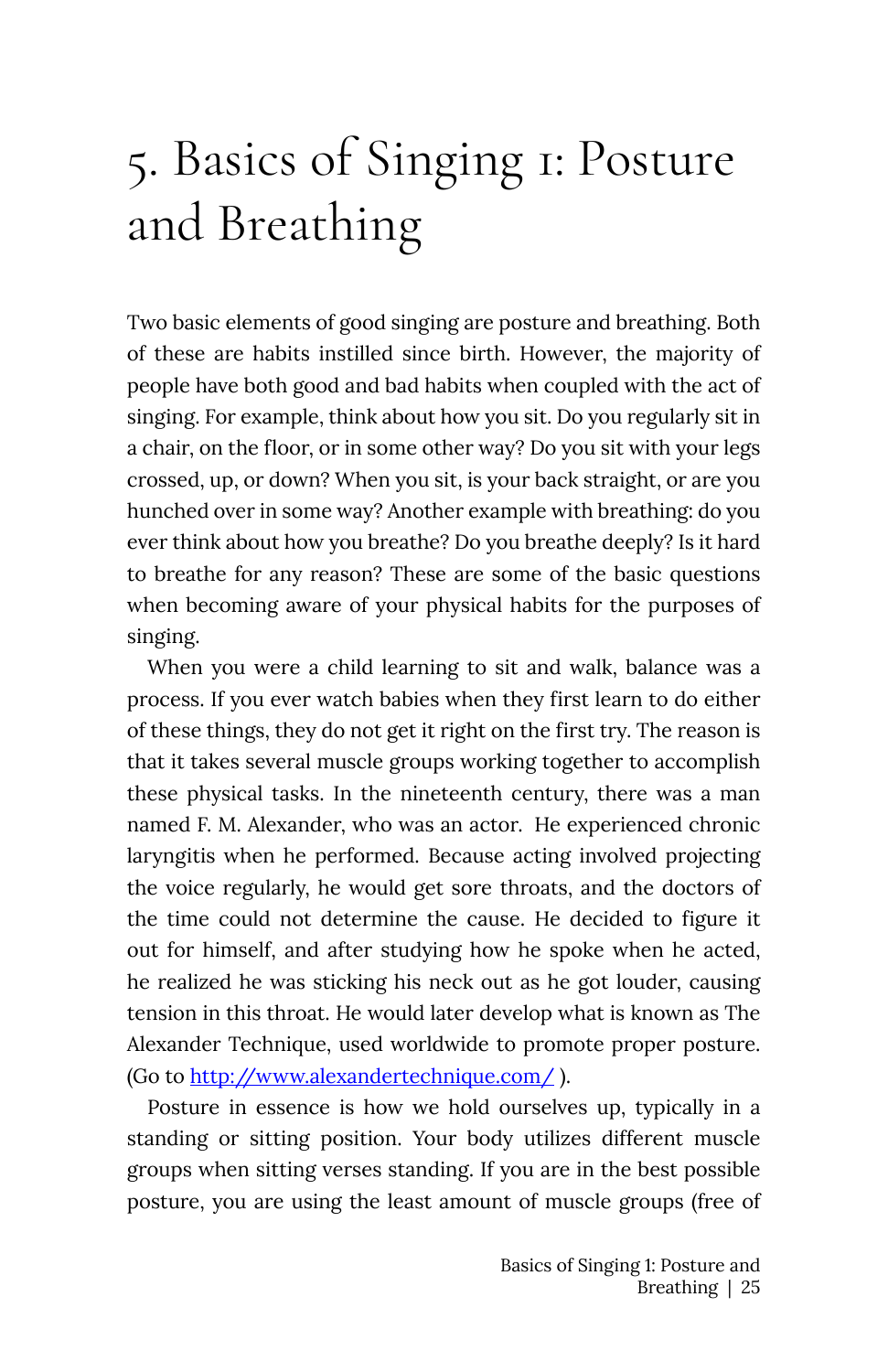unneeded tension). One common problem with singers is unneeded tension, especially in the neck area. This is caused by a number of factors, but the first one to check is posture. When standing to sing, place both feet about shoulder width apart (one can be slightly in front of the other for balance if necessary). Now the upper body should feel relaxed but aligned. One technique is to imagine there is a string coming out of the top of the back of your head, and someone is pulling just enough to keep you straight. Another technique is to put your arms above your head as if to stretch, then bring them down but leave your body in the same place as the stretch position. When in the sitting position, the upper body (the hip and above) should be in the same position as the standing position.

There are a few ways you can check to see if you are in correct singing posture. First, you can use a mirror, preferably a full-length mirror, and look in the mirror to see if anything is out of place. Second, you can video record yourself, and then look at the recording. Third, have someone you trust look at your posture. And finally, you can just see if you are balanced by placing a hardback book on your head, and not let it fall. One can also check proper alignment by lying with your back on the ground. This limits the number of muscles needed to stay balanced.

Balance of the muscle groups is key to proper posture. Most people habitually sit and stand in some level of bad posture, and this becomes evident if muscles get tired and you have to shift. Another technique to check balance is to stand on one foot for 10 seconds, then the other foot, without falling. The true test is to do either of these with your eyes closed (Don't try this without something to hold onto in case you lose your balance, like the back of a chair).

Breathing is another activity done without much thought. The human body is set up to automatically breathe no matter if the person is conscious of it or not. For singing, the issue is typically one of three things: not enough breath, tension in the breath, or lack of proper tension in the diaphragm. The diaphragm is your muscle that causes breath. The lungs merely transfer the oxygen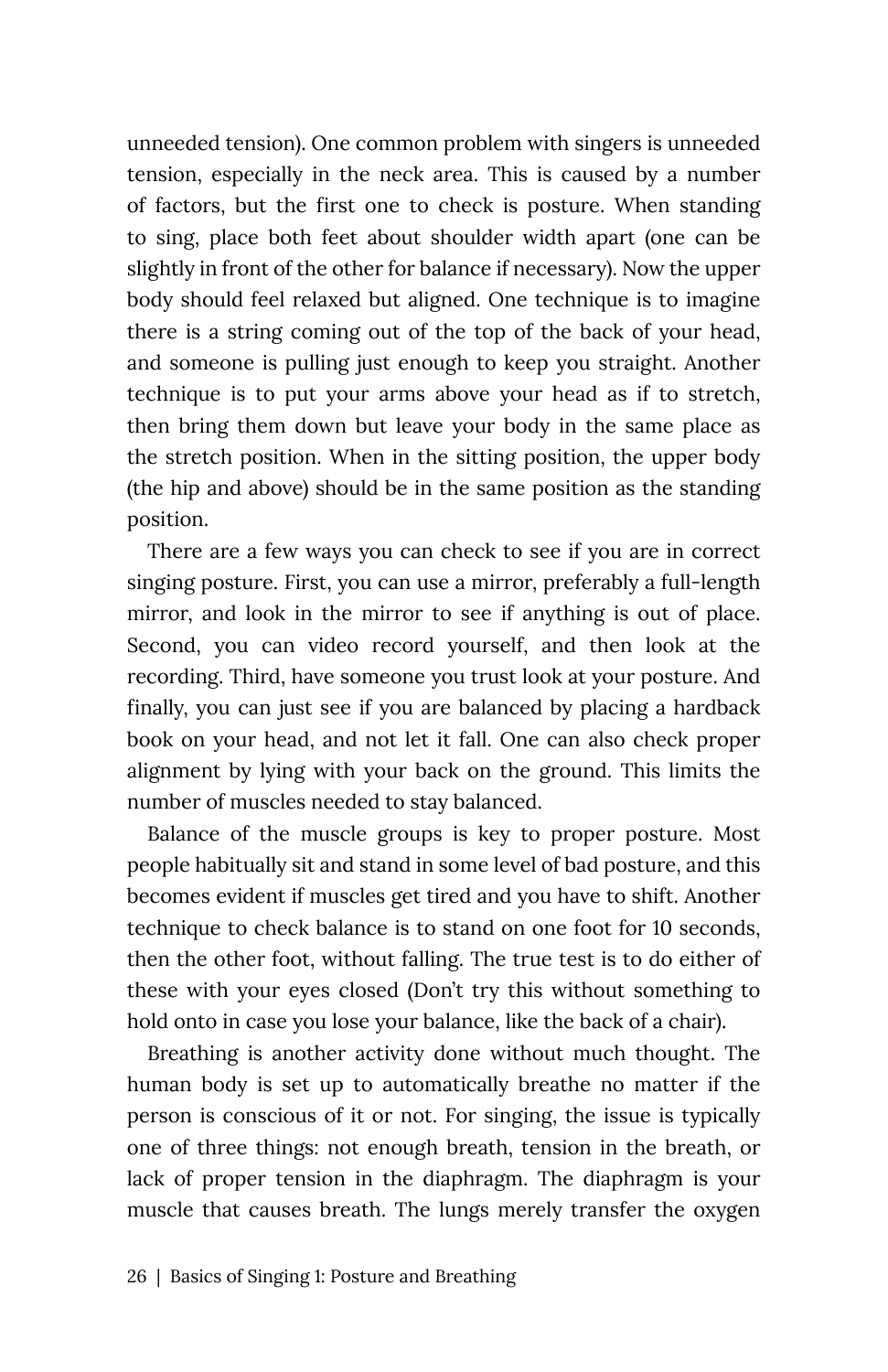and carbon dioxide back and forth from the bloodstream. When you breathe in, your diaphragm expands, causing a vacuum in the lungs, and air fills the vacuum. When people breathe out in everyday life, the diaphragm relaxes, and air is pushed out of the lungs. In singing, the diaphragm stays engaged throughout the time right before a sound is made to the end of the sound. Common problems with inexperienced singers and breathing include: 1. Shallow breath; 2. Breathing with tension in the throat; 3. Not enough diaphragm engagement, leading to "breathy" sound; and 4. Breathing too late before singing.

When breathing in to sing, posture is step one. If the singer is in proper posture, the chance for extra tension decreases. There should be no extra movement in the body other than the expansion from the diaphragm. For some people, the shoulders go up, creating a shallow breath. Only about half of one's lung capacity is filled when the shoulders rise, because it counteracts the diaphragm's ability to expand. Also, breathing in should be completely silent. Any sound is an indicator of tension, which transfers to the throat (cue F. M Alexander). If a quick breath is necessary, and it often is, then the image that could help is this: pretend you are quickly surprised at winning the lottery, but you don't want anyone to know. Another technique to keep tension away from the throat is to imagine what it feels like when you yawn (cue the yawn). Your throat opens up, and your soft palate in your mouth rises. After breathing in, the diaphragm should remain engaged, so tension cannot come back to the throat. Here's a technique to accomplish this: First, find the spot below your ribcage, place your hand there, and pant. You should feel a muscle tensing and relaxing. That is part of your diaphragm. Push against that spot continuously so it stays engaged (If you fall over, then it is not engaged). This spot is nicknamed the "pant muscle" because of its ease to notice engagement by panting. Finally, people usually wait to the last second to breathe before singing, greatly increasing the chance for tension. Take up to 4 seconds to breath in if there is time. This allows for a deep breath with little extra tension.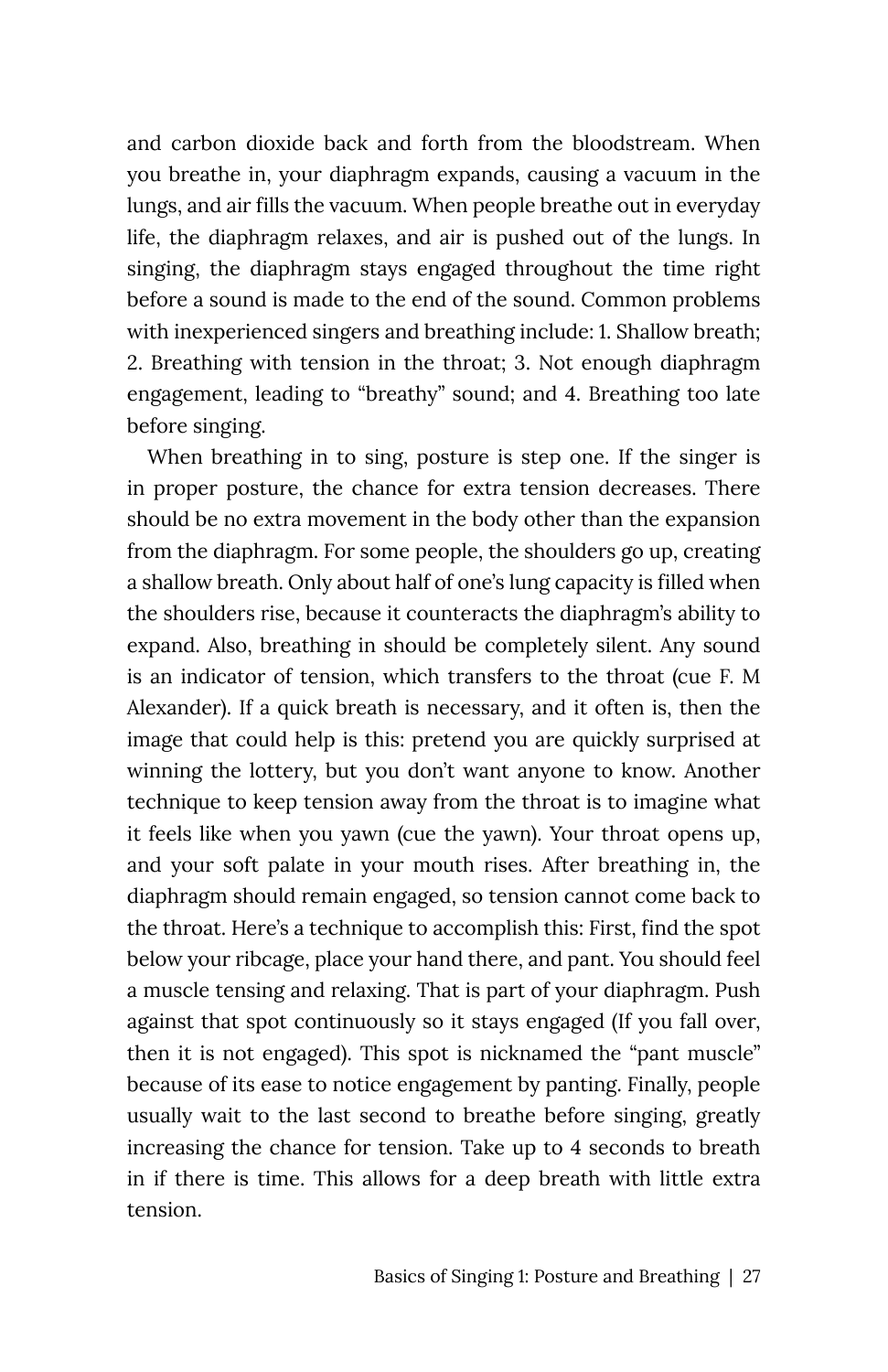It cannot be stressed enough how important these two concepts are for proper singing. Think of proper breathing as having enough gas in your car to get to your destination. Without enough breath, something has to give in order to make it to the end of the musical phrase. Typically singers get tense as they run out of breath. If you haven't figured it out yet, any tension other than diaphragm engagement is the enemy of the singer. It causes the majority of vocal issues, and stems from bad habits. Usually it takes four times as long to unlearn a bad habit than the time it took to create it. Because singing is such a physical activity, good habits through repetition and muscle memory must be practiced. The payoff in the end is your true voice shining through, and greater control over what sound is produced.

*An interactive or media element has been excluded from this version of the text. You can view it online here: [https://library.achievingthedream.org/](https://library.achievingthedream.org/monroeccvoiceclass/?p=24#pb-interactive-content) [monroeccvoiceclass/?p=24](https://library.achievingthedream.org/monroeccvoiceclass/?p=24#pb-interactive-content)*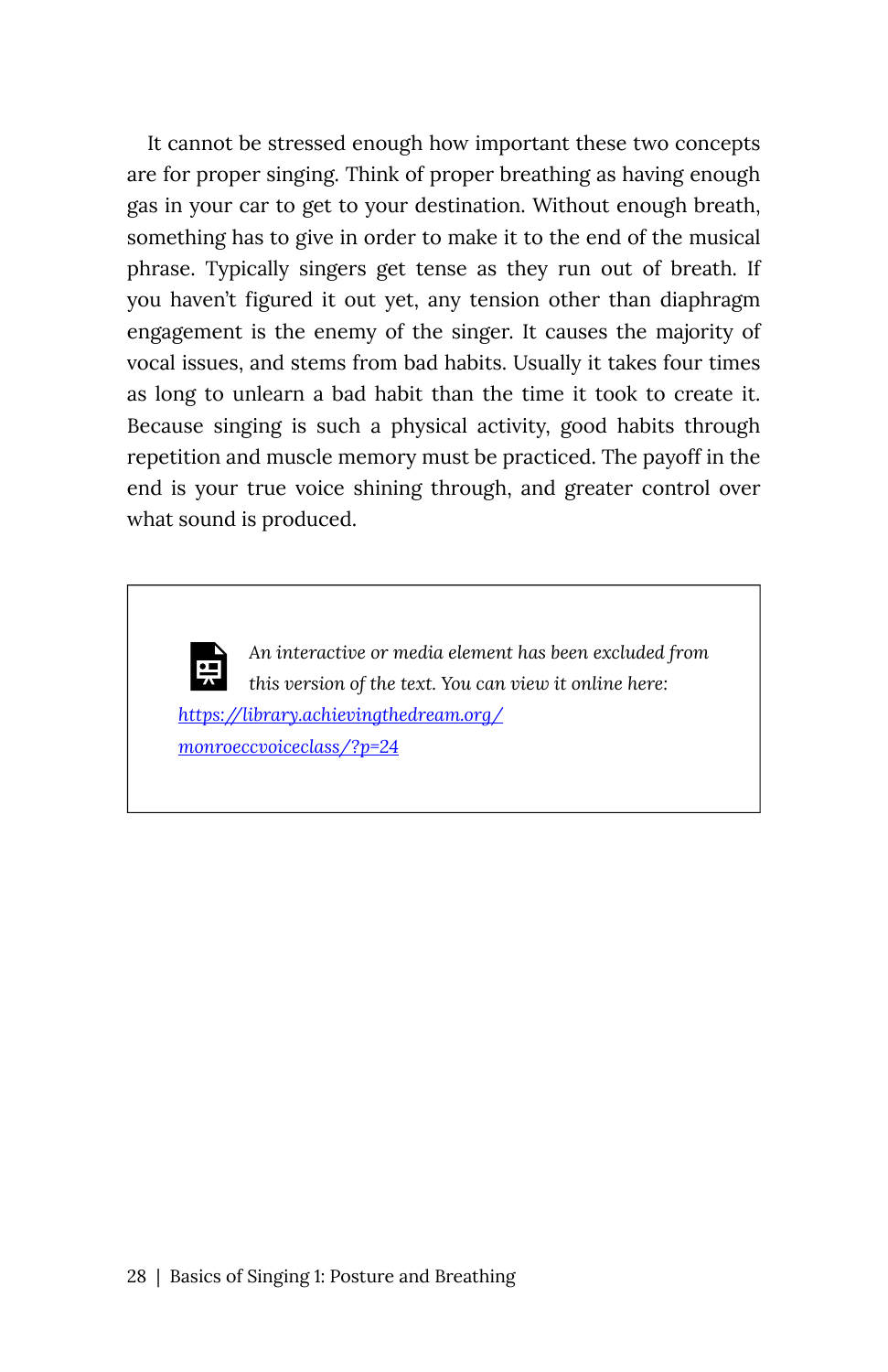## Supplemental Videos



### Assignment on Videos

After watching the demonstration video, enter the secret number at the top of your assignment.

Write in complete sentences answers to the following questions.

1. In your own words, what was the content of the video?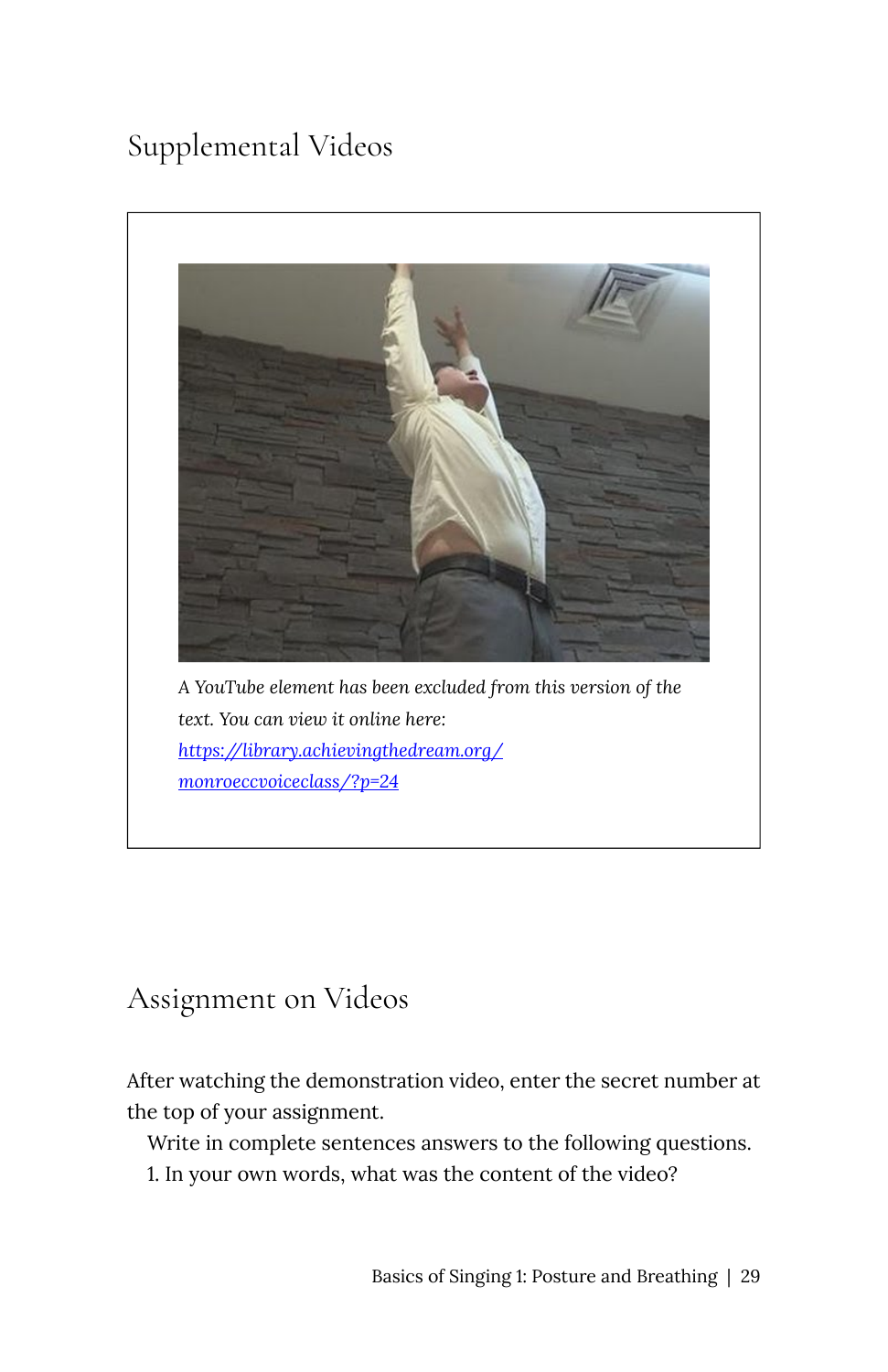2. What are two things you found most interesting about the content of the video?

3. Think of a singer you have seen and heard. Who are they, and what do they demonstrate in terms of this concept?

4. Name 3 positive things you do while singing that relate to this concept.

5. What 2 things can you improve on relating to this concept?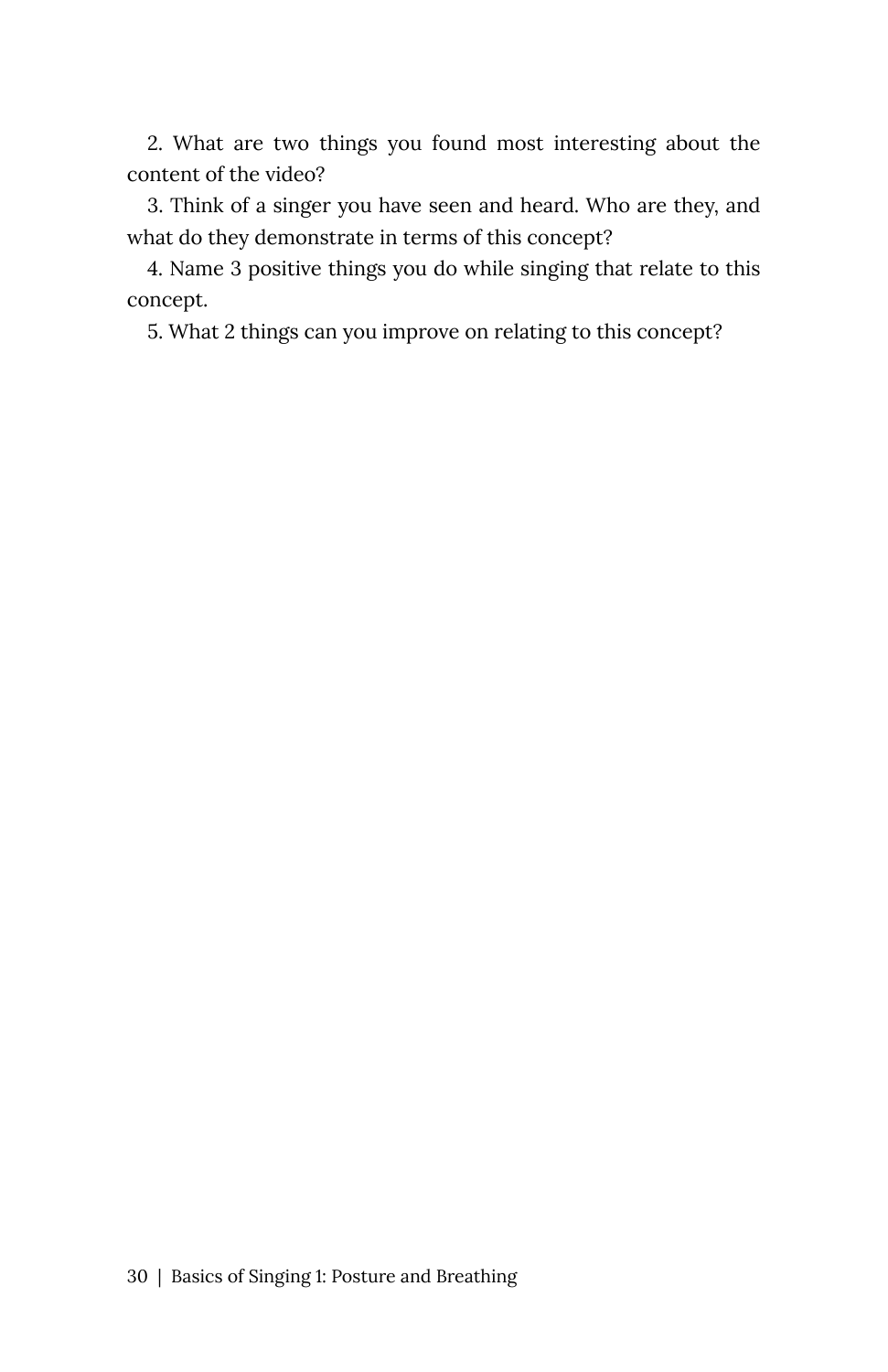## <span id="page-36-0"></span>PART III UNIT 2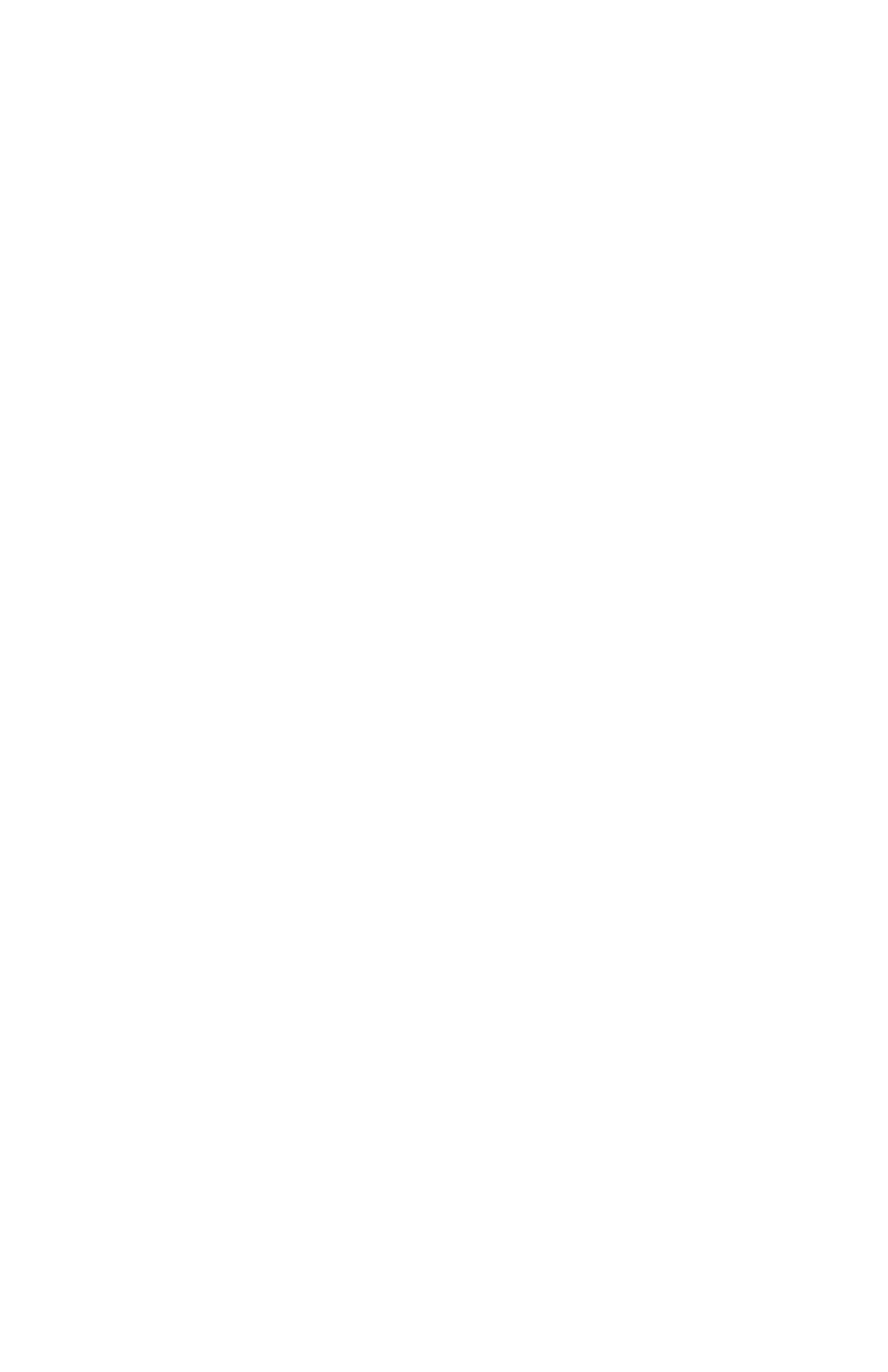## <span id="page-38-0"></span>6. Basics of Singing 5: Vocal Health

Anyone who has sung for a while has experienced that dreaded time when a performance is upon you, but you have come down with a sore throat, cold, strep, etc. There are professional singers who use methods to manage their voice in order to perform in any condition. I once saw a singer perform a difficult musical program, and afterwards learned from the person that she had laryngitis! Anytime a singer is sick, it will affect the voice; however, following certain steps will insure the best possible performance under these circumstances.

In my experience as a vocal coach, I have heard every reason why a singer does not sound their best in a performance. The typical reason given is "I have a cold." There is a standard in the professional world, where if a singer is auditioning for a gig and cites any illness, they are usually disqualified instantly. However, I have also heard full performances of everyday singers, and afterwards they admitted to being sick, which went unnoticed in the performance. This is the preferred method of vocal judges of any kind: to be pleasantly surprised that the singer could even sound better than what was just sung. Here are some specific dos and don'ts for when you have to sing with a sore throat or cold.

First of all, let's look at what happens to the voice in the case of a sore throat. The cold virus typically begins to manifest itself in the throat, causing dryness and irritation in the back of the throat. The larynx and vocal cords swell a little, and become inflamed. This inflammation either increases over the next few days, or gives way to a congested nose and nasal cavity, sometimes lasting for weeks.

In the first stage of the sore throat, the average person typically drinks less liquid ("it hurts to swallow, so why go through that?"), and clears the throat often. This results in a throat that hurts more,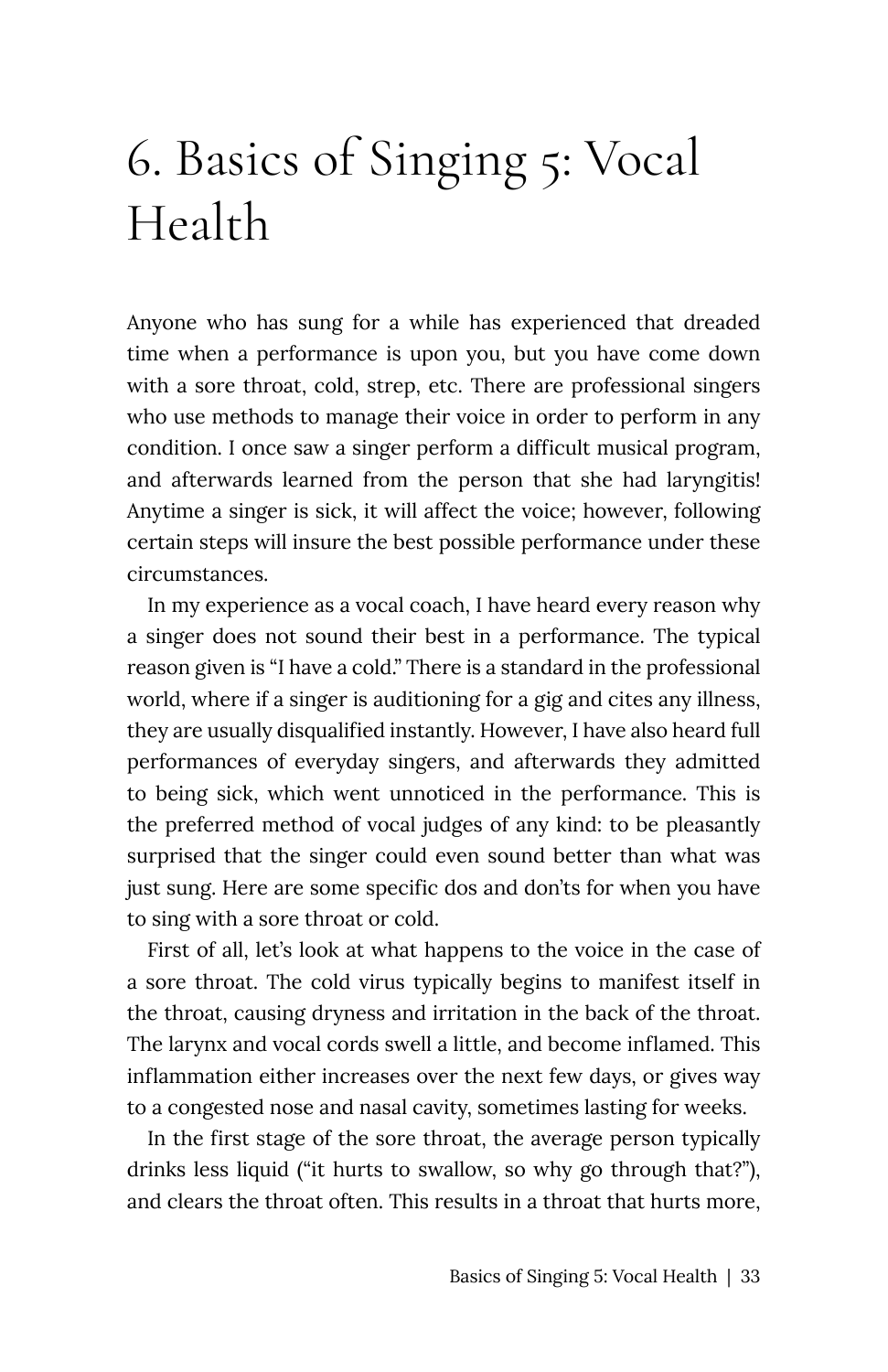so the person finds the quickest relief in cough drops with menthol, which is a numbing agent. Of course, as soon as the cough drop wears off, the person's throat seems to hurt more, and so pops another cough drop. This vicious cycle continues for days, eventually giving way to the congestion phase: constant sniffling, sore nose, nonstop mucus, and misery. In the singer's case, these problems can compound quickly, as singing with a sore throat seems to increase the pain, and the voice sounds more raspy with each passing day. Cold medicine seems to help for a small period of time, but the problems don't go away for a while. And if there is a performance during this period of time, all the symptoms of the sore throat and cold get even worse, sometimes resulting in no voice at all.

There are several techniques to eliminate the cold with minimal pain and suffering. The first thing to realize is that trying to eliminate the symptoms with medications that numb the throat as a singer is dangerous. Remember, the throat is sore because the vocal cords are dry and inflamed, so the problem must be addressed with decreasing the dryness and irritation. Drinking lots of water is the easiest way to decrease the dryness, and using cough drops that increase lubrication of the vocal cords will assist in the inflammation. An example of these cough drops is Halls Vitamin C drops, which also give the body vitamins to fight the infection.

There is even a good and bad way to cough with inflamed vocal cords. Coughing "naturally" is the best way. The opposite is clearing the throat. When a person clears his or her throat, the process involves closing off the throat and causing an explosion of air across the vocal cords. This just gives temporary relief from the mucus on the vocal cords, but increases the irritation, which in turn causes more coughing.

Another technique to assist in the elimination of the sore throat is to change the environment in the throat to a more hostile one for the virus. This is accomplished in several different ways. One is to gargle with either salt water or mouthwash. Both solutions work to kill the germs. Drinking a tea with lemon and/or honey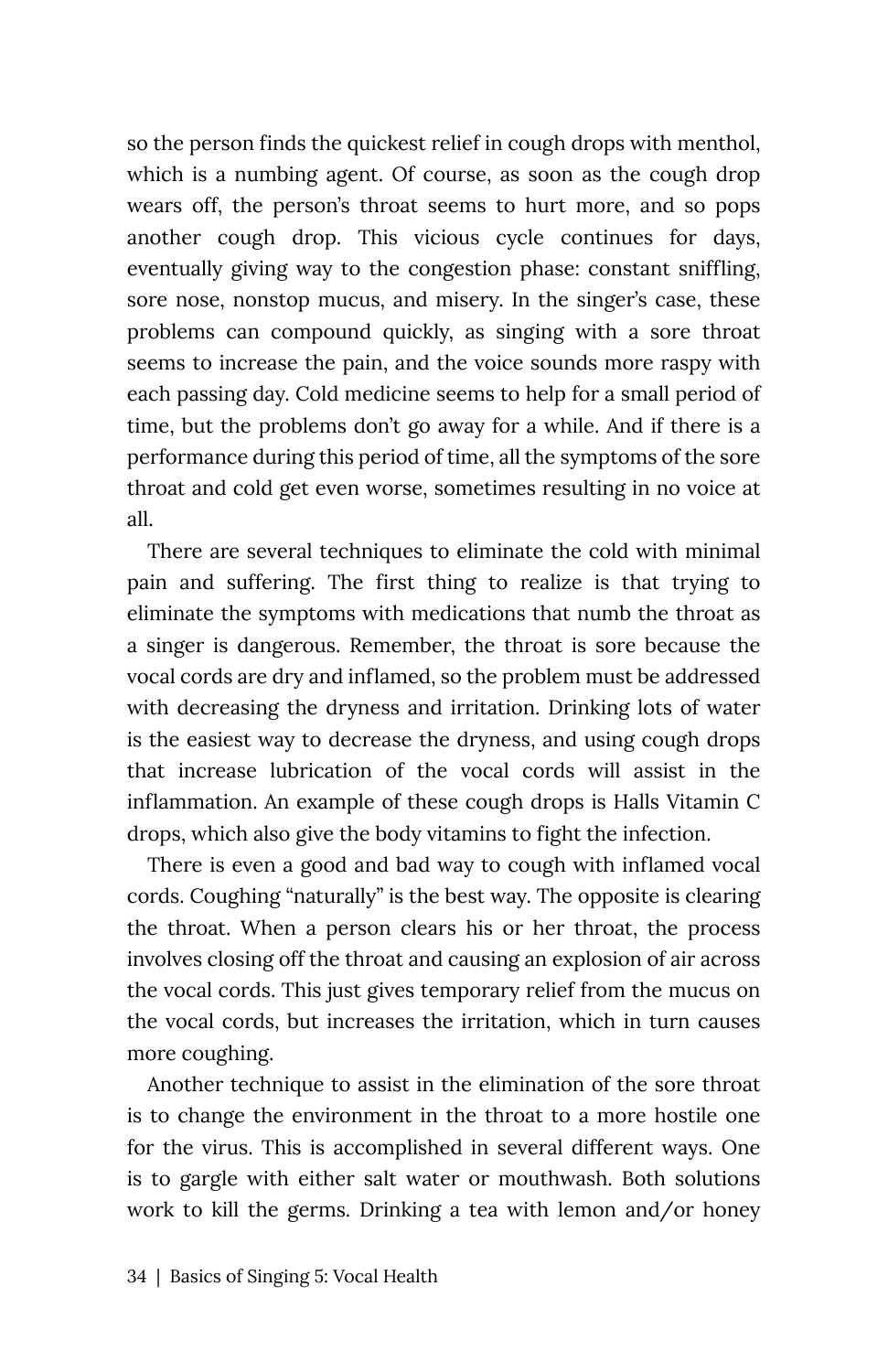also changes the acidity level in the throat to one less friendly to the virus. Another effective way is to change the acidity level of the entire body. Biologically, our bodies function the best when the PH level of the blood is not acidic (a PH slightly basic, or just above 7, is ideal). Sadly, most people's diets involve consuming foods that are acid in nature. The foods that are not acidic are…vegetables. Therefore, changing the diet during a cold to more vegetables and less processed foods will give the body more tools in the fight against the disease.

Breathing properly can also assist the body in the elimination of the disease. The body continuously gets rid of toxins in the cells through the lymphatic system, a fluid system that does not have a pump like the circulatory system (the heart). The lymphatic fluid moves using internal body movement. Generally, people become less physically active when sick, which compounds the problem. Deep breathing techniques give that movement within the body to move the toxins out. I will give one example here, but there are many (check out some in yoga breathing techniques). The ratio of breathing is 1:4:2. Breathe in to a count of 5, then hold your breath for 20, then exhale slowing with a hiss for 10. The base numbers can be higher or lower, depending on your personal breath control. Do this ten times, three times a day. It also increases blood flow and energy level as side benefits.

One other simple technique to relieve a sore throat is to rest the voice and body. In extreme cases, singers will go on what's known as "vocal rest," or the total elimination of talking for a period of time. The resting of the voice decreases stress on the vocal cords, allowing the inflammation to subside more quickly. Resting allows the body to fight the disease more efficiently.

With the case of congestion, drinking plenty of water will not add to the mucus, where dairy products increase mucus in the body. If you have heard from a vocal coach not to drink milk before a performance, the reason is the creation of mucus, which coats the vocal cords. Many of the medications to eliminate mucus have the side effect of drying out the throat, adding to the existing irritation.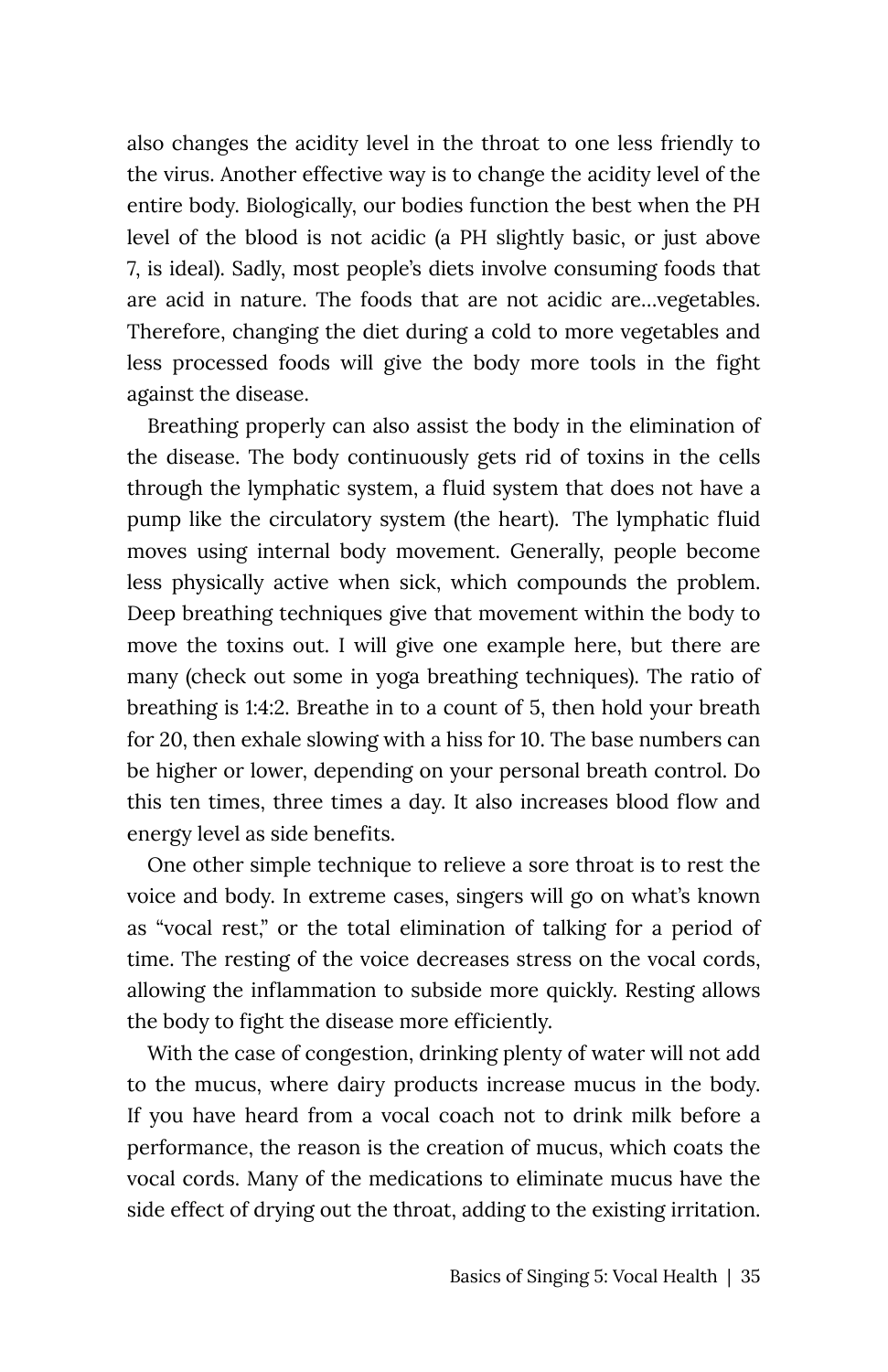One method of mucus elimination without the side effects is a Neti pot. These can be purchased at your local drug store or chain store such as Walmart or Target. The Neti pot can be used several times a day to flush the mucus out with a salt water solution. Using a Neti pot instead of constantly blowing your nose also deceases inflammation in the nasal passages. If you have ever had the experience of feeling congested, trying to blow your nose, and nothing comes out, that is because the nasal passages are inflamed, blocking the air flow. An added advantage to the Neti pot is eliminated the thick mucus in the back of the nasal passage that won't come out any other way.

Many of the things to avoid are opposites of the above-mentioned solutions. First, do not drink anything that dries out the throat. Examples include beverages with caffeine or alcohol. Second, do not sing forcefully (with any tension), which will increase the inflammation. If necessary, sing lightly (also known as "marking") until the performance. Any singing without tension will have minimal effect on the inflammation of the throat. Finally, any substance that would increase mucus or inflammation should be avoided. Smoking cigarettes can also increase mucus and inflammation, so if you smoke, try to limit your smoking while sick. On a quick side note, smoking also affects the voice when a person is not sick in a variety of ways (breath control, mucus, a coating on the vocal cords which changes the sound of the voice, and decrease in vocal range, to name a few), so eliminating it altogether would have a positive affect on the voice.

For some people, battling constant sore throats becomes the norm. If you find you are fighting a sore throat on a regular basis, it may be time to see an ear, nose, and throat doctor. You may have a different problem other than a cold virus, such as vocal nodes, or bumps on the vocal cords. There are many levels of vocal nodes, and the earlier a person treats them, the better.

The majority of this lesson on vocal health focused on sore throats and colds, and there are many types of vocal issues for singers. This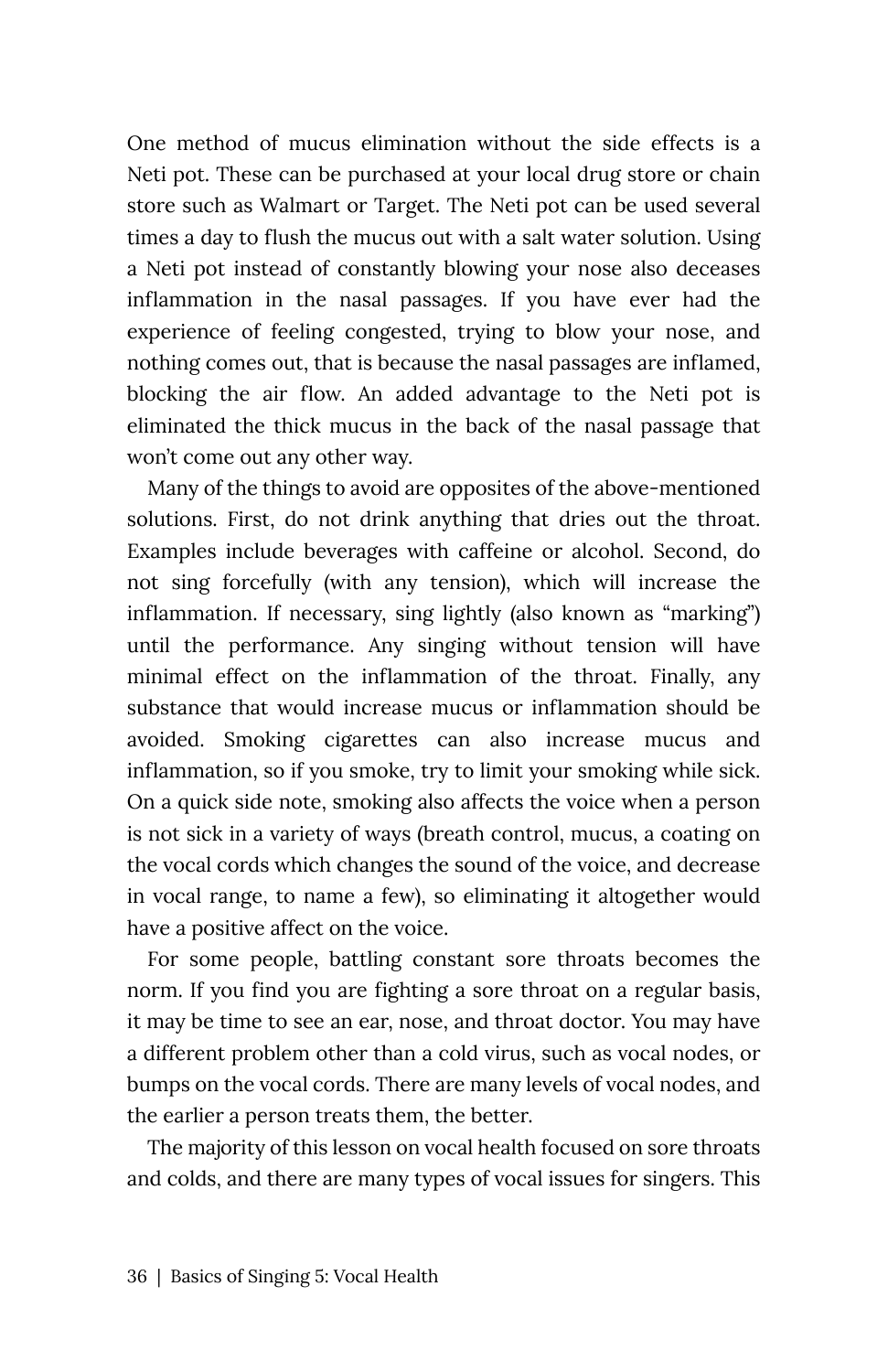course is meant as an overview, and not intended to provide medical advise for all types of vocal issues.

*An interactive or media element has been excluded from*  l și *this version of the text. You can view it online here: [https://library.achievingthedream.org/](https://library.achievingthedream.org/monroeccvoiceclass/?p=27#pb-interactive-content) [monroeccvoiceclass/?p=27](https://library.achievingthedream.org/monroeccvoiceclass/?p=27#pb-interactive-content)* 

### Supplemental Videos



*A YouTube element has been excluded from this version of the text. You can view it online here: [https://library.achievingthedream.org/](https://library.achievingthedream.org/monroeccvoiceclass/?p=27#pb-interactive-content) [monroeccvoiceclass/?p=27](https://library.achievingthedream.org/monroeccvoiceclass/?p=27#pb-interactive-content)*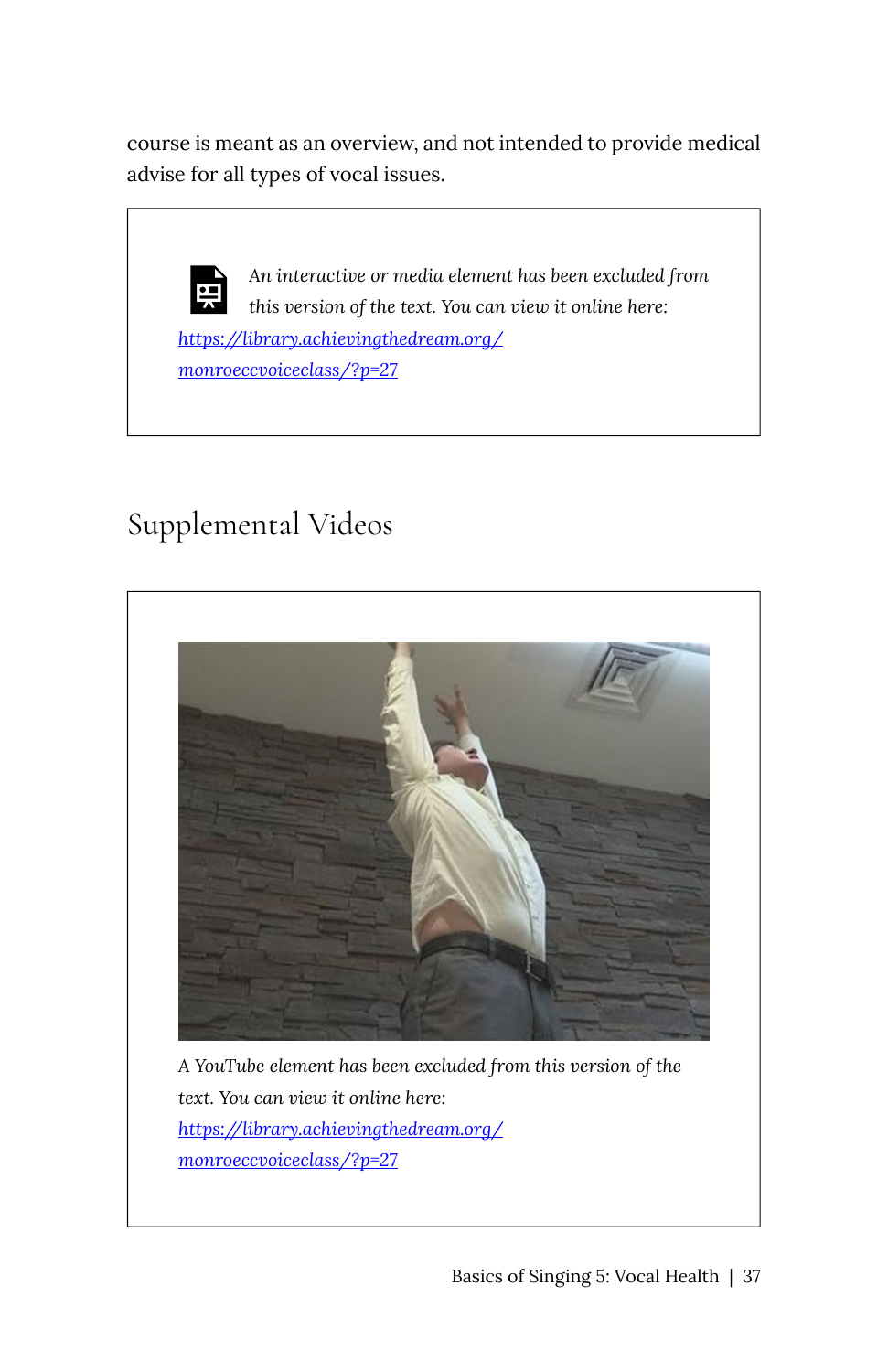### Assignment on Videos

After watching the demonstration video, enter the secret number at the top of your assignment.

Write in complete sentences answers to the following questions.

1. In your own words, what was the content of the video?

2. What are two things you found most interesting about the content of the video?

3. Think of a singer you have seen and heard. Who are they, and what do they demonstrate in terms of this concept?

4. Name 3 positive things you do while singing that relate to this concept.

5. What 2 things can you improve on relating to this concept?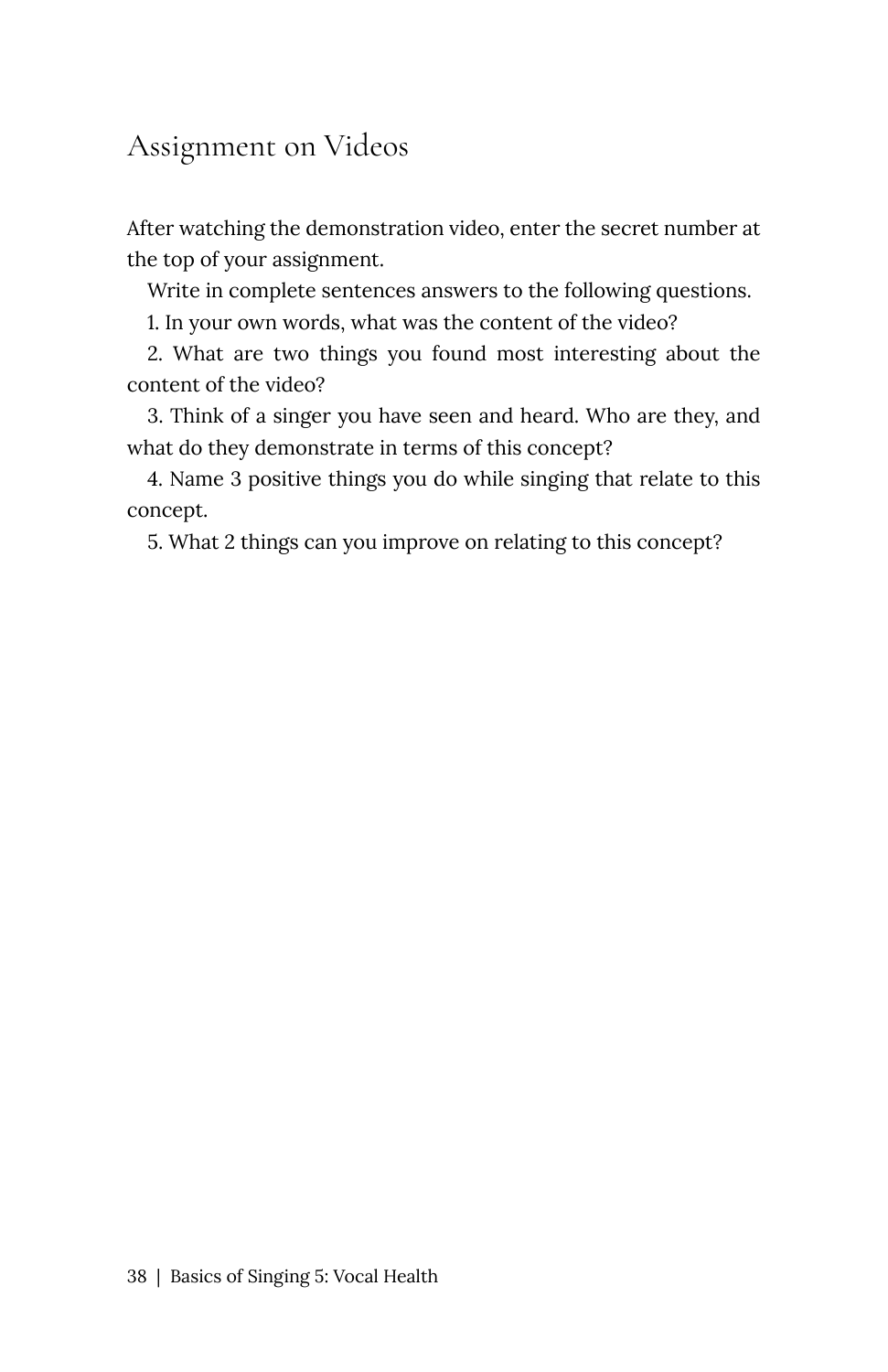# <span id="page-44-0"></span>7. Basics of Singing 6: Singing in Different Styles

The world is filled with different styles and genres of music. Music is found in every culture, and although there are commonalities, each style of singing is different. Because of this, the music of one's own culture growing up has a profound impact on the singer. Think about it: you can most likely make your voice sound like someone else, and even your accent is enculturated from the people you talk with day by day. In some cases, a person will not even realize he or she has an accent until moving to another place, even for a few months. I remember going to camp as a kid, and people would arrive from other parts of the country, they would leave worried they would sound different "back home." I went overseas to teach, and the students thought I had a "funny accent." Singing is no different than speaking in this case. The difference is singing "accent," or style.

Most people have a favorite singer who they emulate, and wish to sound just like them. Here's the problem with the idea of copying someone else's voice: we were all made with different voices. The only way to sound like someone else requires the singer to modify his or her voice in an unnatural way, causing tension in the throat. So how can one sing different styles of music without tension? The keys is keeping to the basics of singing (correct breathing, open throat, and free of tension), and modify the vowels/consonants naturally. This will not create perfect copying of an artist's sound, but it can create the proper style of singing.

The basic principle of all vocal music is the telling of a story through music and lyrics. Whether the genre is Hip Hop, Broadway, Classical, or any other, the singer's job is to tell the story, both verbally and nonverbally. The verbal aspect of singing is the creation of stylistically appropriate sound with the voice, and the use of the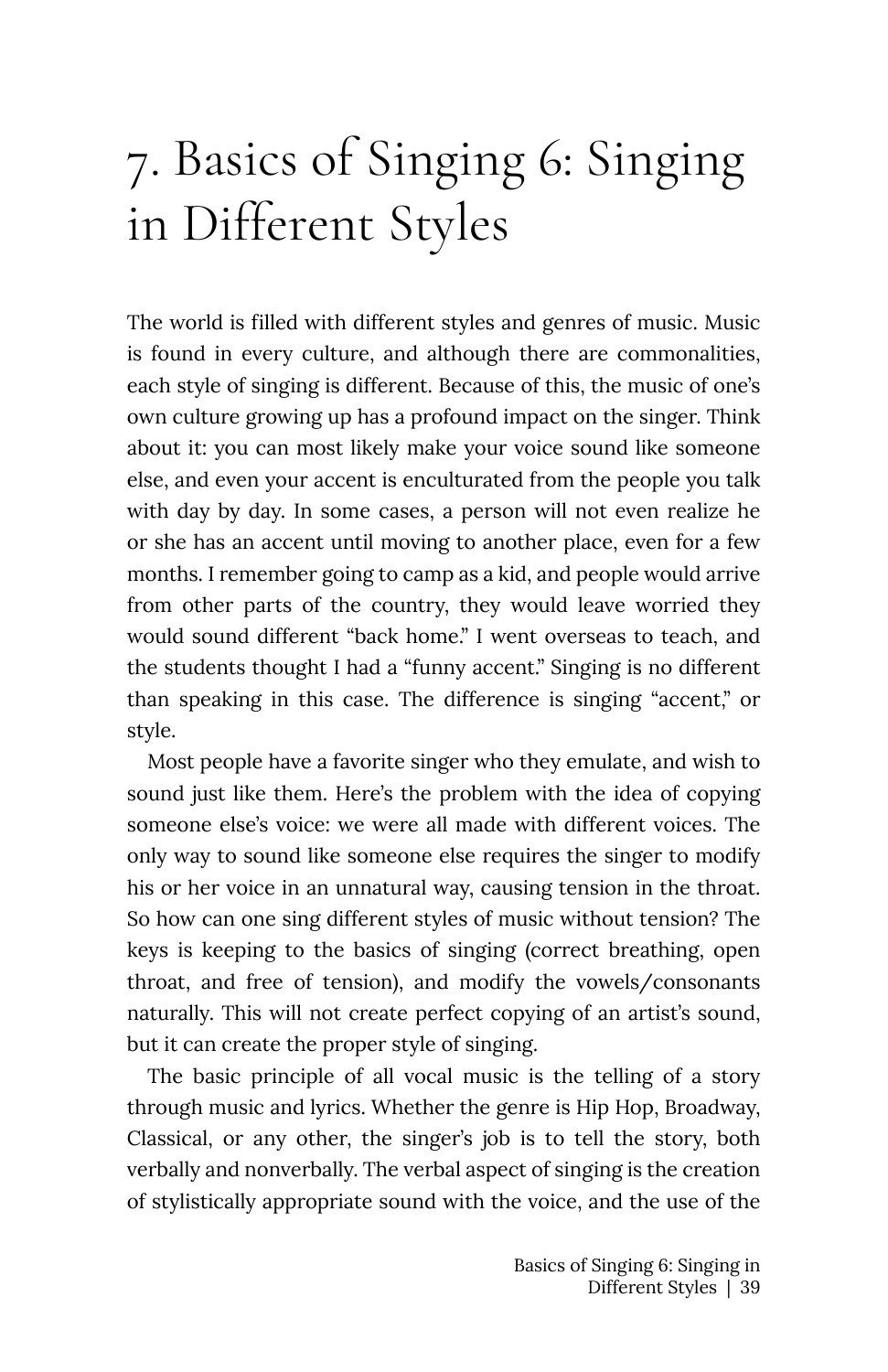articulators (tongue, teeth, and lips) to communicate the words. I'm sure you have heard a song on the radio you enjoyed, and could not understand part or all of the lyrics (until you looked them up online of course). If the singer does not communicate the lyrics effectively, the story of the song is incomplete and will not have the full effect on the audience. Even covers of someone else's song can be told with a twist in the story through text emphasis. You may have heard a song done as a cover and thought differently of the lyrics. This is due to the singer either articulating the text (better or worse) differently, or a change in musical emphasis.

The singing is not the end of the storytelling, but rather the beginning. Studies have shown people communicate more nonverbally than verbally. In other words, you judge what a person means more by their body language than what is said. There have even been studies where people were shown video of different singers, using the same vocal recording for all the singers. People thought they heard differences in the music because they saw a different person "singing" the song. The singer is not just about communicating with the voice. The whole body must be involved. Too many singers forget this concept, and believe they are perceived a certain way ("I sound really good") when the audience could not get past the singers body language ("He looked like he was not interested in the song at all"). There are several acting techniques that can begin to assist the singer's awareness of body language. Look up pantomime skits online, and pay attention to the body language.

How does a singer know what the audience sees and hears? The simplest way is to either visually record yourself, or have someone watching you perform and critique it. The video recording may reveal more to the singer about posture and facial expression, but the singer is still biased (you either think you look great or horrible, in my experience with singer's self examinations). The outside observe should not be too close to the singer, otherwise their bias will also show through, connecting their knowledge of the person outside of the performance to the singer.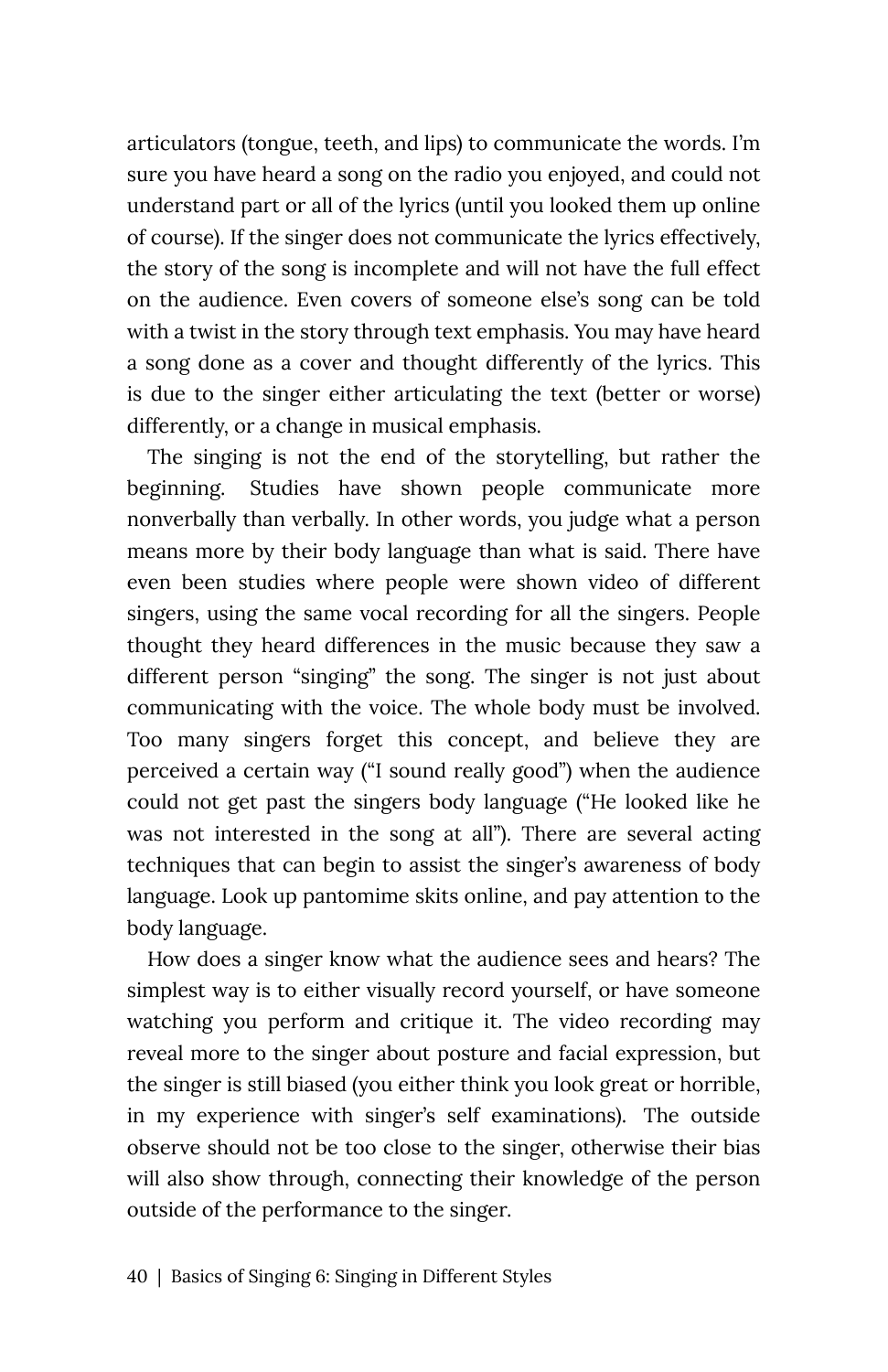Try and practice standing in front of a mirror and singing different types of songs. It is important to show visually what each line in the song is depicting. If the line is about death, a smile and raised eyebrows may not be the correct nonverbal. Likewise, an upbeat positive song should not look like a dirge. Another technique to focus energy on the nonverbal is to audiate, or sing the song in your head, while lip syncing along with the correct nonverbal. This eliminates one of the variables, the voice, and allows the singer to focus on the physical portrayal of the song. This technique may seem silly at first, but remember practice makes permanent.

Another technique to achieve the appropriate level of communication for any song is to visualize in your head the perfect performance of the song repeatedly. People captured in war use this technique to survive. By imagining they are somewhere else, they do not give in to despair. One military officer visualized the perfect round of golf on his favorite golf course, every day several times a day for the years he was incarcerated. After his release, he played the best golf game in his life, even though he was locked in a small cell for years. The key was envisioning every aspect of it: what the weather was like, how the club felt in his hand, the direction of the wind, where the ball went after each stroke, etc. If the singer envisions the performance in its ideal state, the mind can recreate that state in the actual performance.

Since every genre and style of music is different, I will not give specifics about each genre of music and how to sing it. Instead, I would encourage you to listen to different singers from different genres. Try singing that style, keeping the head free of tension while staying true to the music. In the demonstration video, there will be some examples.



*An interactive or media element has been excluded from this version of the text. You can view it online here:*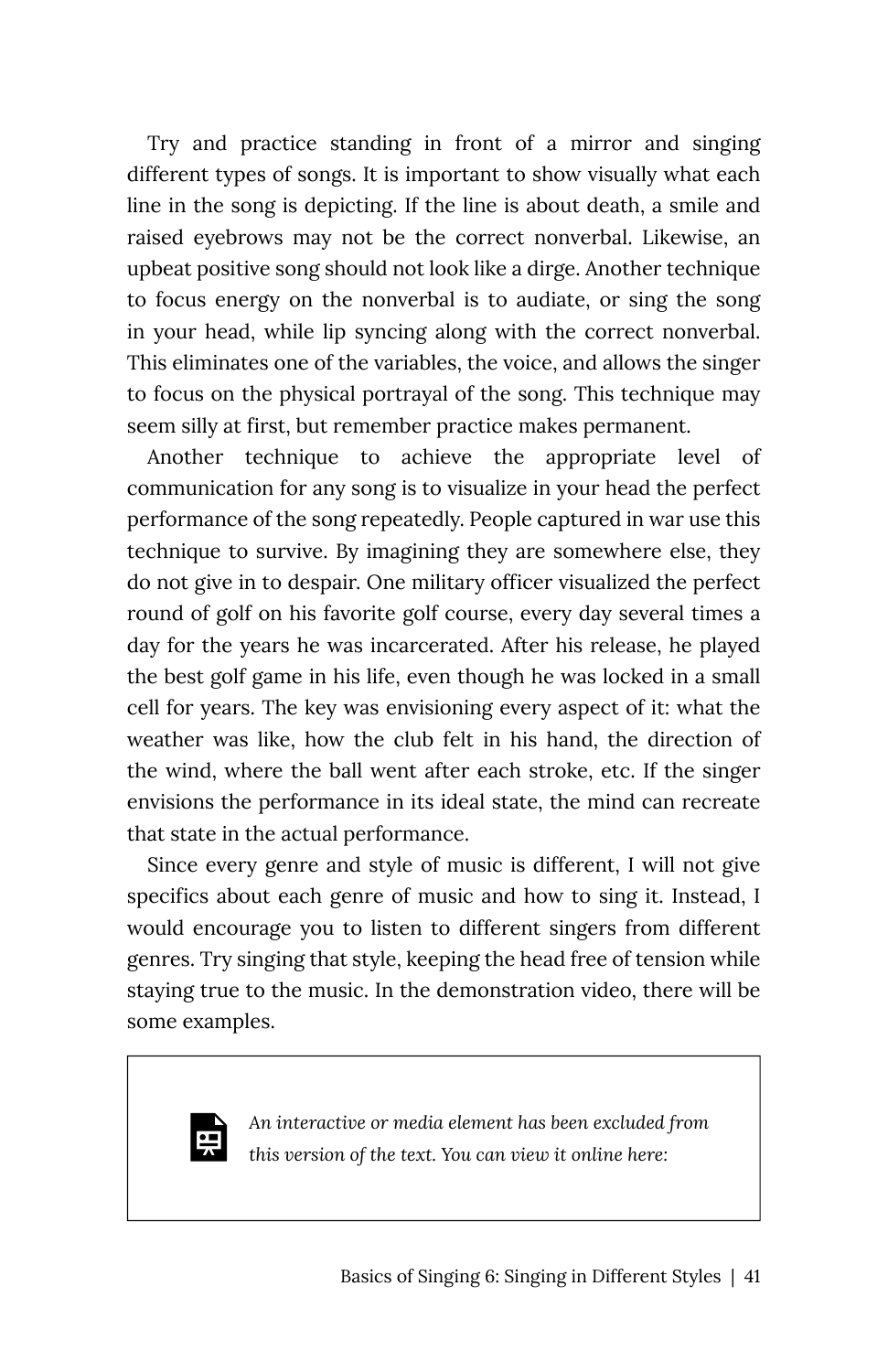*[https://library.achievingthedream.org/](https://library.achievingthedream.org/monroeccvoiceclass/?p=28#pb-interactive-content) [monroeccvoiceclass/?p=28](https://library.achievingthedream.org/monroeccvoiceclass/?p=28#pb-interactive-content)* 

### Supplementary Videos

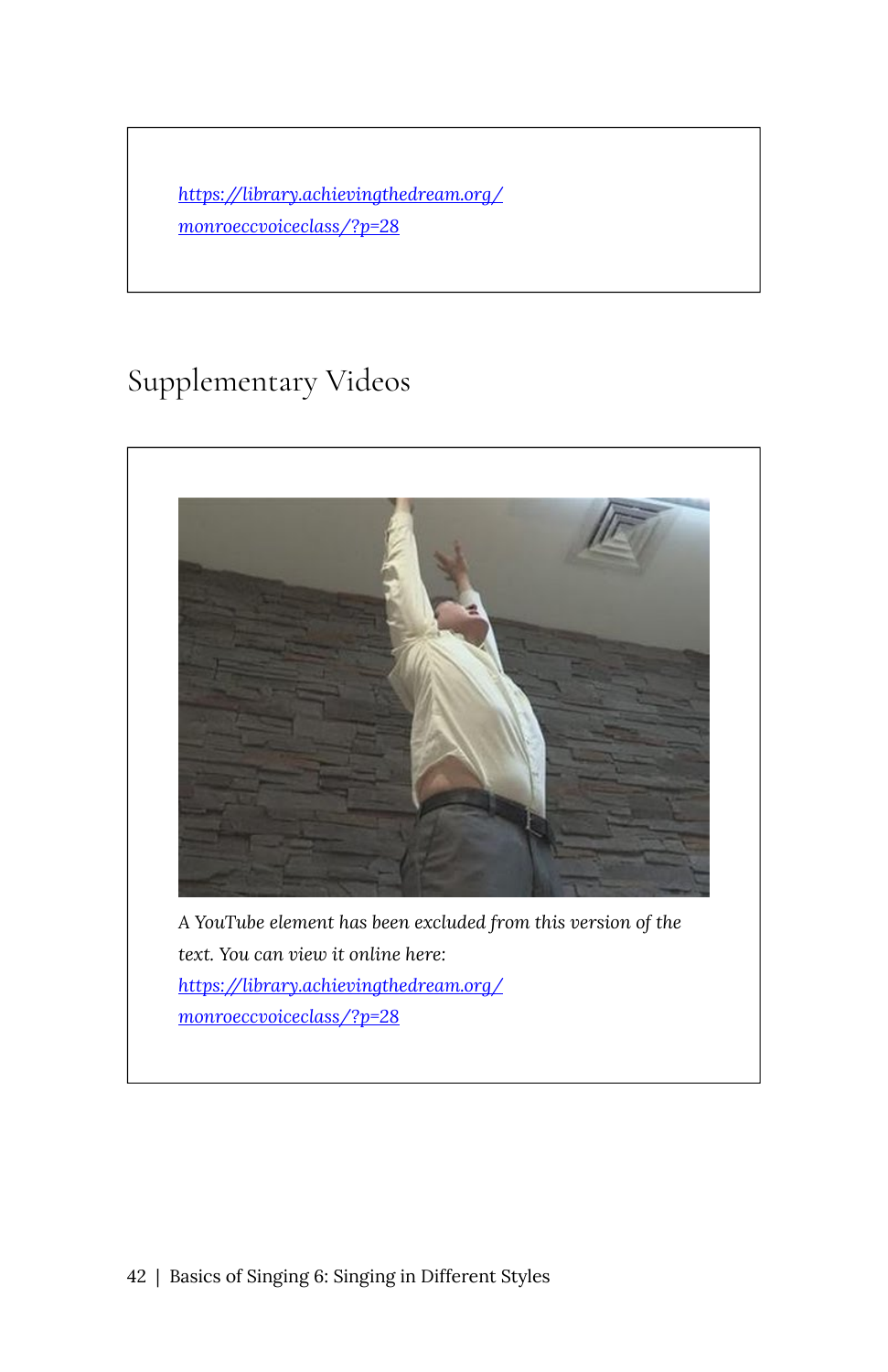#### Assignment on Videos

After watching the demonstration video, enter the secret number at the top of your assignment.

Write in complete sentences answers to the following questions.

1. In your own words, what was the content of the video?

2. What are two things you found most interesting about the content of the video?

3. Think of a singer you have seen and heard. Who are they, and what do they demonstrate in terms of this concept?

4. Name 3 positive things you do while singing that relate to this concept.

5. What 2 things can you improve on relating to this concept?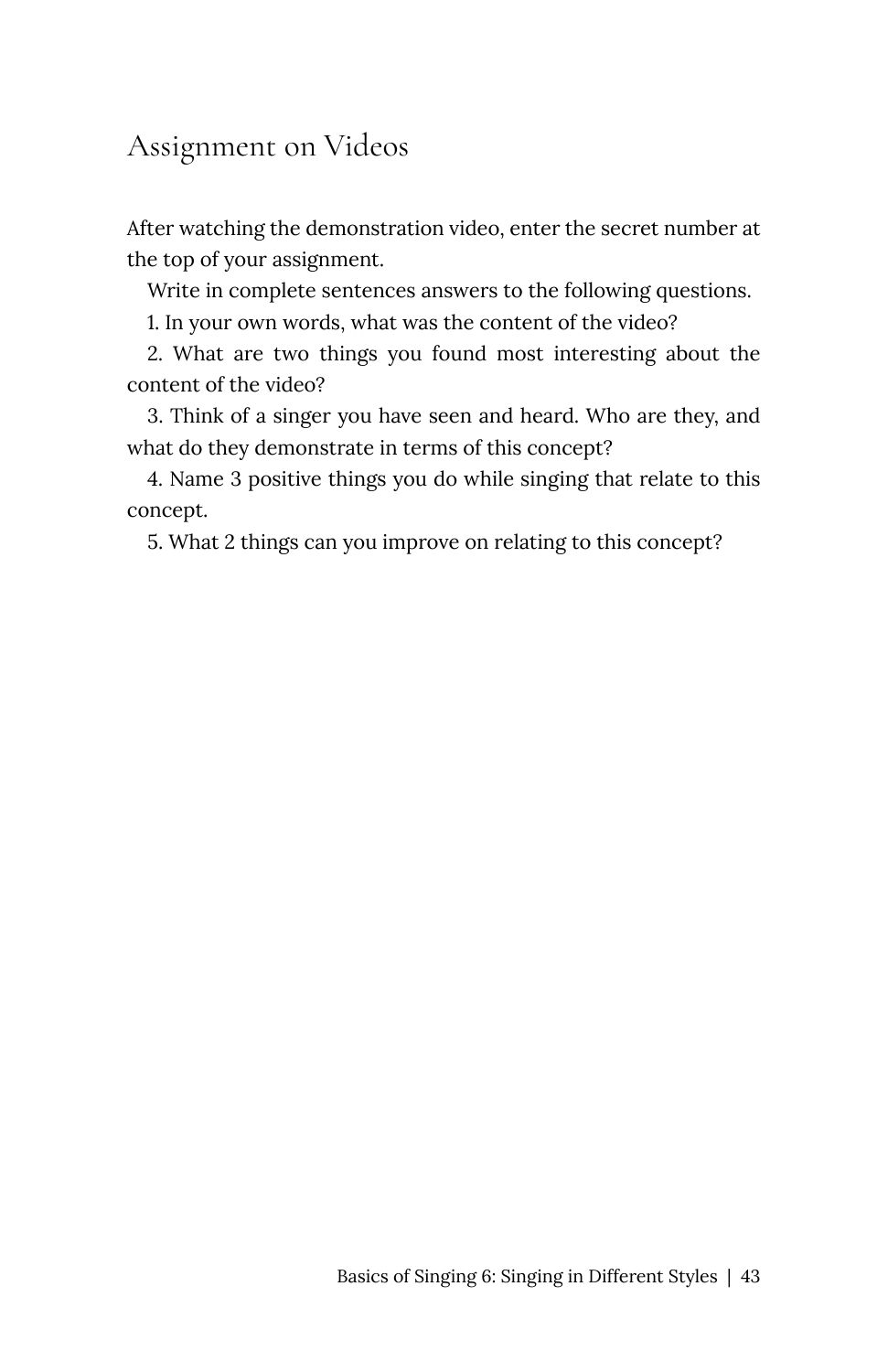# <span id="page-49-0"></span>8. Basics of Singing 7: Singing in Different Environments

Learning to sing in different styles is only part of the equation. A singer who sounds and looks a certain way in one place will sound and look quite different in another place. Here's a quick example: sing a song in your room and record it. Now try singing the same song the same way in the bathroom and record it. You will notice the sound changes, in some cases dramatically. Now go outside and repeat the process. There are three major factors involved in singing in different environments: 1. Acoustics, 2. Amplification, and 3. Size of the environment.

Acoustics is the science of sound. There is a process your body undertakes for every sound you hear. Sound begins as vibrations. The faster sound vibrates (frequency), the higher the pitch of the sound. This is typically measured in Hertz (not the car rental place), or Hz for short. When a person is born, he or she typically can hear between 20 and 20,000 Hz. To give some perspective, a piano's lowest note is 27.5 Hz, and the highest note is 4186 Hz. As one gets older, the ranges narrows, and in many cases people lose ranges within the full range. Older people sometimes comment on hearing male voices better than female voices, and that is due to loss of the frequency range of the typical female voice. If you are curious about your hearing, there are apps available to test your current hearing range.

Hearing sound is not isolated to your outer ear. The vibrations pass through your outer ear, into your ear canal, and passes through to the inner ear. Little hair like structures called cilia transfer the vibrations into a chemical response, which is passed on to the brain, and finally interpreted as sound. The vocal cords are also only part of the singing mechanism. The vocal cords cause the vibrations; however, the passing of those vibrations through the rest of the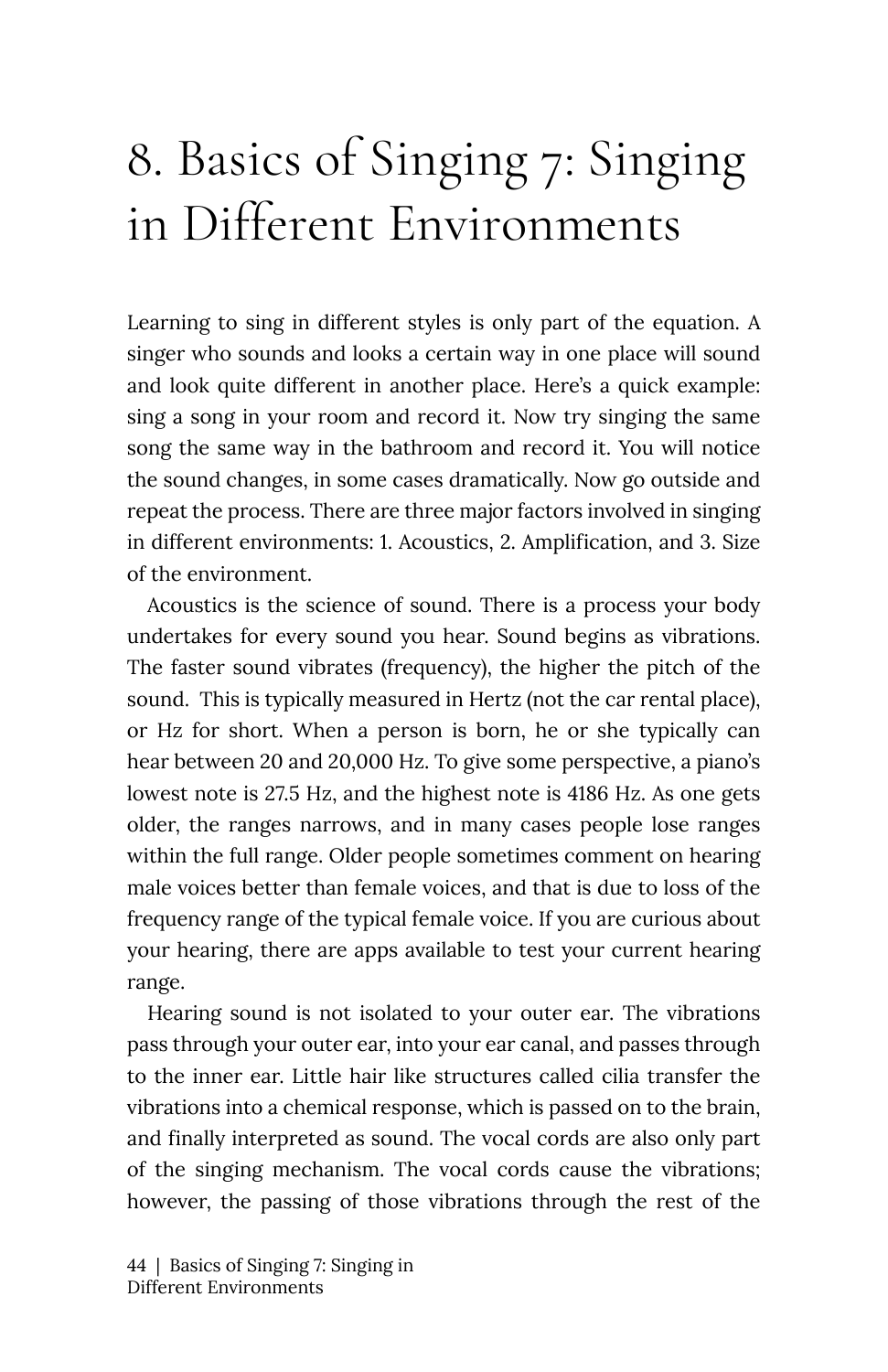body affects the sound. This is one reason why your voice sounds different to other people and on a recording than inside your head. When you hear your voice while singing, the vibrations travel to the inner ear both internally and externally. Hearing your voice from a recording only gives the external information.

The intensity of the sound is called amplitude, and is measured in decibels; the greater the decibel, the louder the sound. When any sound passes a certain threshold of amplitude, it can cause damage to the inner ear. If you ever attended a live concert and stood close to the large speakers, and then afterward notice all sound was dull for a bit, that is an example of crossing the threshold. Although there are fail safes built into the human body to shield it from certain levels of sound, it cannot cope with sound above the threshold for extended periods of time. This is why listening to music that is "too loud" for long periods causes hearing loss. The cilia can be damaged beyond repair if exposed to strong vibrations. If cilia are damaged at certain frequencies, the hearing loss is centered on those frequencies. Hearing aides by definition amplify sound, or make everything louder. This only assists if the cilia can still interpret those frequencies.

A singer should be familiar with the acoustics of the performance space. If the space has more hard structures than soft, the acoustics will be more "live," increasing the amplitude of the voice. An extreme example is either a stairwell or cathedral. All surfaces are solid, with nothing to dampen the sound, such as carpet or fabric. Examples of acoustically "dead" rooms are a conference room, carpeted bedrooms, or a recording studio. A simple acoustical test is clapping, and subsequently listening to the sound as it dissipates. If the sound disappears quickly, the space is more "dead" than if there is an echo of the sound over a period of time. If a singer performs in an acoustically "live" room, it is important to clearly sing the text. The echo effect of the acoustics creates difficulty in hearing consonants, and therefore words are lost. If a singer performs in an acoustically "dead" space, it is important to not over sing with tension to be heard. The singer who is not accustomed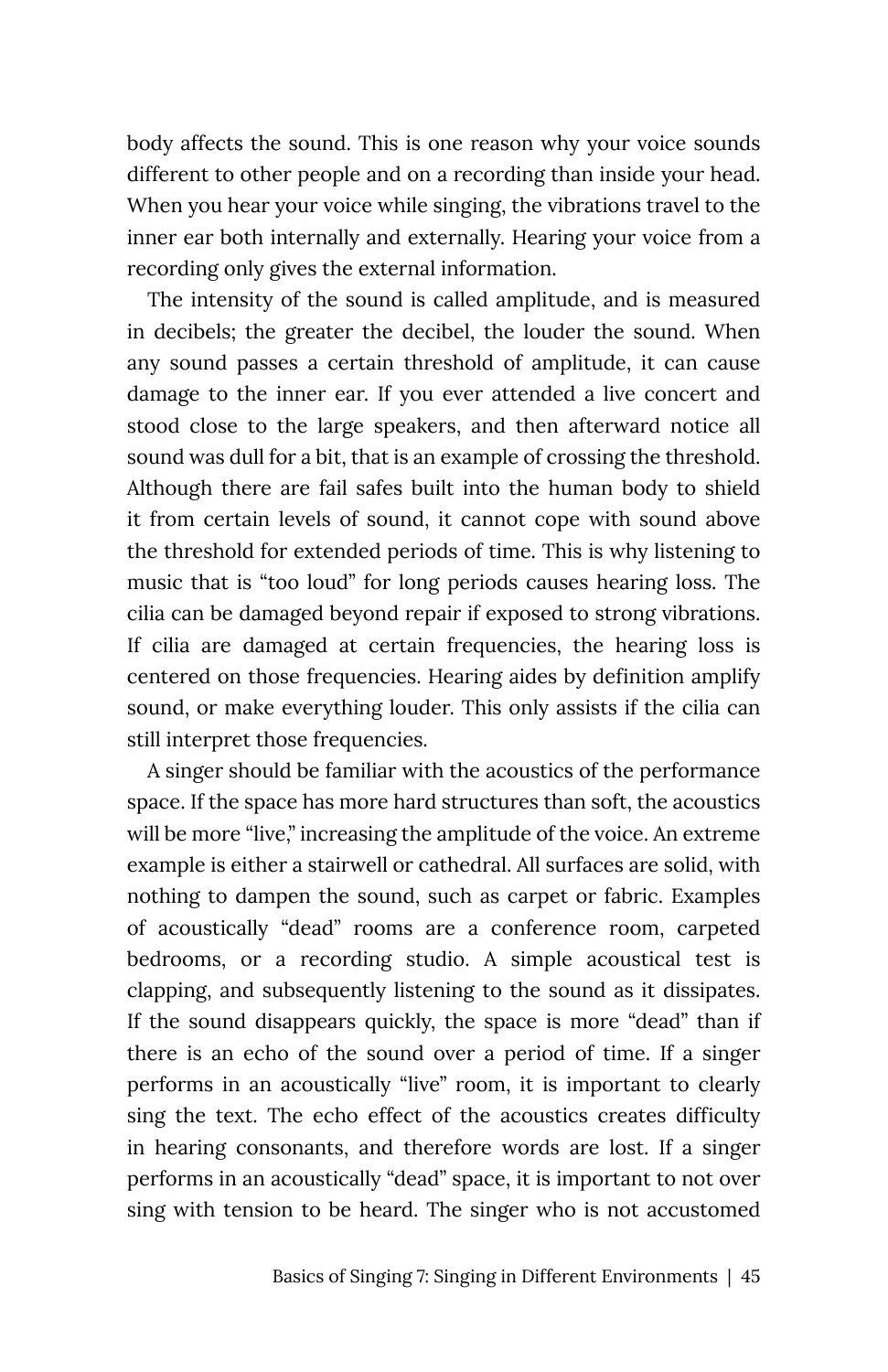to singing in dead spaces cannot hear himself or herself as easily, and therefore compensates with more volume. This leads into the subject of amplification.

There are two ways to amplify the voice: naturally or mechanically through electronic sound systems. The natural way to amplify the voice has been used for centuries, and essentially utilizes the natural acoustics of the space and the singer's own body to create a clear sound. Concert halls are created with these acoustical scenarios in mind, and the best halls are both live and built to project sound from the stage to the audience clearly. Curved hard surfaces are utilized to focus the sound from the stage to all parts of the audience. Singers utilize breath control, articulators, and open space to create a loud sound free of tension. Most modern singers rely on electronic amplification, and for good reason. Concert halls were not built to be flexible spaces. Performances occur in coffee shops, bars, street corners, and stadiums. All of these spaces are typically acoustically dead, and sometimes too large for most singers to fill naturally. The use of microphones and amplifiers assist in bringing the singer's voice to the audience in the best way possible. There are drawbacks. First, the amplification system's basic function is to make the sound louder. The singer must first sing well, and articulate the text well, for the audience to hear and understand every detail. Modern technology has allowed singers to sound better amplified than their natural voices by altering the natural sound. This is one of the reasons famous singers sound different live than on an album recording.

Correct microphone technique is also imperative for the singer to sound his or her best. Many singers use microphones regularly in performances, but may not follow certain techniques to maximize sound quality. First, the singer should hold the microphone about 4-6 inches from the mouth, with the microphone head facing the mouth. Although it looks cool to "eat" the microphone (aka putting the mouth directly on the microphone), the sound becomes muffled. It is not uncommon for the singer to move the microphone around while singing, which causes the sound to vary. If the singer is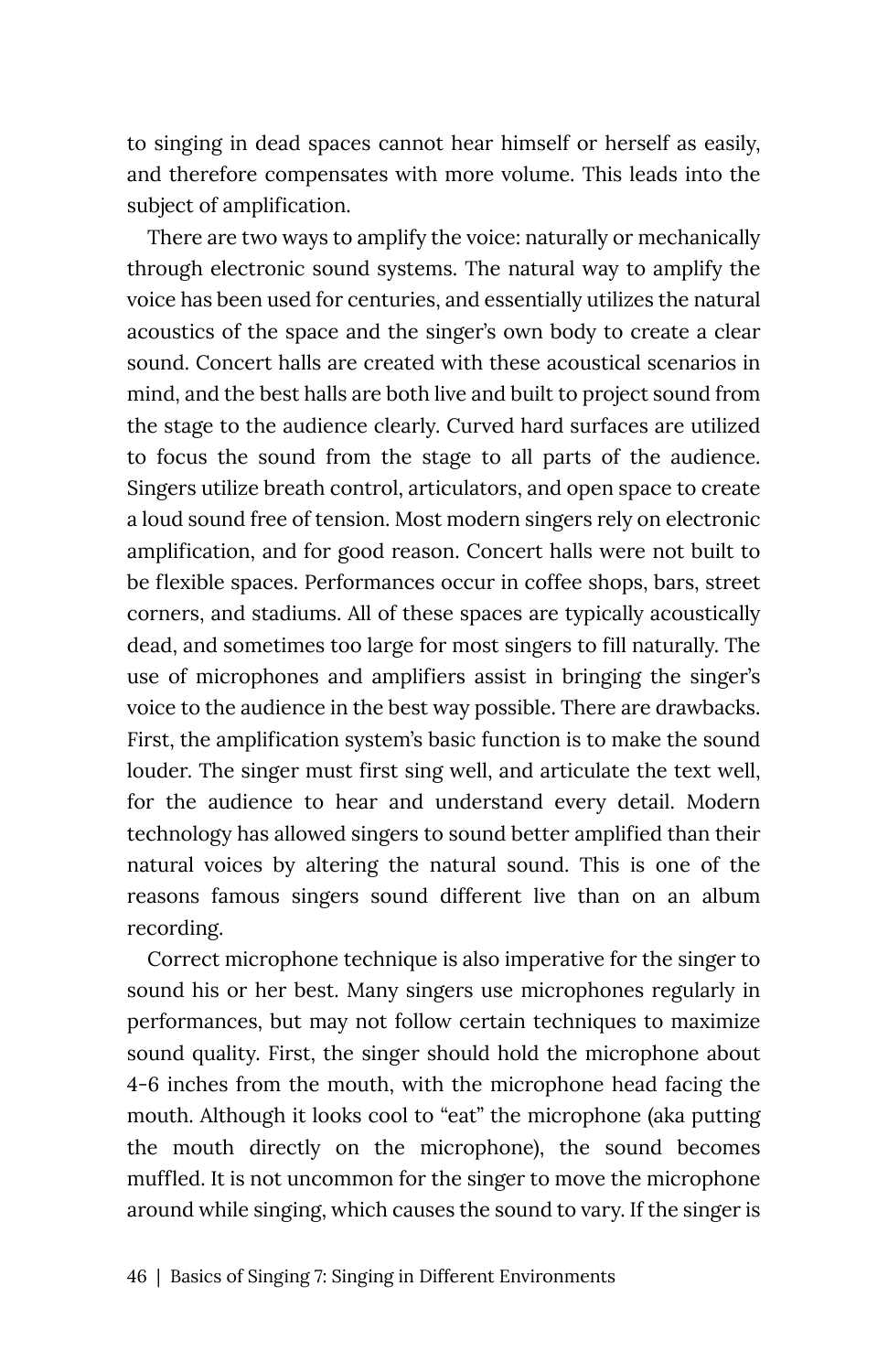holding the microphone and standing still, at times the microphone head turns away from the mouth because of tired arms. Holding the microphone steady also allows any sound technician to adjust the quality and amplitude to best fit the song and singer.

A sound check prior to the performance is critical to resolve technology issues, such as bad audio cords, sound levels, new people unfamiliar with the system, or the singer unaware of the location of the "on" button on the microphone. It is in the singer's best interest to be familiar with any audio technology he or she utilizes on a regular basis. Every soundboard, although similar in function, can appear quite different. Technology, when working properly, can be great; however, frustration ensues when either the system won't work or that annoying feedback screech appears in the performance. The more the singer knows about the system, the easier he or she can trouble shoot in case no one else knows the answer. The primary issue for audio system failure is one button/ slider/knob is turned the wrong direction, causing silence. The secondary issue is manipulating the wrong channel (ex. Microphone is plugged into channel 2, but the audio person thinks it is in channel 3 and can't understand why nothing is working). A third less likely problem involves any wireless microphone. There are many factors that can inhibit the signal from the microphone to the sound system. Depending on the frequency programmed into the wireless microphone and receiver, cell phones in the room can disrupt the signal. Most wireless systems can modulate the frequency if one does not suit a venue. Unfortunately, in sound check the problem may not surface, because the audience is not typically there, using their cell phones. Another disruption of wireless systems is other wireless systems. If the performance is in a venue where other wireless systems are on, the systems may have competing frequencies. It is wise to always have a backup microphone that is wired and ready at a moment's notice in case of these issues in performance.

Feedback is the other major issue in a performance. Feedback, that horrible, loud, high pitched sound, is caused when a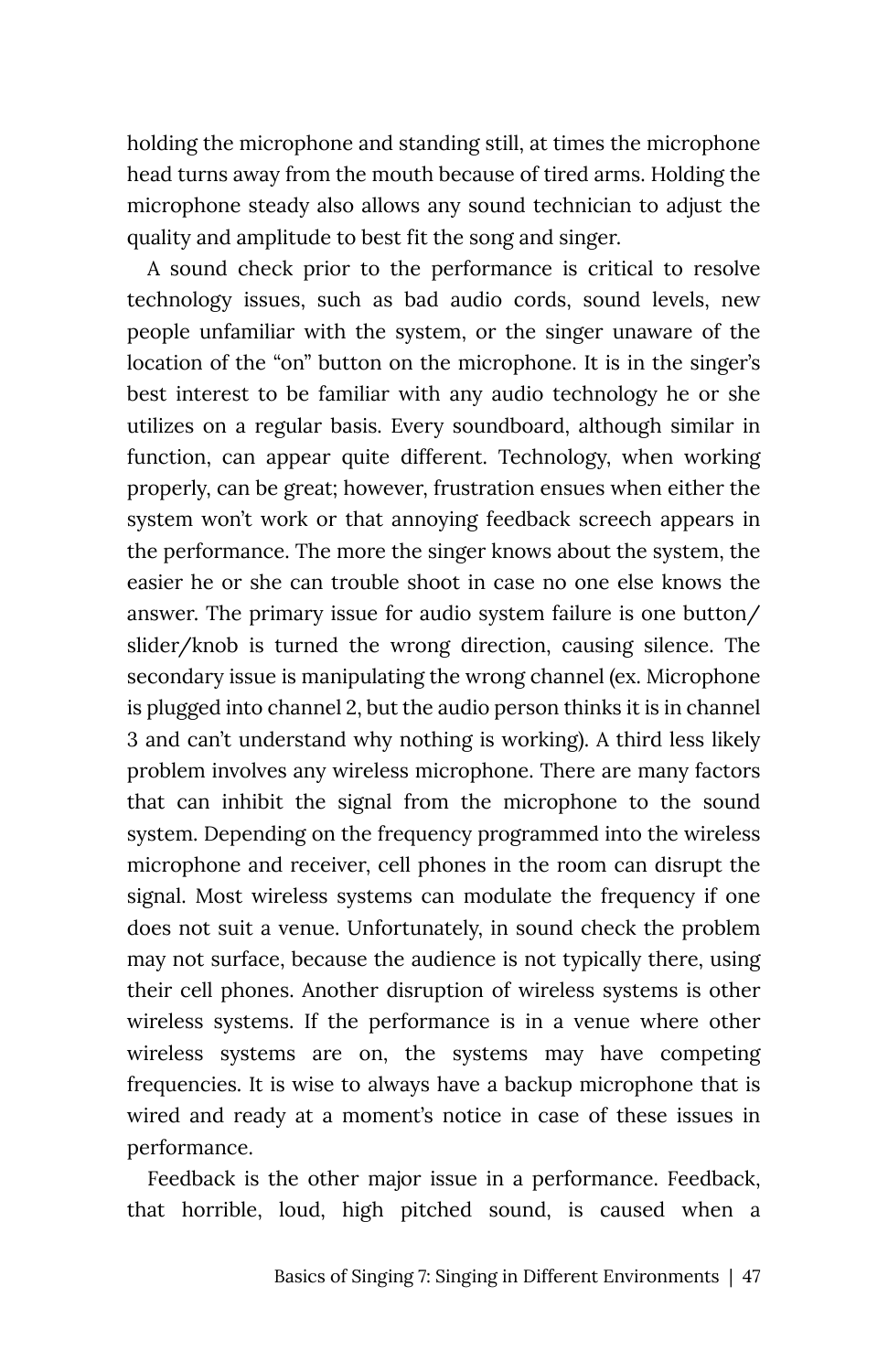microphone is pointed in some fashion at a speaker. In essence, microphones send signals to the sound system, which project the signal through the speakers. If a microphone is pointed at the speaker, the signal continuously increases (microphone-speakermicrophone-speaker, etc), causing an accelerated feedback loop of sound. The same sound is created when the soundboard volume/ power is increased beyond its threshold. Depending on the sensitivity of the audio system, this problem is easily remedied by moving the microphone away from the speakers and/or turning the sound down at the board. Although feedback cannot always be avoided, testing the power levels in sound check (bringing the microphone levels up to just below feedback levels) will eliminate one of the two factors.

The size of the performance space is another factor for the singer to consider when preparing to perform. Typically amplification is needed in large outdoor spaces, or in smaller spaces where either the acoustic is dead, or there is competing sound (picture a coffee house or banquet performance). In the large outdoor performances, amplification causes a new problem for the singer: sound delay. In large arenas, the audience may or may not notice a time delay between when the singer/announcer opens his or her mouth, and sound is heard. The speakers are such a distance from the audience that it takes time for the vibrations to reach their ears. The singer, also usually a fair distance from the speakers, hears the sound seconds after it was just produced, causing a delay. The same would be true if someone sang at the end of a large room and someone at the other end was listening. In a large room with live acoustics, the sound is heard as an echo. An echo essentially is the sound traveling around the room and returning. An echo in a large room can take seconds to dissipate. Some of the largest cathedrals in the world have 6-7 seconds of echo before the sound disappears. Sound delay can disorient the singer who relies on hearing him or herself to sing correctly. In situations with sound delay, the singer must "turn off" what he or she hears. To practice for this scenario, cup your hands over your ears, facing your hand backwards away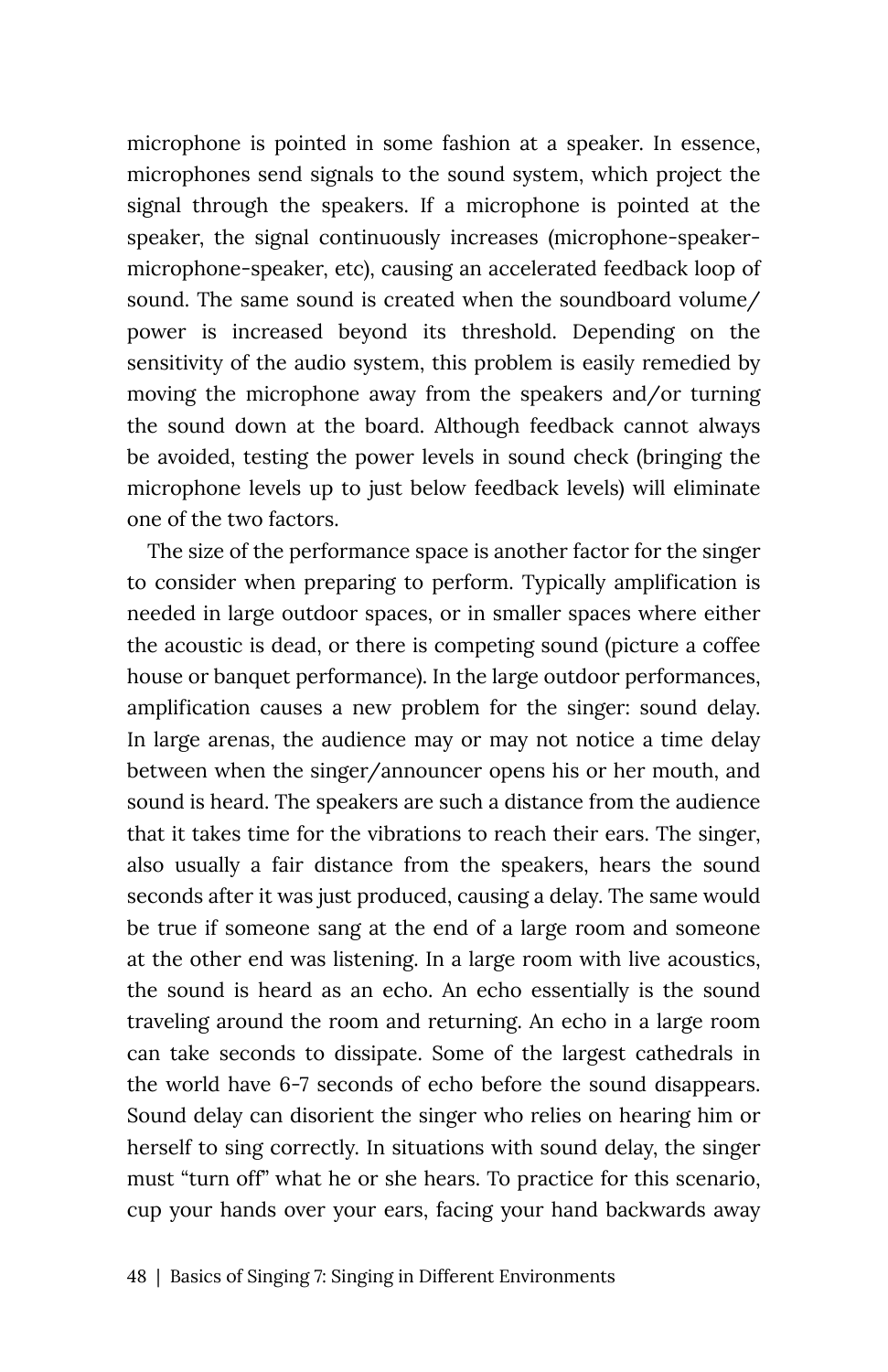from your mouth. When you sing, it takes a little time for the sound to travel to your ears, bouncing off of the walls of the room first. Also, practice singing in different spaces to acclimate your mind to hearing your voice in different ways. Without awareness of the change in sound in different environments, the singer tends to fall back on bad habits, such as tension in the throat or anything previously used to inhibit the sound, to compensate for the sound difference. If you have ever performed and felt like you had no voice after the performance, tension dominated. Always return to the basics of singing when disrupted by new environments.

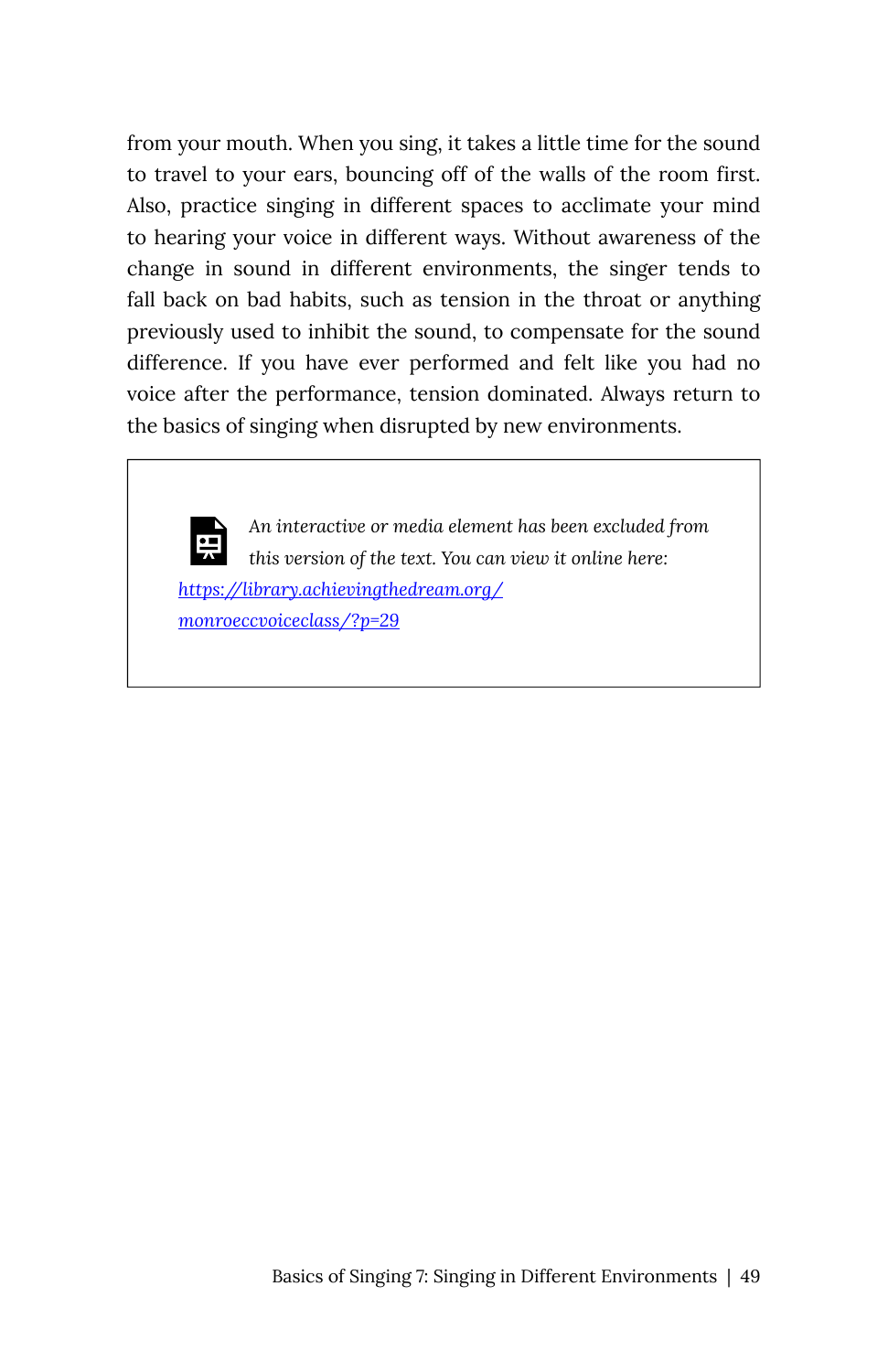## Supplemental Videos



Assignment on Videos

After watching the demonstration video, enter the secret number at the top of your assignment.

Write in complete sentences answers to the following questions.

1. In your own words, what was the content of the video?

2. What are two things you found most interesting about the content of the video?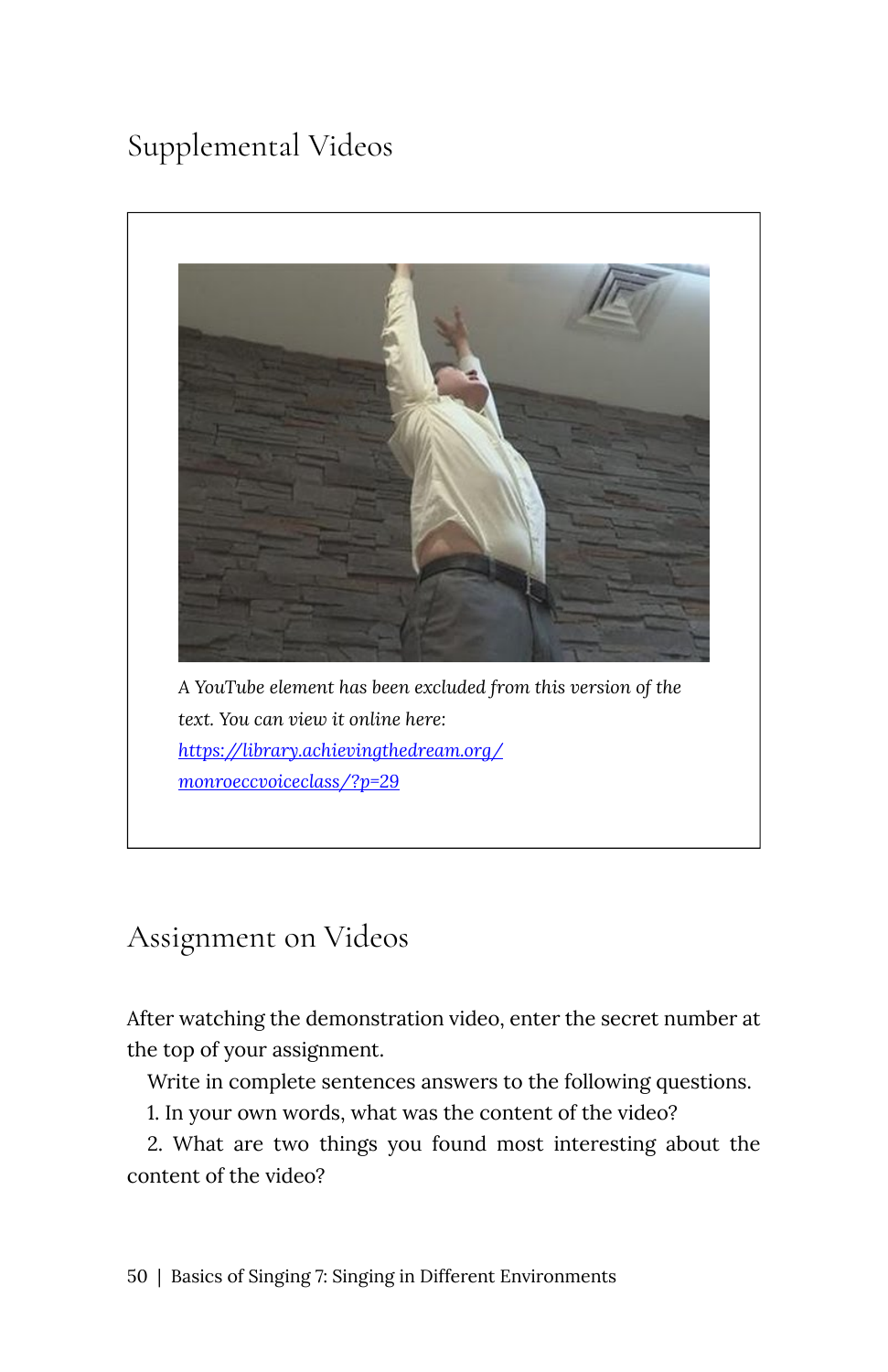3. Think of a singer you have seen and heard. Who are they, and what do they demonstrate in terms of this concept?

4. Name 3 positive things you do while singing that relate to this concept.

5. What 2 things can you improve on relating to this concept?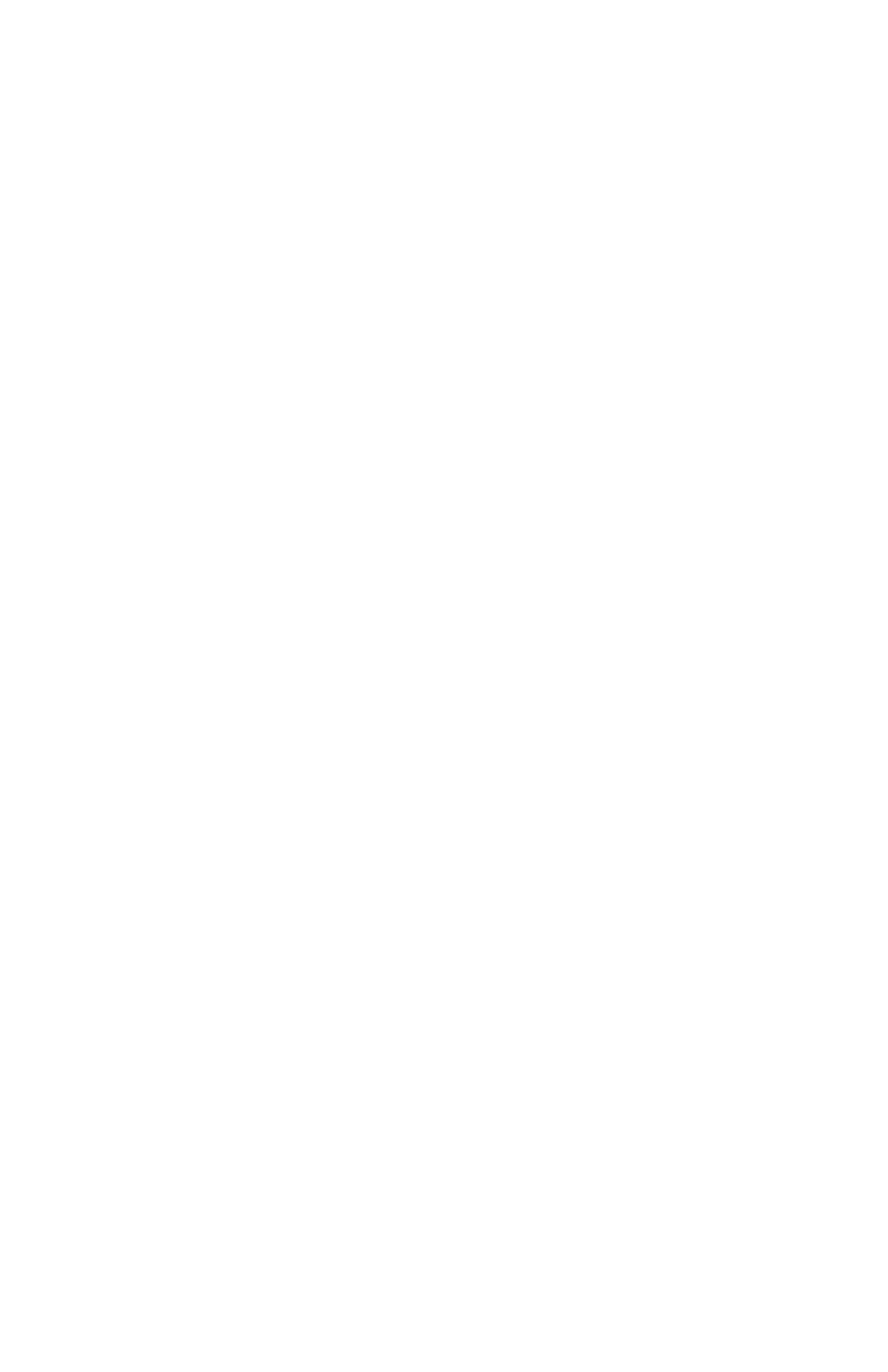## <span id="page-58-0"></span>PART IV UNIT 3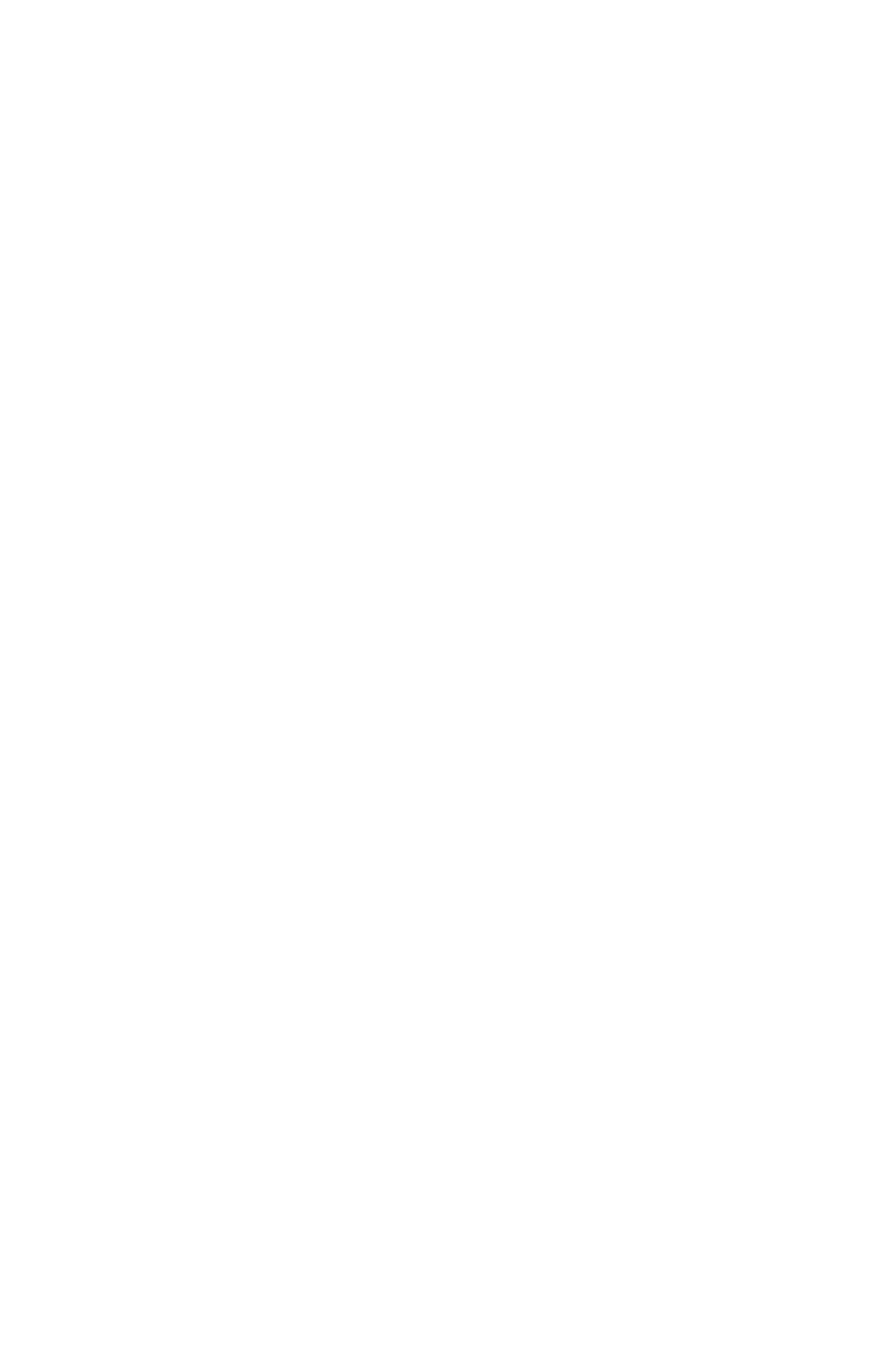# <span id="page-60-0"></span>9. Basics of Singing 9: The International Phonetic Alphabet

For couples getting married in a church, there is some desire for a traditional wedding song. One of those songs is *Ave Maria*. There are many melodies that set this text, but we will explore one of those in this lesson.

The text of *Ave Maria* is from the Catholic prayer "Hail Mary." The full Latin lyrics, along with the prayer, are:

Ave Maria, gratia plena, Dominus tecum. Benedicta tu in mulieribus, et benedictus fructus ventris tui, Iesus. Sancta Maria, Mater Dei, ora pro nobis peccatoribus, nunc et in hora mortis nostrae. Amen.

Hail Mary, full of grace, the Lord is with thee. Blessed art thou among women, and blessed is the fruit of thy womb, Jesus. Holy Mary, Mother of God, pray for us sinners, now and in the hour of our death. Amen.

The topic of translation brings up interesting problems. If the singer is not familiar with the foreign language, how does he or she know the meaning of each word, and how to pronounce the text? To answer the first question, common songs have word for word translations. This is usually different from the English translation given in sheet music. The reason is when an English translation is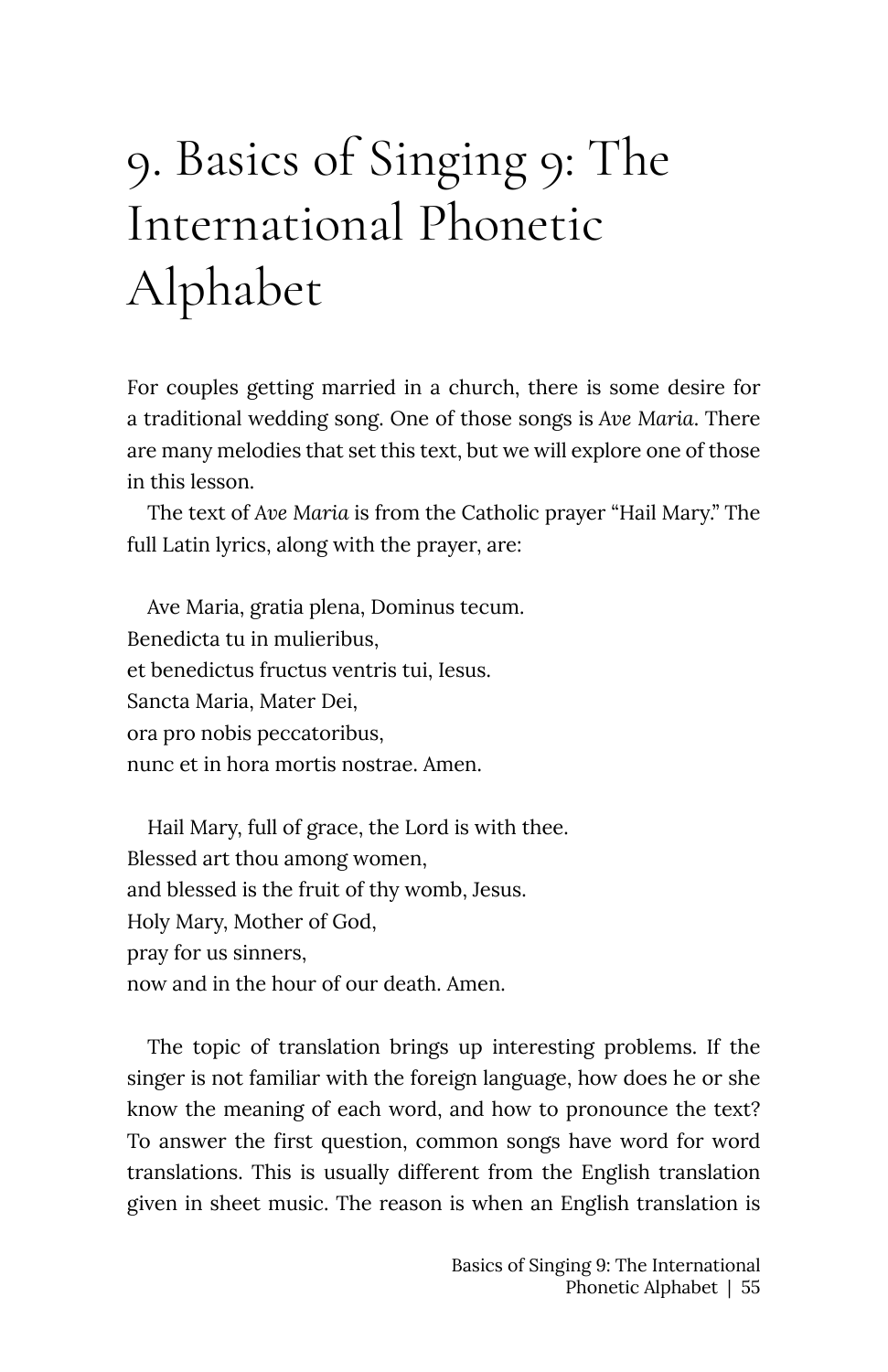set to music, it has to make logistical sense, so some words are rearranged or changed to fit the music and language. Consider the word for word translation for *Ave Maria*:

| Ave Maria            | Hail Mary                          |
|----------------------|------------------------------------|
| gratia plena         | [with] grace filled                |
| Dominus tecum        | the Lord [is] with you             |
| Benedicta tu         | Blessed [are] you                  |
| Et benedictus        | And blessed                        |
| Fructus ventris tui. | [Is] the fruit of the womb of you. |
| Sancta Maria         | Holy Mary                          |
| Mater Dei            | Mother of God                      |
| Ora pro nobis        | Pray for us                        |
| Peccatoribus         | Sinners                            |
| Nunc et in           | Now and in                         |
| Hora mortis nostrae. | The hour of the death of us.       |

Although some of the text corresponds with the first translation, some are "out of order" in the English. The importance of this is for the rule of text emphasis. How can a singer know which word is most important if he or she does not know what the words mean? Some singers will sing songs in a foreign language without knowing any of the meaning. How can the singer tell the story without knowing the meaning of the text? Even a general knowledge of meaning is better than none in order to tell the story. This relates to the second question of pronunciation. If a singer knows meaning, but does not know the correct pronunciation, the story is incomplete. An audience member may know the language, and will be confused if words are mispronounced. In some languages, inflection of words changes entire meanings. How can an inexperienced singer be expected to know pronunciation of multiple languages, some of which do not use the same alphabet? The answer lies in another language, the International Phonetic Alphabet.

The International Phonetic Alphabet, or IPA for short, was created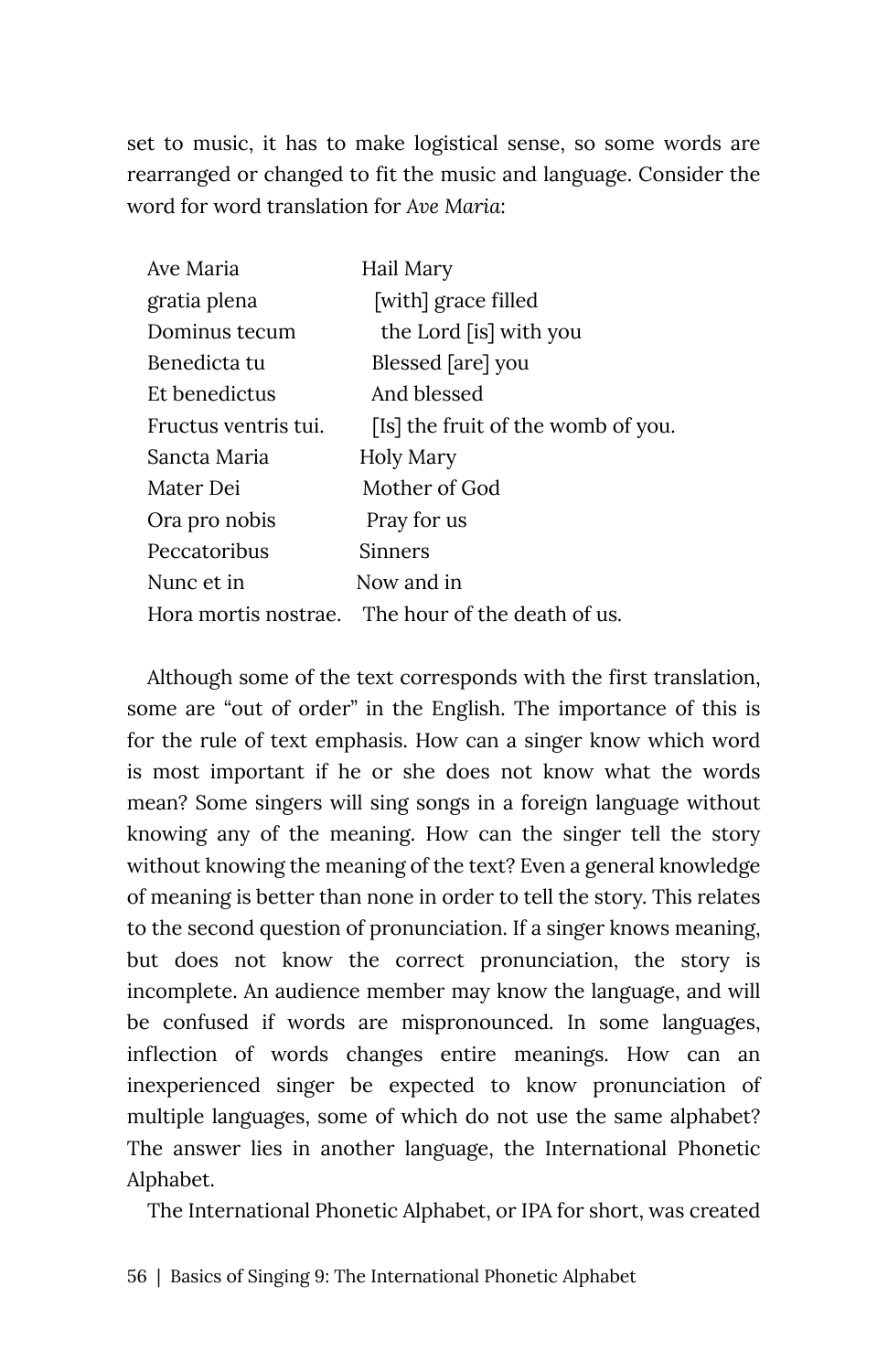to serve as a pronunciation key to any language. You may have seen it before in a dictionary (the schwa, or "ə," is most prominent). If a singer is familiar with the IPA, and researches the corresponding IPA to whatever text is sung, no other pronunciation aide is needed. Essentially, the IPA is a collection of symbols denoted by brackets (ex. [a] ) in which each symbol is a distinct sound. Although many of the symbols look like alphabet characters, it should not be assumed the symbol sounds exactly like the letter. An example would be the English words "cat" and "cent." The "c" in each word sounds different, the first like a "k" sound and the second an "s" sound. The IPA for "cat" would be [kat] and "cent" would be [sent]. Another example involves the vowels in the English language. Although there are 5 vowels ("y" not included), there are 23 vowel sounds. American English in particular is a difficult language for IPA due to the variety of pronunciations (people from Rochester pronounce words differently than those in the south). There are a great many details on each sound, and the verbiage on websites about IPA can be confusing (see [http://www.internationalphoneticalphabet.org/ipa](http://www.internationalphoneticalphabet.org/ipa-sounds/ipa-chart-with-sounds/)[sounds/ipa-chart-with-sounds/](http://www.internationalphoneticalphabet.org/ipa-sounds/ipa-chart-with-sounds/) ). The simple explanation returns to the articulators (tongue, teeth, and lips) and what are known as *voiced* and *unvoiced* sounds.

A voiced sound occurs when the vocal cords vibrate during the creation of the sound, or phonating. Place your hand on your neck by your vocal cords, and slowly say the letter "z." You will notice the vocal cords vibrating. Now say the letter "s" (just like the beginning of the word "snake." This is a unvoiced sound because the vocal cords do not vibrate. Notice that when you created both sounds, your tongue moved to the roof of your mouth in the same location. One other example are the letters "b" and "p." Closing the lips and exploding air create both, but the first is voiced and the second unvoiced. Every sound is the combination of articulators and voiced or unvoiced sounds. All vowels essentially are voiced sounds with little movement of the articulators.

When we sing, the majority of the sound occurs on the vowel. The time spent on the consonants is important to understand the words,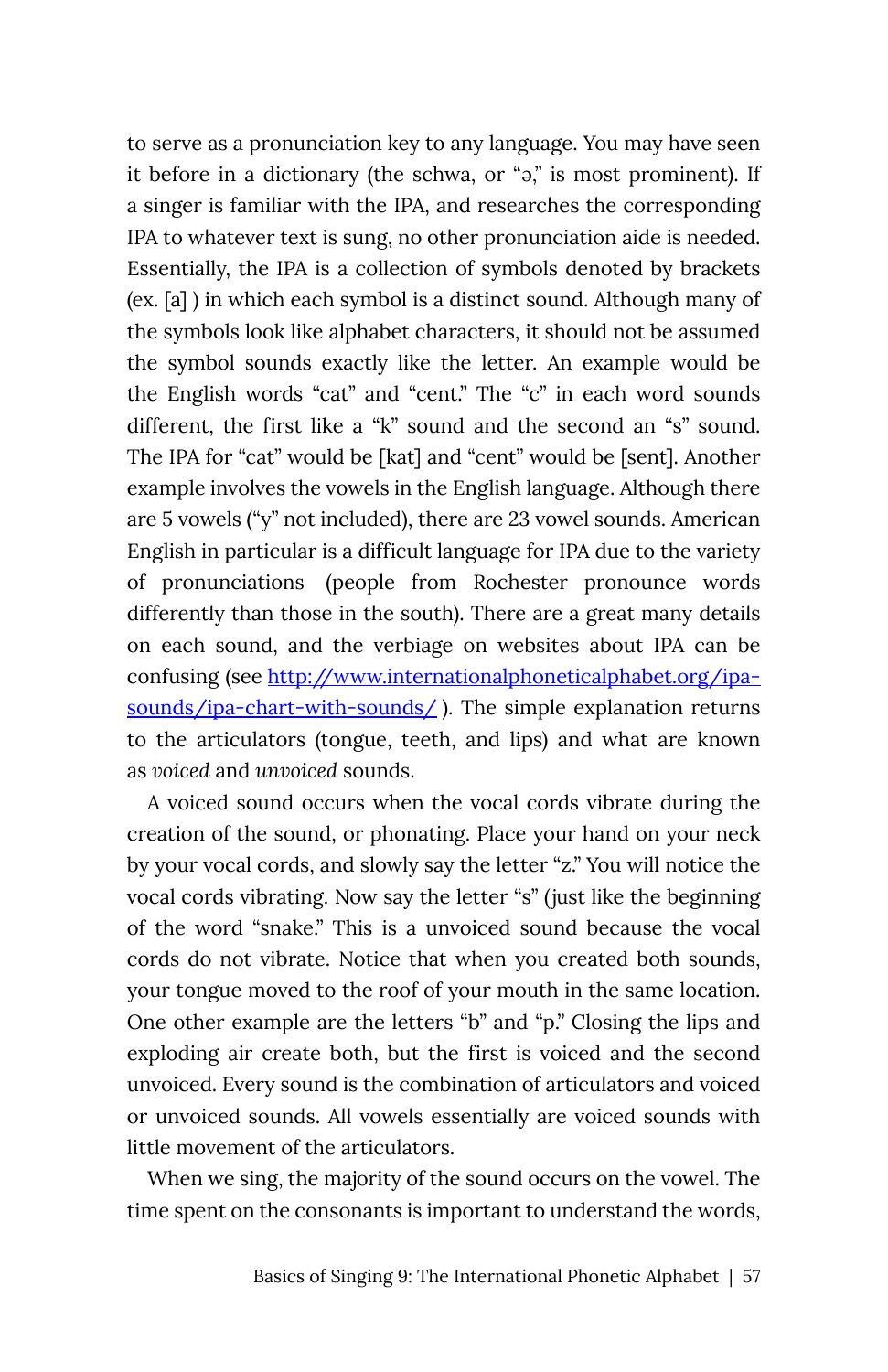but the vowels allow for musical expression. One important aspect of vowel creation that is problematic in singing English is singing two vowels together, also known as a diphthong. Diphthongs are prominent in many words, and go unnoticed to the untrained ear. An example of a diphthong is the word "wide." The vowel sound is both "ah" and "ih." Generally, the rule is to elongate the first vowel, and sing the second vowel short. In some dialects, such is Irish, the same word would be sung in the reverse, singing "ah" short and "ih" long.

Latin pronunciation of vowels is the purest form (unlike many English vowels which have some level of a diphthong sound). This chart will assist in visualizing Latin IPA and the corresponding sounds: [https://en.wikipedia.org/wiki/Help:IPA\\_for\\_Latin](https://en.wikipedia.org/wiki/Help:IPA_for_Latin) . The classical Latin is widely accepted for singing. I would recommend using the text of *Ave Maria*, and writing out the IPA on a separate sheet of paper to visualize the symbols and their corresponding sounds.

If a singer familiarizes him or herself with the IPA, he or she can sing in any language without fear of mispronunciation of the text. The telling of the story preserves its authenticity, and can also serve as a doorway into many music cultures throughout the world.

*An interactive or media element has been excluded from this version of the text. You can view it online here: [https://library.achievingthedream.org/](https://library.achievingthedream.org/monroeccvoiceclass/?p=34#pb-interactive-content) [monroeccvoiceclass/?p=34](https://library.achievingthedream.org/monroeccvoiceclass/?p=34#pb-interactive-content)*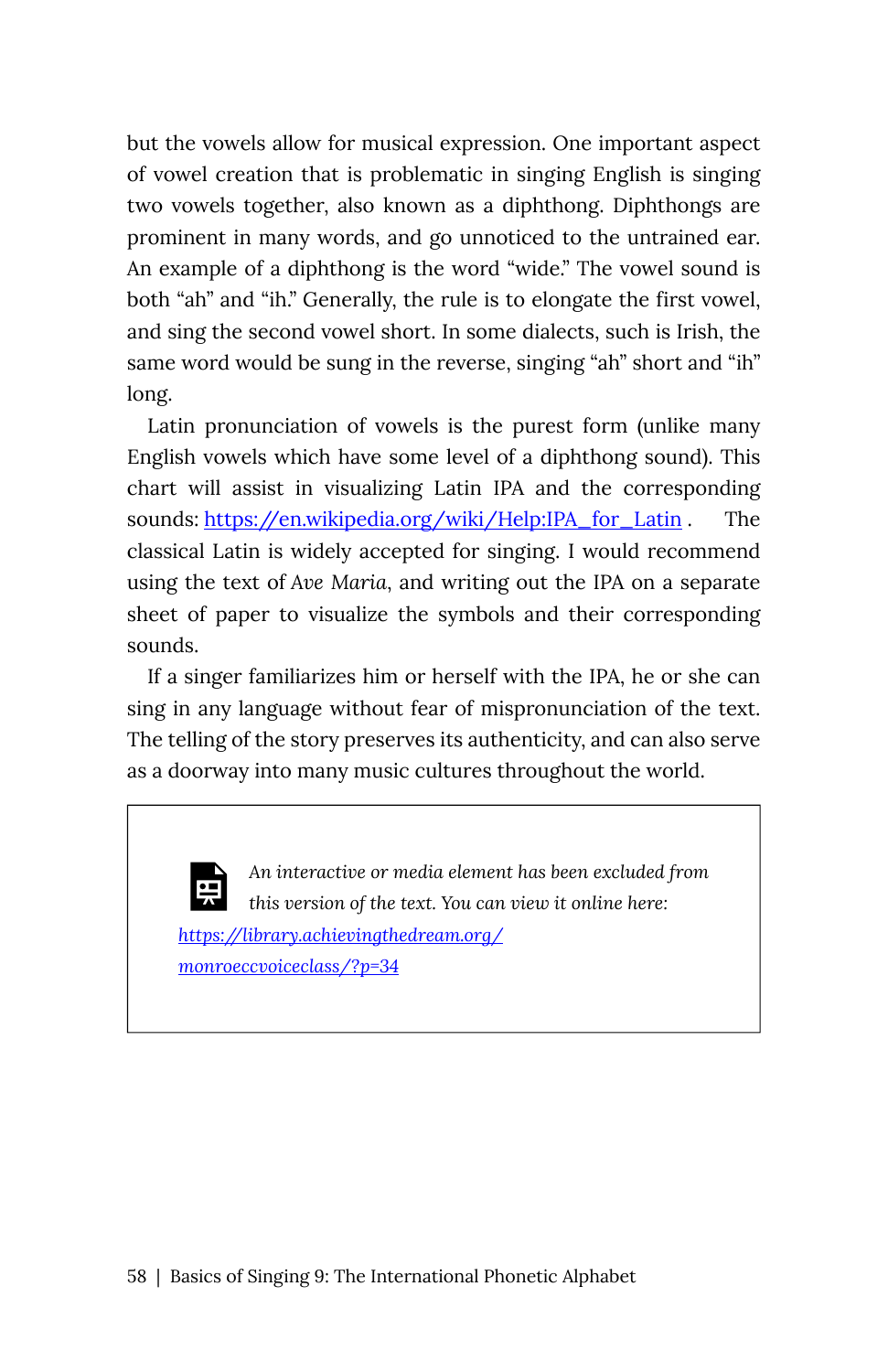### Supplemental Videos



#### Assignment on IPA

Write out the IPA for *Ave Maria*. You can copy/paste characters from this or another website: [:https://en.wikipedia.org/wiki/](https://en.wikipedia.org/wiki/Help:IPA_for_Latin) [Help:IPA\\_for\\_Latin](https://en.wikipedia.org/wiki/Help:IPA_for_Latin) 

ex. ave=  $[av_{\mathcal{E}}]$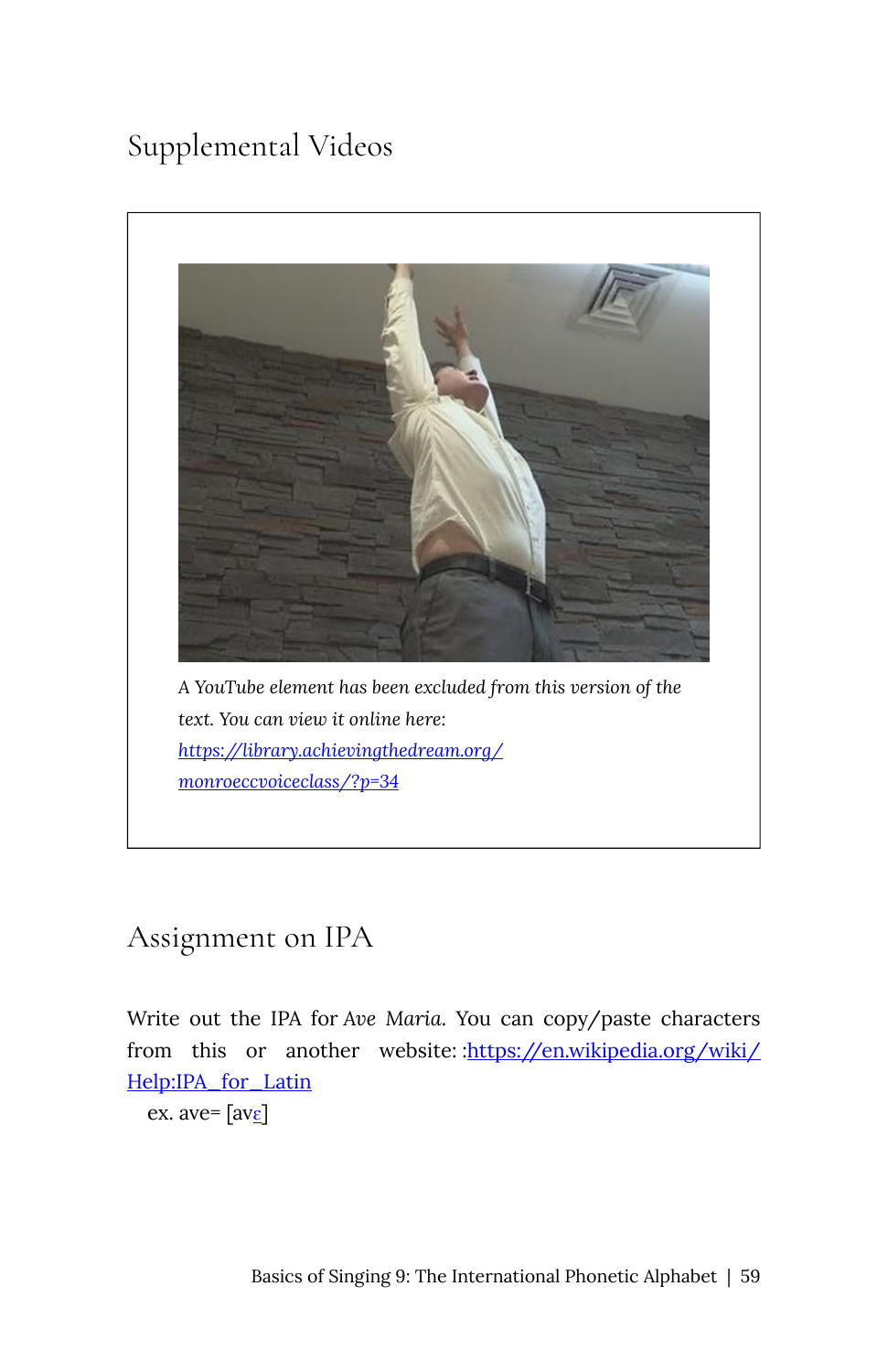# <span id="page-65-0"></span>10. Basics of Singing 8: Standard Venue Songs

One issue beginning singers experience is the need to find a performing venue. Other than performing for family and friends, at karaoke, or open mic, there is two standard places singers can perform with little trouble: singing the National Anthem at a sporting event, and singing at weddings. In this lesson, we will explore the first in depth, while touching on the second venue briefly (more to come in next lesson).

Every professional and amateur sporting event (including sports clubs with children) in America begins the game with the National Anthem. In many cases, the sporting event must resort to recorded versions of the National Anthem because a live performer is not available. In most cases, the organizers would love to have a live performance over a recorded one, as long as it is "good." Simply contacting a team or club organizer and asking if they would like a live performance is a good starting point. For top amateur and professional teams, a recorded audition of singing the National Anthem is typically required, as demand for those events are higher. Although the National Anthem singer is rarely paid in money, usually there is some perk, such as seeing the game for free. It is great experience to sing in front of a large audience (and practice microphone technique in a sound delay environment).

Before discussing technique specific to the National Anthem, look here to learn the history of our National Anthem, the Star Spangled Banner: [http://amhistory.si.edu/starspangledbanner/the](http://amhistory.si.edu/starspangledbanner/the-lyrics.aspx)[lyrics.aspx](http://amhistory.si.edu/starspangledbanner/the-lyrics.aspx)

Many people do not know the history of both the lyrics and the melody of the Star Spangled Banner, nor do they know there is more than one verse. After reading about the history of the lyrics and melody, take a new look at both the flag and lyrics of the first verse: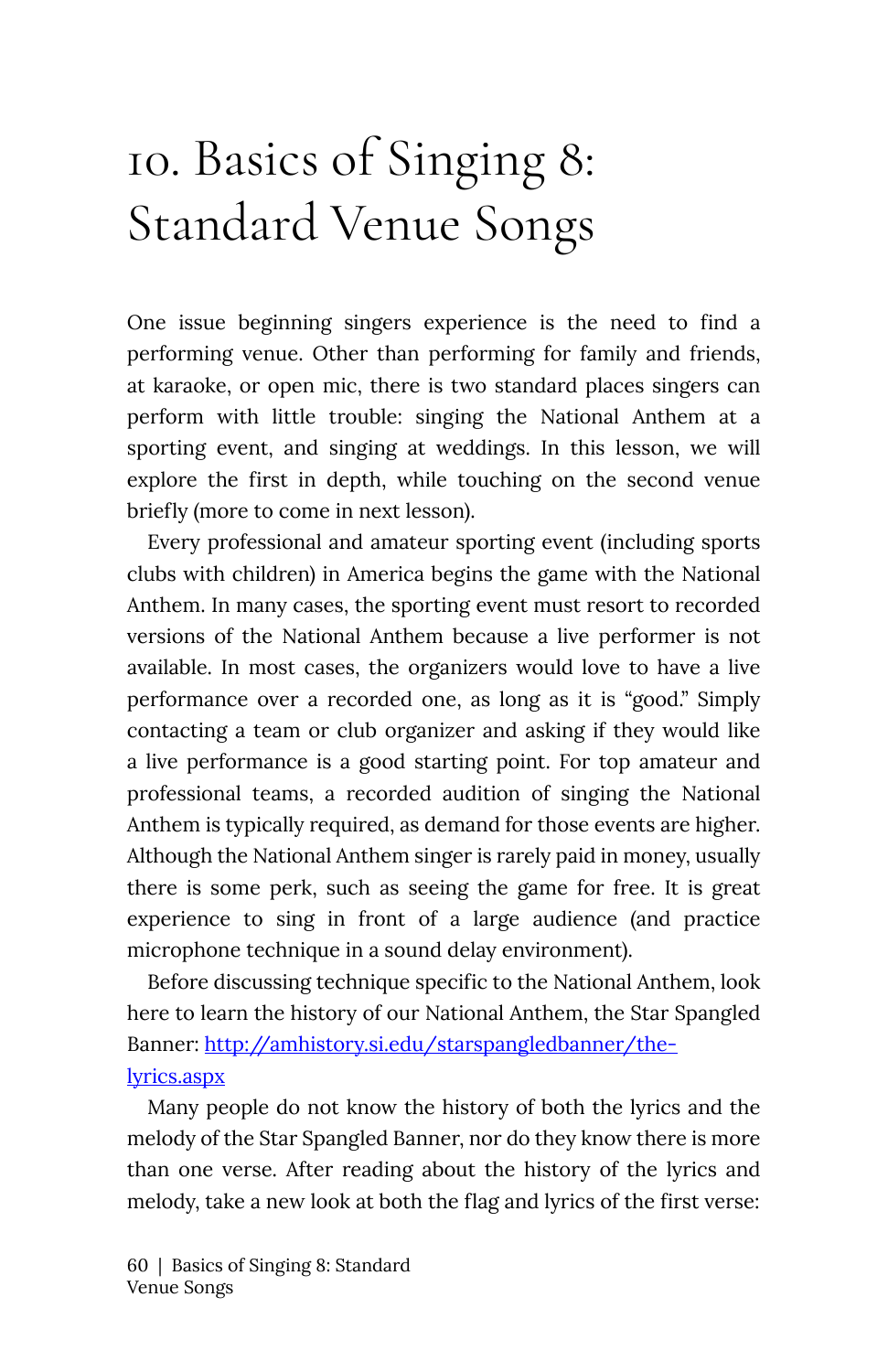O say can you see, by the dawn's early light, What so proudly we hail'd at the twilight's last gleaming, Whose broad stripes and bright stars through the perilous fight O'er the ramparts we watch'd were so gallantly streaming? And the rocket's red glare, the bombs bursting in air, Gave proof through the night that our flag was still there, O say does that star-spangled banner yet wave O'er the land of the free and the home of the brave?

First, notice the description of the flag is in the lyrics, but the events at Fort McHenry are the main theme of the verse. Second, notice the punctuation. We will discuss later on about breaths, but the use of question marks exhibit doubt. If you thought there was only one verse, that question mark at the end would add confusion. The whole picture is necessary to know the full meaning. Here are verses 2-4:

On the shore dimly seen through the mists of the deep Where the foe's haughty host in dread silence reposes, What is that which the breeze, o'er the towering steep, As it fitfully blows, half conceals, half discloses? Now it catches the gleam of the morning's first beam, In full glory reflected now shines in the stream, 'Tis the star-spangled banner – O long may it wave O'er the land of the free and the home of the brave!

And where is that band who so vauntingly swore, That the havoc of war and the battle's confusion A home and a Country should leave us no more? Their blood has wash'd out their foul footstep's pollution. No refuge could save the hireling and slave From the terror of flight or the gloom of the grave, And the star-spangled banner in triumph doth wave O'er the land of the free and the home of the brave.

O thus be it ever when freemen shall stand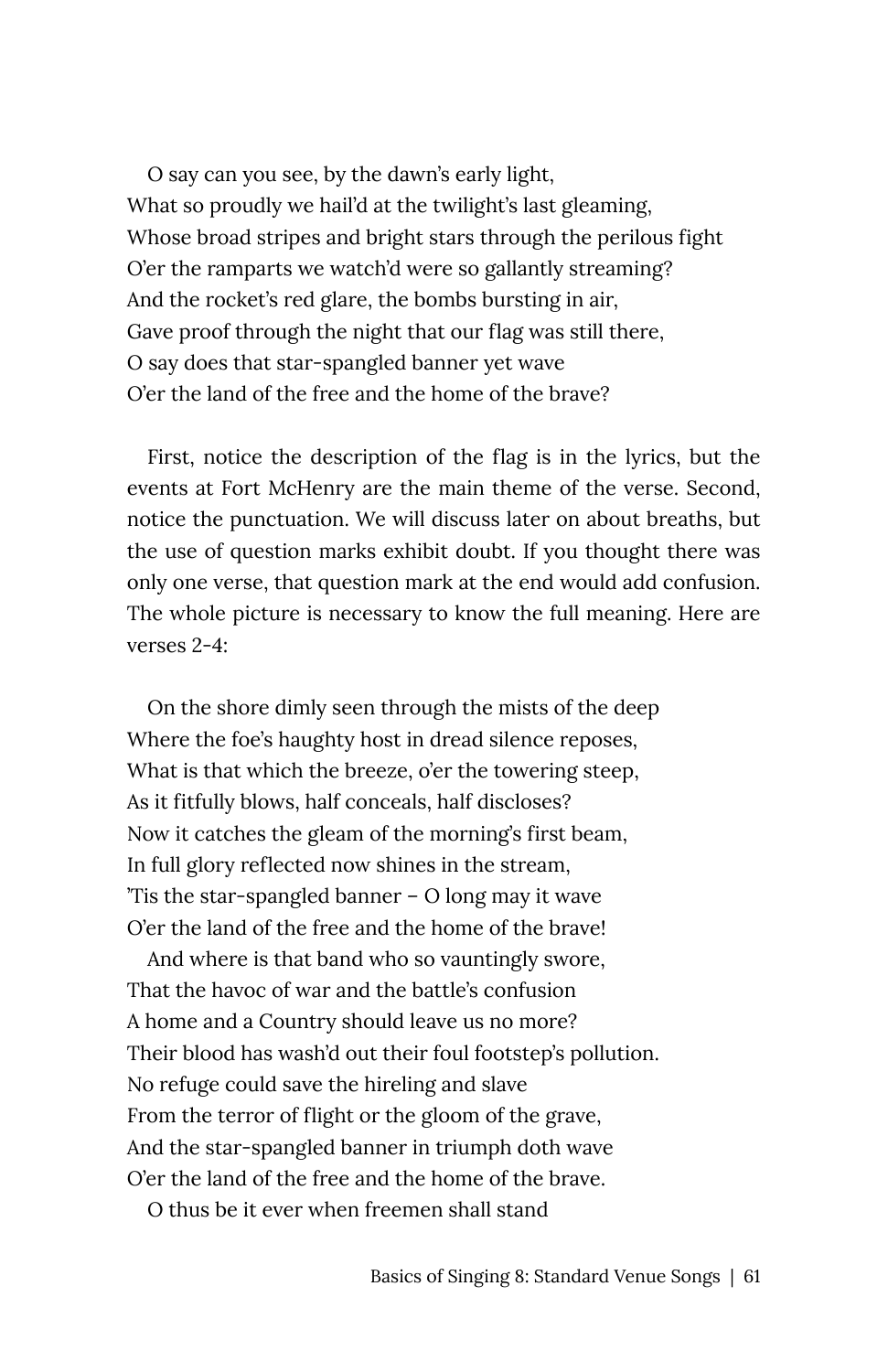Between their lov'd home and the war's desolation! Blest with vict'ry and peace may the heav'n rescued land Praise the power that hath made and preserv'd us a nation! Then conquer we must, when our cause it is just, And this be our motto – "In God is our trust," And the star-spangled banner in triumph shall wave O'er the land of the free and the home of the brave.

Notice the punctuation in these verses, particularly the last line (which is the only repeated text in each verse).

It is intriguing that an English drinking song is chosen as the melody to these lyrics, considering the circumstances of their writing during a second war with the British. It is equally intriguing that although the song was highly regarded as a patriotic hymn, it was not adopted as the National Anthem until 1931.

In terms of singing technique, the Star Spangled Banner is not an easy song to sing. The melody does not follow standard folk song practice, and moves by leap in different directions. The melody also moves through different ranges of the voice (low, break, and high) relatively quickly, which is not easy to negotiate by the inexperienced singer. The lyrics to the Star Spangled Banner are consistently misconstrued. Singers over the years thought the first line was "Jose can you sing." The third and fourth lines are forgotten the most, even though the melody is the same as the first two lines. The last word of the seventh line is often interpreted as "way" instead of "wave." If a singer were to follow the Rule of Punctuation, the song would sound quite different than the standard rendition. Most singers breathe after every two measures, or half a line. The main breathing issue, in my opinion, is in the seventh line. The majority of singers breathe after "Star Spangled" and before "Banner." Since this is the title of the song, it would not make logistical sense to breathe there (it's not the Star Spangled….Banner).

Many singers forget the environment in which this performance occurs. The people who came to the sporting event did not come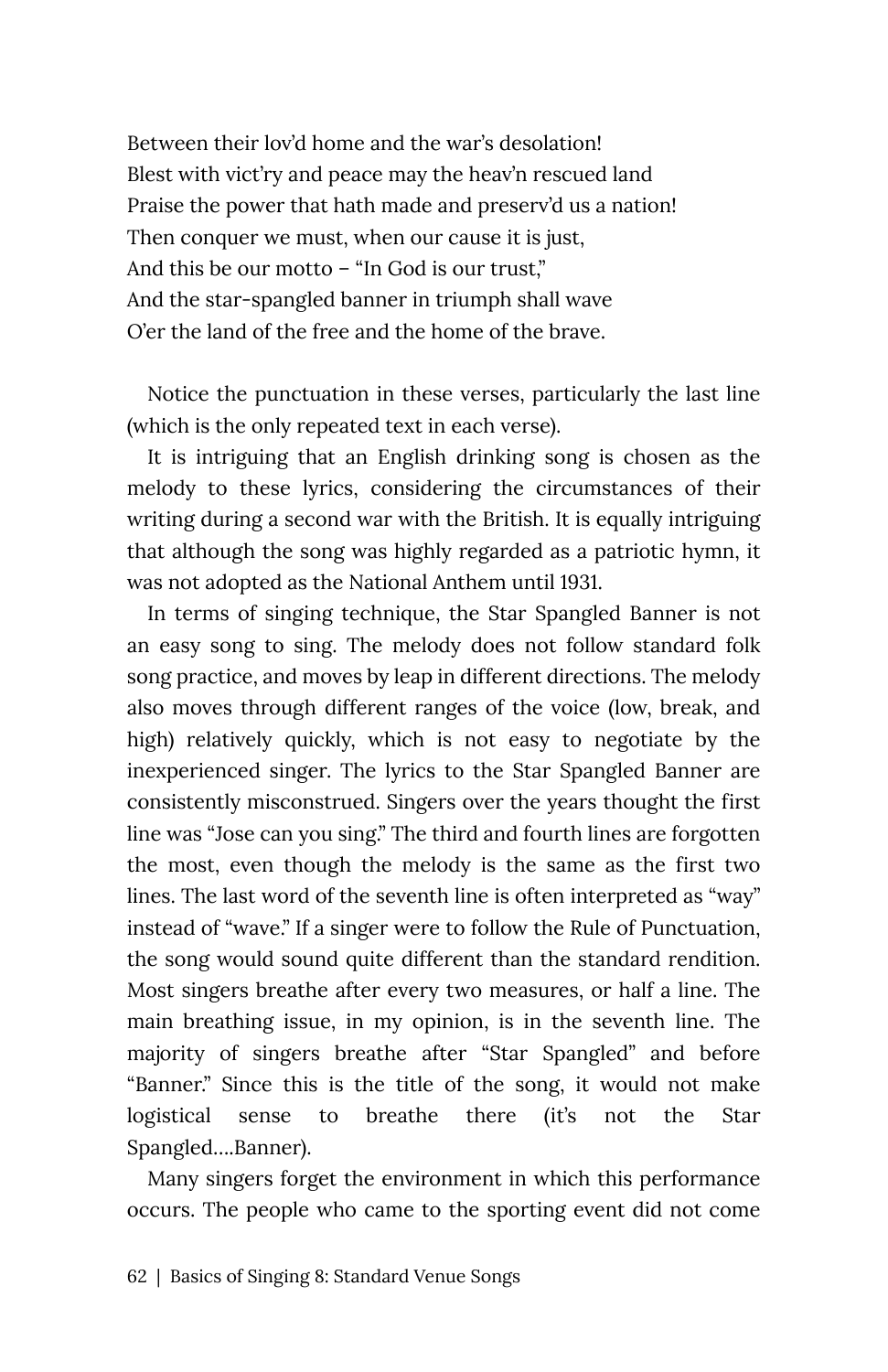to hear the National Anthem singer. They came to see the game. It is not surprising that a cheering crowd drowns most singers out of the last line of the song. This means a long, drawn out version of the Star Spangled Banner is not appropriate for this venue. At major sporting events, professional singers are ridiculed for the extra length of their performance (and in some cases their lack of singing the correct lyrics). This is not to say singing the Star Spangled Banner is a race to complete as fast as possible. It simply means to fit the style to the environment. Most people love a dramatic high note on "free," but other elongations (or added riffs for that matter) are not typically welcomed. Remember to always tell the story.

Another venue for singers is weddings, particularly of friends and family. On many occasions, a bride or groom will ask a friend of family member to sing at their wedding, and depending on the couple, will request a traditional song. We will explore one of those songs in the last lesson.



*An interactive or media element has been excluded from this version of the text. You can view it online here: [https://library.achievingthedream.org/](https://library.achievingthedream.org/monroeccvoiceclass/?p=35#pb-interactive-content) [monroeccvoiceclass/?p=35](https://library.achievingthedream.org/monroeccvoiceclass/?p=35#pb-interactive-content)*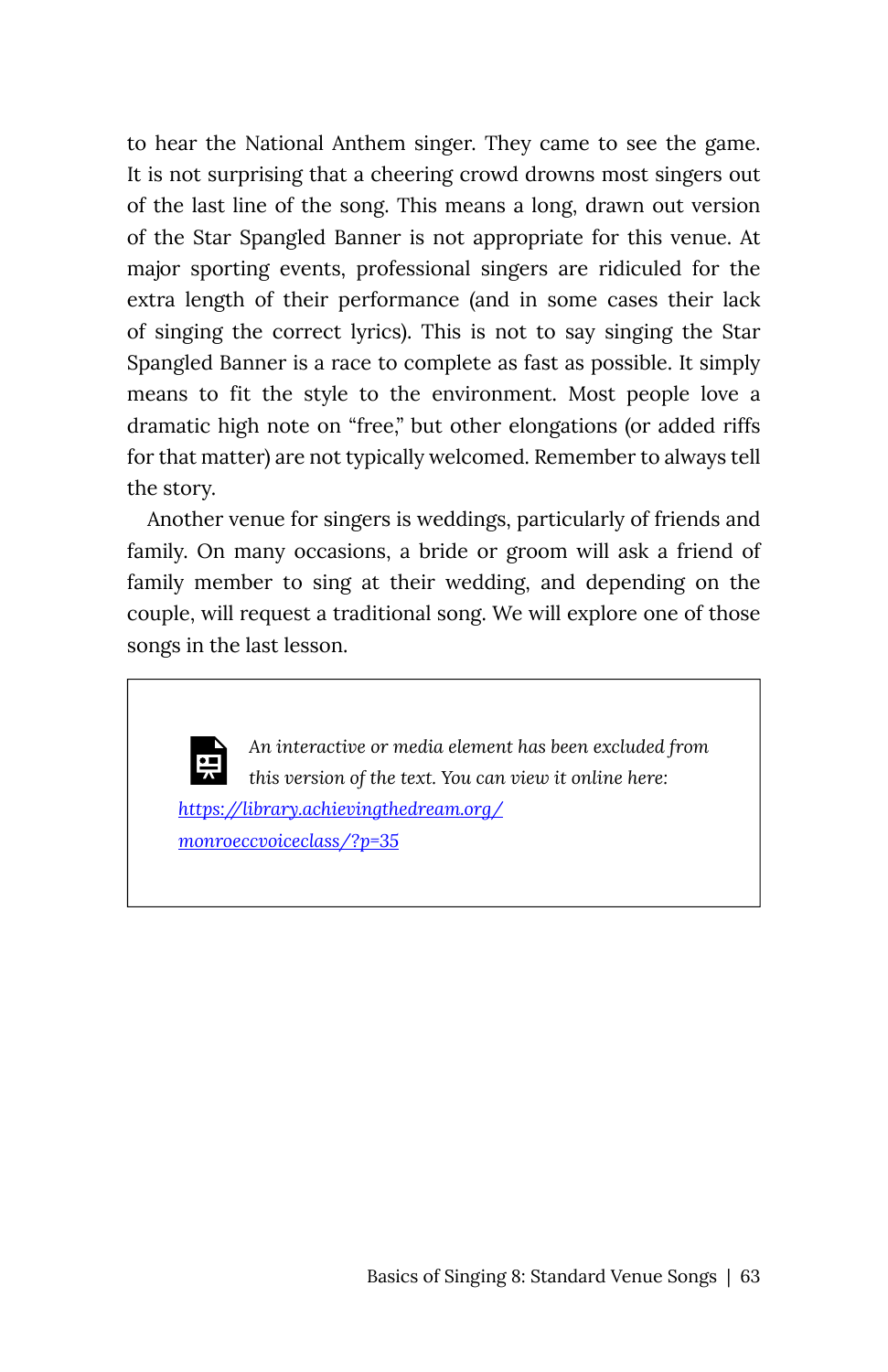## Supplemental Videos



### Assignment on Videos

After watching the demonstration video, enter the secret number at the top of your assignment.

Write in complete sentences answers to the following questions.

1. In your own words, what was the content of the video?

2. What are two things you found most interesting about the content of the video?